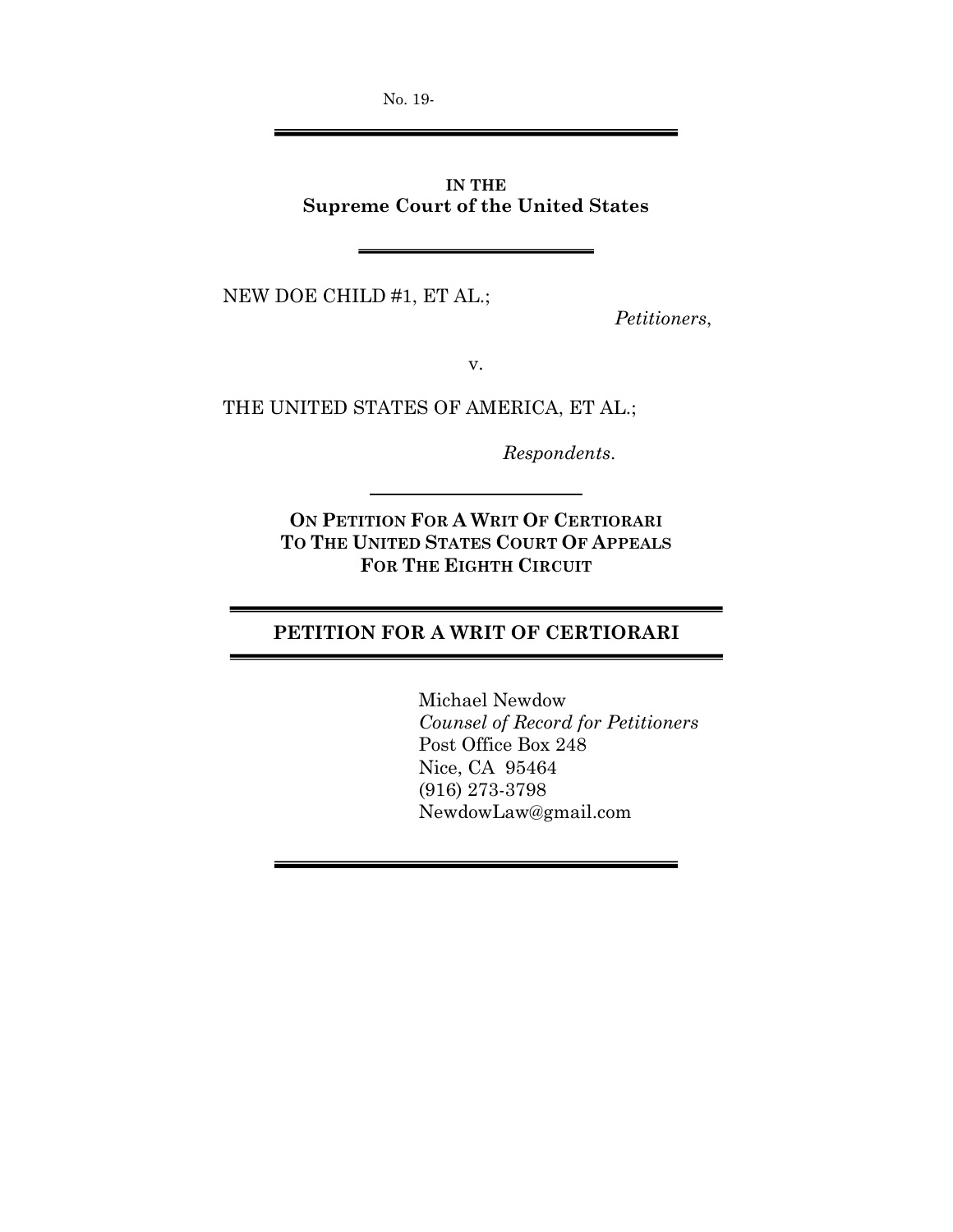### **QUESTIONS PRESENTED FOR REVIEW**

- (1) Whether Congress violates the Establishment Clause when it makes laws respecting an establishment of Monotheism, thus perpetuating and exacerbating the political disenfranchisement of Atheists (i.e., the nation's most politically disenfranchised "protected class"). Specifically, in this case, whether Congress may mandate the inscription of "In God We Trust" on every coin and currency bill manufactured by the Department of the Treasury.
- (2) Whether Congress violates the equal protection component of the Fifth Amendment's Due Process Clause when it mandates the inscription of "In God We Trust" on every coin and currency bill manufactured by the Department of the Treasury.
- (3) Whether Petitioners' rights under the Religious Freedom Restoration Act of 1993 (RFRA) are violated when the only coins and currency bills that are legal tender are required by Congress to be inscribed with "In God We Trust," thus forcing Petitioners (who are Atheists) to bear and proselytize that Monotheistic message.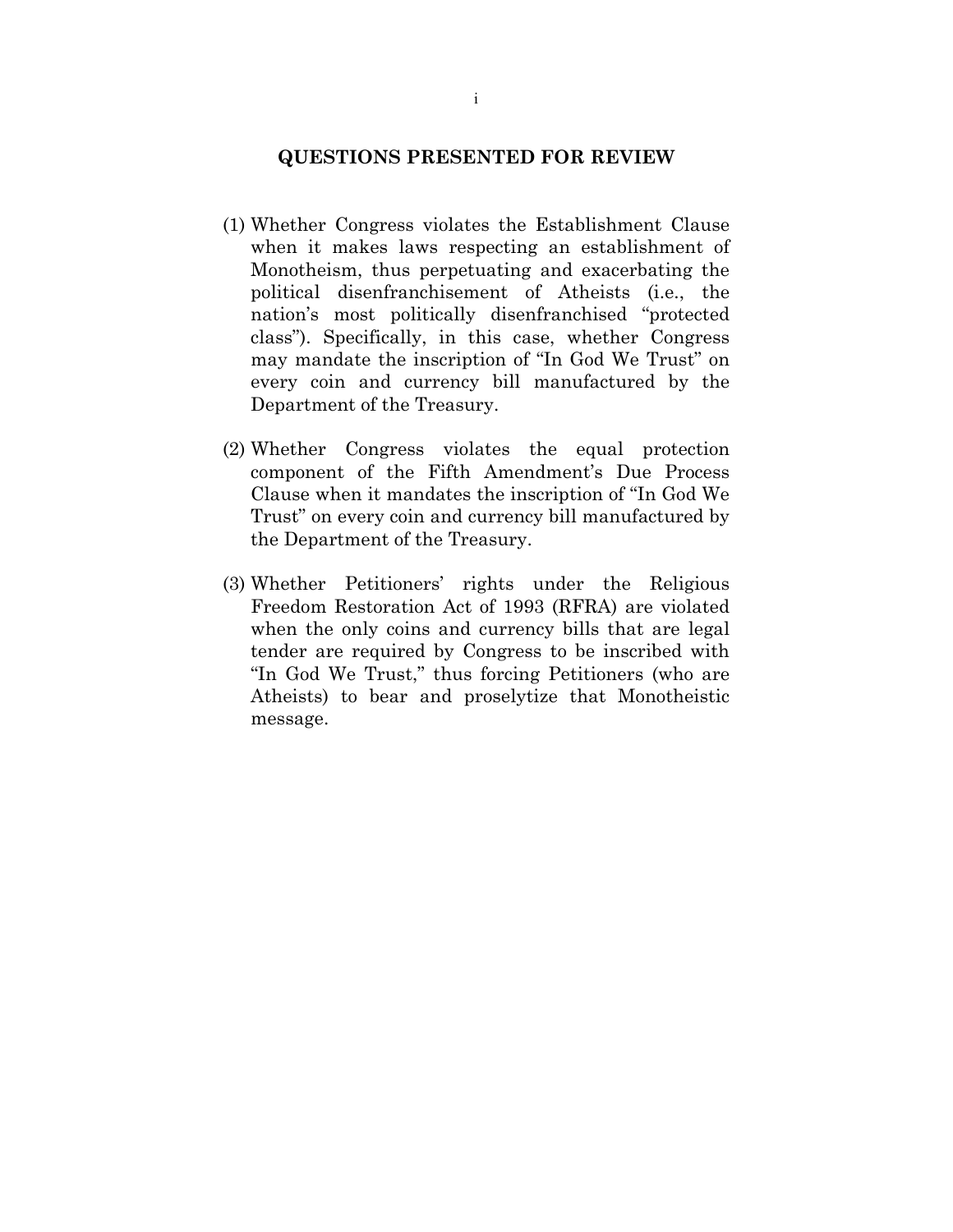### **LIST OF ALL PARTIES**

### **(1)Plaintiffs**

## **a. Individuals**

- (1) NEW DOE CHILD #1
- (2) NEW DOE CHILD #2
- (3) NEW DOE CHILD #3
- (4) NEW DOE PARENT
- (5) NEW ROE CHILD
- (6) NEW ROE PARENT
- (7) NEW BOE CHILD
- (8) NEW BOE PARENT
- (9) NEW POE CHILD
- (10) NEW POE PARENT
- (11) NEW COE CHILD #1
- (12) NEW COE CHILD #2
- (13) NEW COE CHILD #3
- (14) NEW COE PARENT
- (15) GARY LEE BERGER
- (16) MARIE ALENA CASTLE
- (17) CHARLES DANIEL CHRISTOPHER
- (18) PATRICK ETHEN
- (19) BETTY GOGAN
- (20) THOMAS GOGAN
- (21) ROGER W. KAYE
- (22) CHARLOTTE LEVERETTE
- (23) DR. JAMES B. LYTTLE
- (24) KYLE PETTERSEN-SCOTT
- (25) ODIN SMITH
- (26) ANDREA DAWN SAMPSON
- (27) ERIC WELLS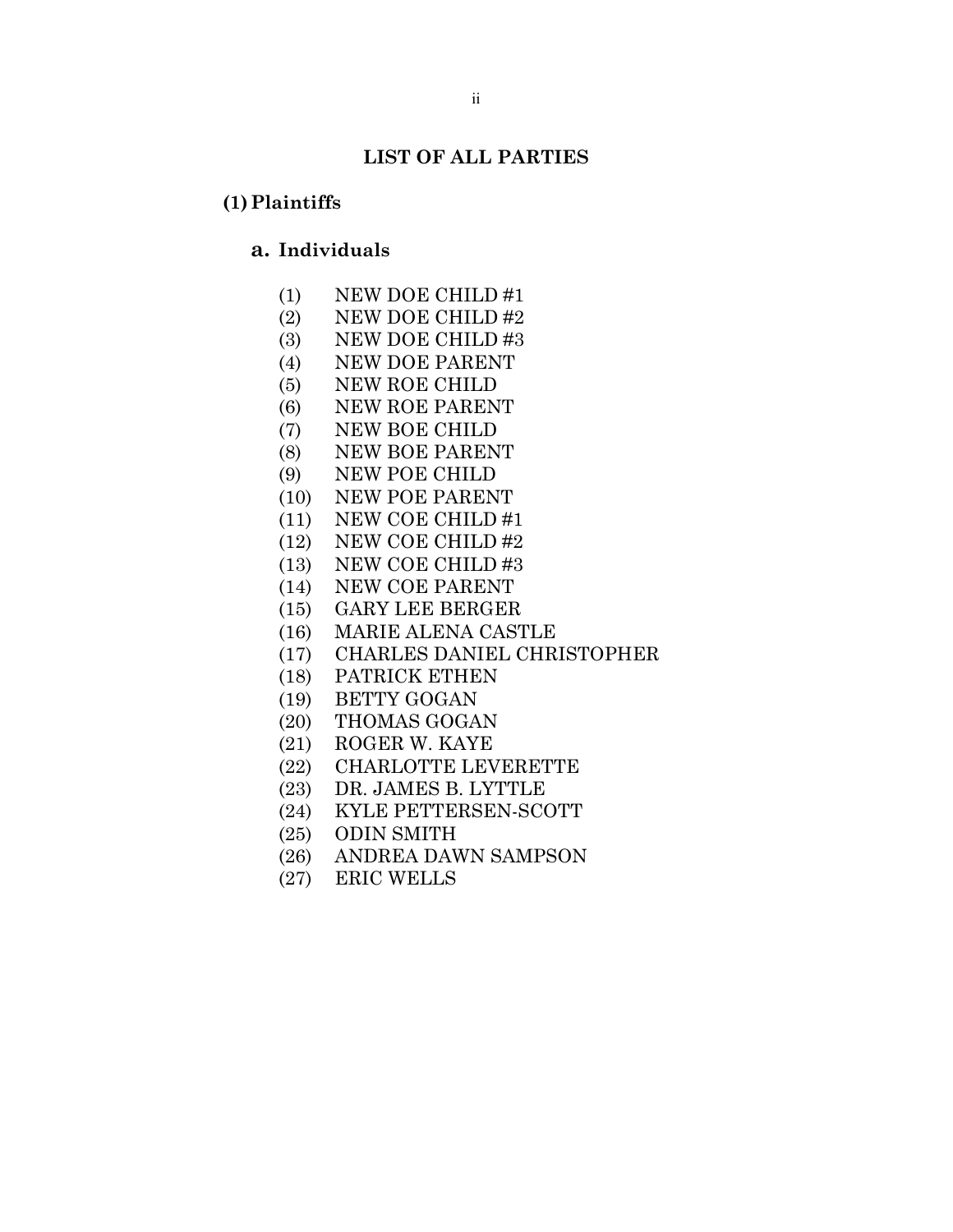### **b. Organizations**

- (1) ATHEISTS FOR HUMAN RIGHTS (AFHR)
- (2) SALINE ATHEIST & SKEPTIC SOCIETY

## **(2) Defendants**

 $\overline{a}$ 

- (1) THE UNITED STATES OF AMERICA
- (2) STEVEN MNUCHIN, SECRETARY OF THE TREASURY1
- (3) DAVID J. RYDER, DIRECTOR, UNITED STATES MINT2
- (4) LEONARD R. OLIJAR, DIRECTOR, BUREAU OF ENGRAVING AND PRINTING;

### **CORPORATE DISCLOSURE STATEMENT**

For none of the Organizational Plaintiffs is there a parent or publicly held company owning 10% or more of the corporation's stock. No member of any Organizational Plaintiff has issued shares or debt securities to the public.

<sup>&</sup>lt;sup>1</sup> Defendant Mnuchin has been substituted for his predecessor pursuant to Fed. R. App. P. 43(c)(2).

<sup>2</sup> Defendant Ryder has been substituted for his predecessor pursuant to Fed. R. App. P. 43(c)(2).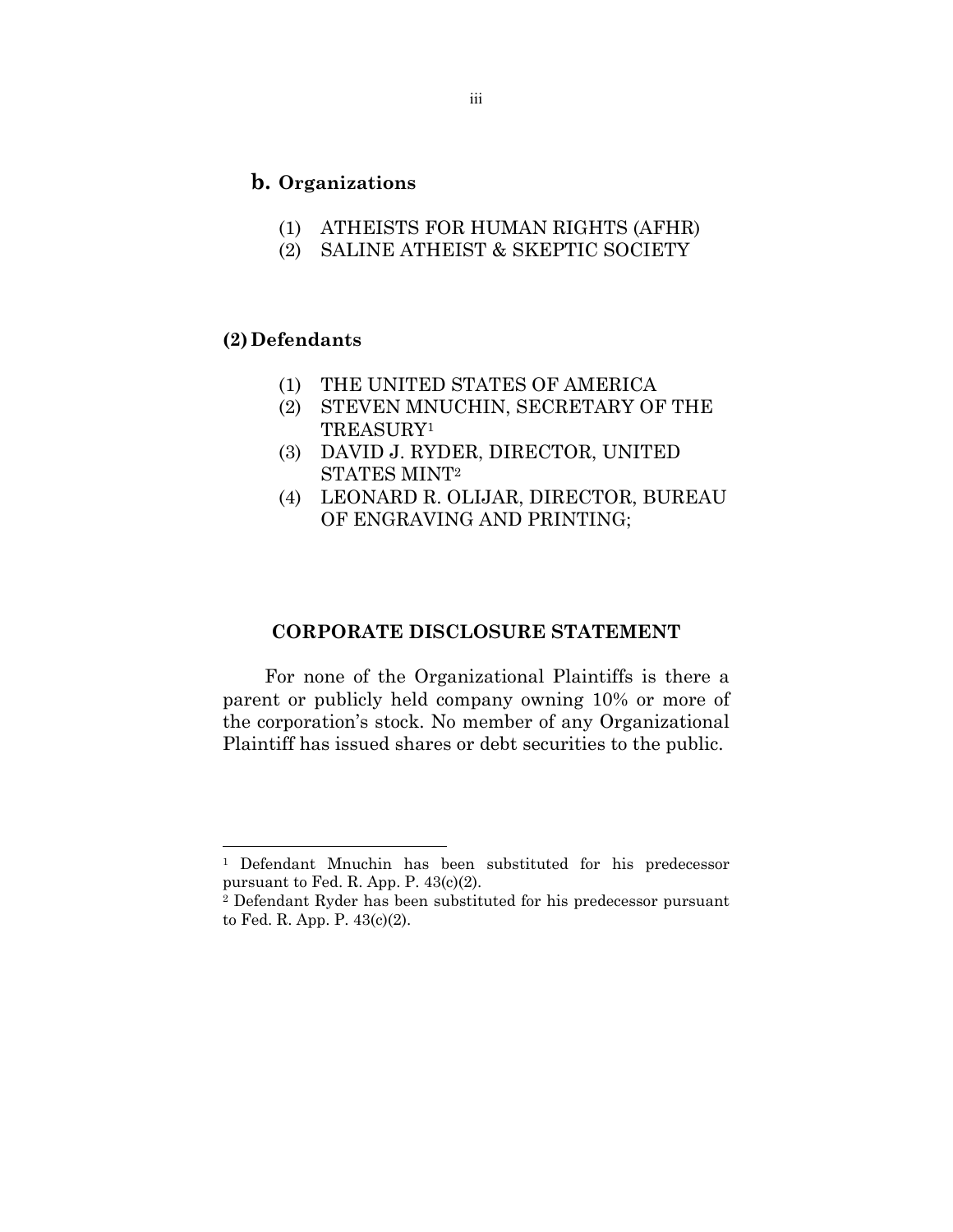# **TABLE OF CONTENTS**

| (1)                                                                                                                                                                             |
|---------------------------------------------------------------------------------------------------------------------------------------------------------------------------------|
| a <sub>1</sub>                                                                                                                                                                  |
|                                                                                                                                                                                 |
| (2)                                                                                                                                                                             |
|                                                                                                                                                                                 |
|                                                                                                                                                                                 |
|                                                                                                                                                                                 |
|                                                                                                                                                                                 |
|                                                                                                                                                                                 |
|                                                                                                                                                                                 |
|                                                                                                                                                                                 |
|                                                                                                                                                                                 |
| THIS CASE IS THE PERFECT VEHICLE TO BRING<br>T.<br>CLARITY TO THE SUPREME COURT'S<br>ESTABLISHMENT CLAUSE JURISPRUDENCE4                                                        |
| II. THE COURT OF APPEALS HAS DECIDED AN<br><b>IMPORTANT QUESTION OF FEDERAL LAW THAT</b><br>HAS NOT BEEN, BUT SHOULD BE, SETTLED BY<br>THIS COURT: DOES THE CONSTITUTION PERMIT |
|                                                                                                                                                                                 |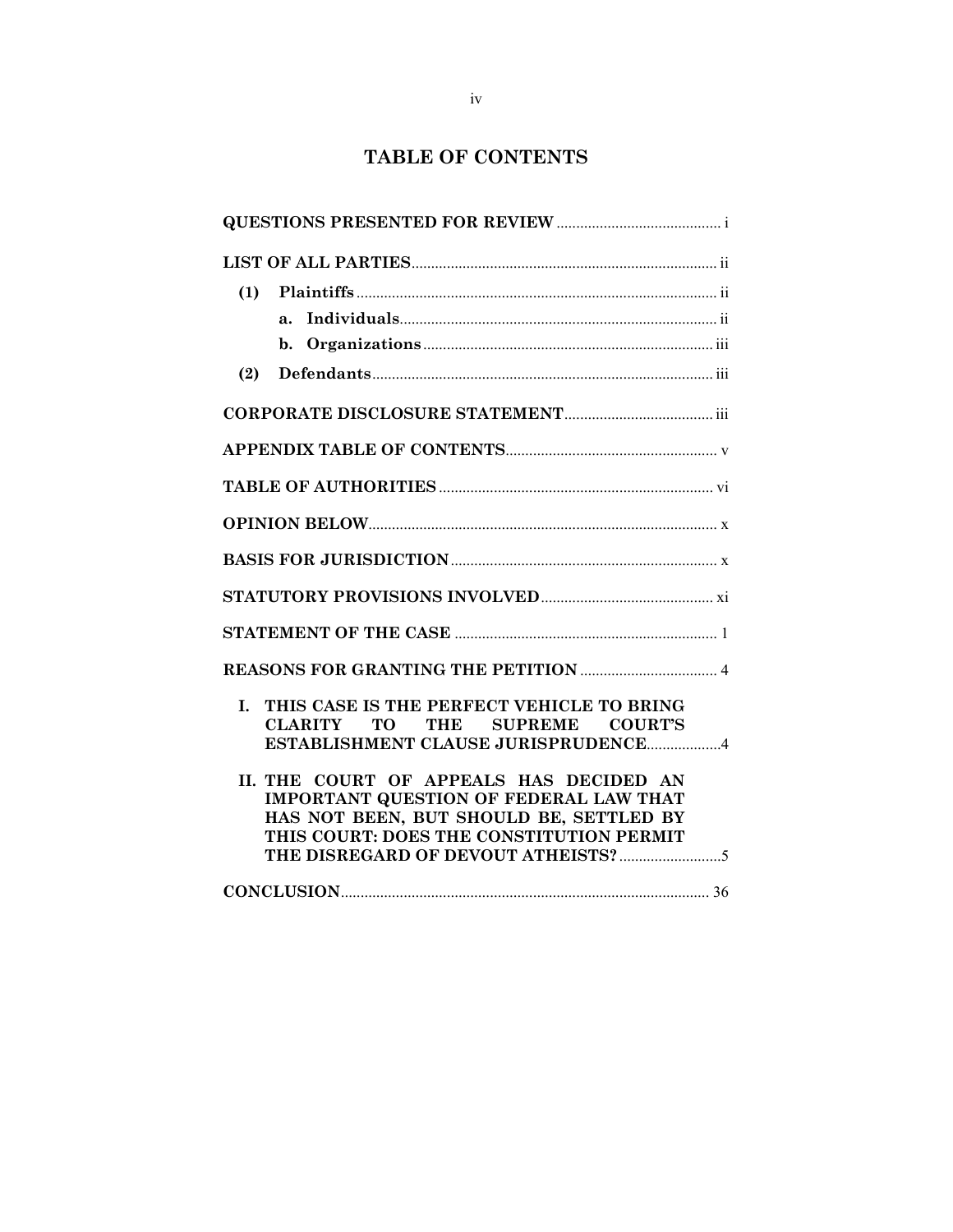## **APPENDIX TABLE OF CONTENTS**

Item A Court of Appeals' Opinion (filed Aug. 28, 2018) ................................... App. 1 Item B Court of Appeals' Judgment (filed Aug. 28, 2018) .................................. App. 32 Item C Court of Appeals' Order Denying Plaintiffs' Petition(s) for Rehearing (filed Nov. 26, 2018) ................................. App. 35 Item D Court of Appeals' Mandate (filed Dec. 4, 2018) ................................... App. 37 Item E District Court's Order Granting Defendants' Motion to Dismiss (filed Dec. 5, 2016) ................................... App. 39 Item F District Court's Judgment (filed Dec. 6, 2016) ................................... App. 57 Item G Statutory Provision (Pursuant to Rule  $14(1)(i)(v)$ : Religious Freedom

Restoration Act of 1993 ("RFRA") ........... App. 59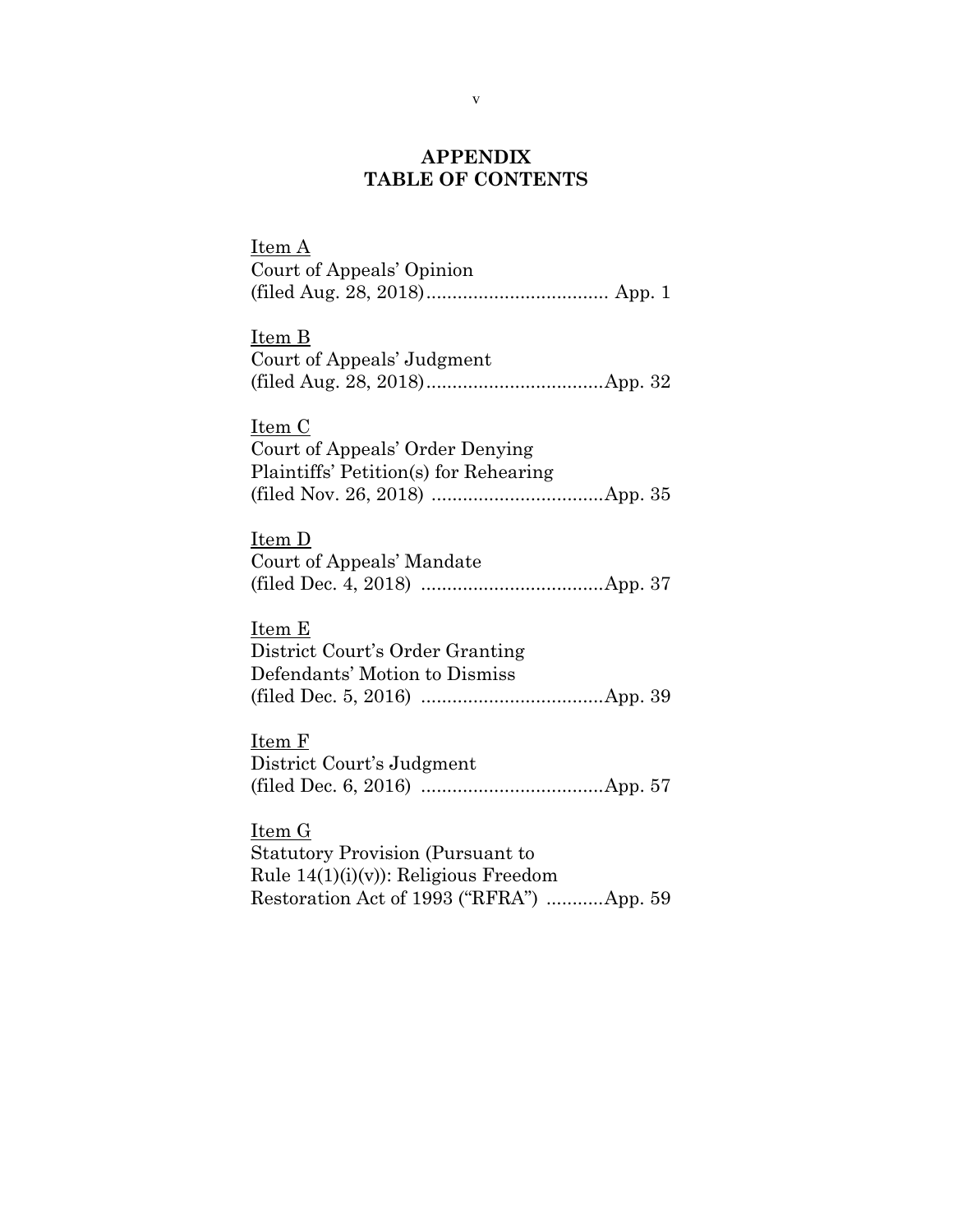# **TABLE OF AUTHORITIES**

| Cases                                             |  |
|---------------------------------------------------|--|
| Abington School District v. Schempp, 374          |  |
|                                                   |  |
| Allegheny County v. Greater Pittsburgh            |  |
|                                                   |  |
|                                                   |  |
|                                                   |  |
| <i>Brown v. Bd. of Education, 347 U.S. 483</i>    |  |
|                                                   |  |
| City of Boerne v. Flores, 521 U.S. 507            |  |
|                                                   |  |
| District of Columbia v. Robinson, 30 App.         |  |
|                                                   |  |
| Doe v. United States, 901 F.3d 1015 (8th          |  |
|                                                   |  |
| Elk Grove Unified Sch. Dist. v. Newdow,           |  |
|                                                   |  |
| Elk Grove Unified Sch. Dist. v. Newdow,           |  |
|                                                   |  |
|                                                   |  |
| Fong Yue Ting v. United States, 149 U.S.          |  |
|                                                   |  |
| Korematsu v. United States, 323 U.S. 214          |  |
|                                                   |  |
| Lamb's Chapel v. Ctr. Moriches Union Free         |  |
|                                                   |  |
|                                                   |  |
|                                                   |  |
| Loving v. Virginia, 388 U.S. 1 (1967)  14, 15, 23 |  |
|                                                   |  |
| McCreary County v. ACLU, 545 U.S. 844             |  |
|                                                   |  |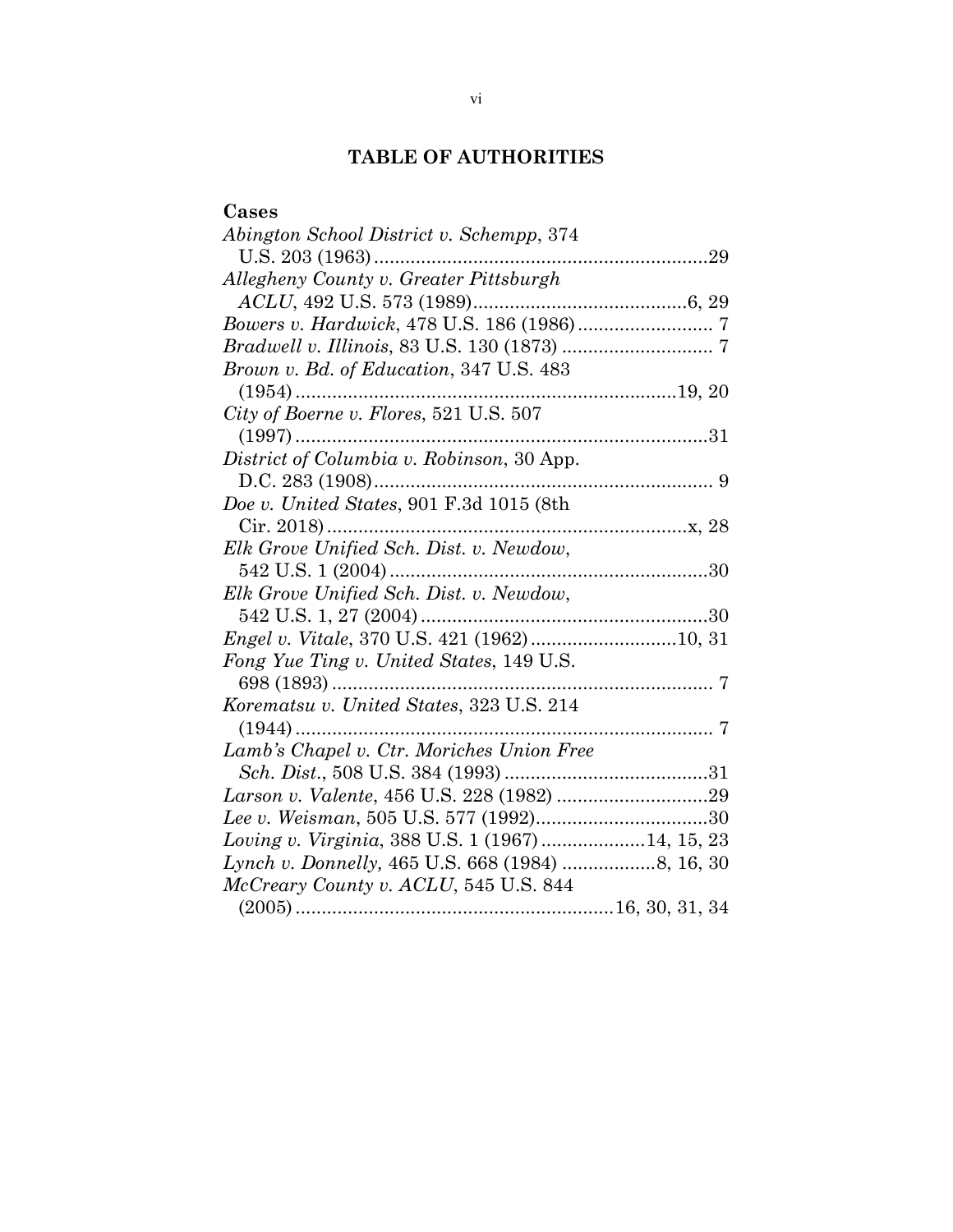| <i>Minersville School District v. Gobitis, 310</i>      |     |
|---------------------------------------------------------|-----|
|                                                         |     |
| Mount Soledad Mem'l Ass'n v. Trunk, 567                 |     |
| U.S. 944 $(2012)$                                       |     |
| New Doe Child #1 v. United States, 901                  |     |
|                                                         |     |
|                                                         |     |
| <i>Petition of Plywacki</i> , 115 F. Supp. 613 (D.      |     |
|                                                         |     |
| Planned Parenthood v. Casey, 505 U.S. 833               |     |
| $(1992)$                                                | . 7 |
| Plessy v. Ferguson, 163 U.S. 537 (1896)7, 20, 25        |     |
| Rosenberger v. Rector & Visitors of the                 |     |
|                                                         |     |
| Torcaso v. Watkins, 367 U.S. 488 (1961)14               |     |
|                                                         |     |
| United States v. Virginia, 518 U.S. 515                 |     |
|                                                         |     |
| Utah Highway Patrol Ass'n v. Am.                        |     |
|                                                         |     |
| Van Orden v. Perry, 545 U.S. 677 (2005) 30              |     |
| <i>Wallace v. Jaffree, 472 U.S. 38 (1985)30, 31, 34</i> |     |

# **Statutes**

| Act of April 17, 1952, Pub. L. 82-324, ch. |  |
|--------------------------------------------|--|
| 216, 66 Stat. 64 (now codified at 36       |  |
|                                            |  |
| Act of July 11, 1955, ch. 303, Pub. L. 84- |  |
| 140, 69 Stat. 290 (now codified at 31)     |  |
|                                            |  |
|                                            |  |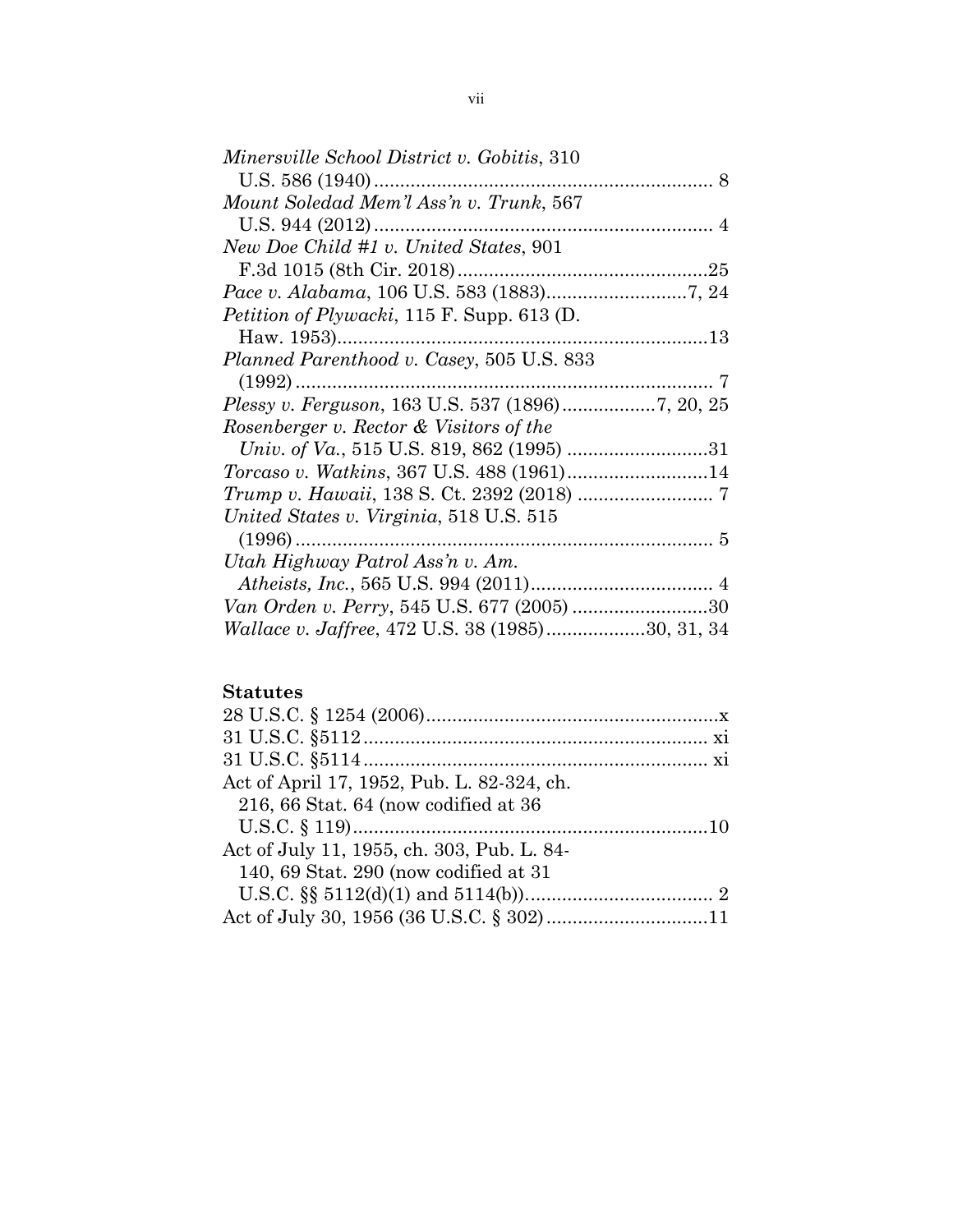| An Act to regulate the Time and Manner    |  |
|-------------------------------------------|--|
| of administering certain Oaths, Act of    |  |
|                                           |  |
| Northwest Territory Ordinance, 1 Stat. 50 |  |
|                                           |  |
| The Religious Freedom Restoration Act of  |  |
| 1993 (RFRA), 107 Stat. 1488, 42 U.S.C. §  |  |
|                                           |  |

# **Constitutional Provisions**

# **Websites**

| <i>Executive Order 10631—Code of Conduct</i> |  |
|----------------------------------------------|--|
| for Members of the Armed Forces (Aug         |  |
| $17, 1955$ ,                                 |  |
| https://www.presidency.ucsb.edu/docume       |  |
| nts/executive-order-10631-code-conduct-      |  |
| for-members-the-armed-forces-the-            |  |
|                                              |  |
| http://www.adherents.com/gov/Founding_F      |  |
|                                              |  |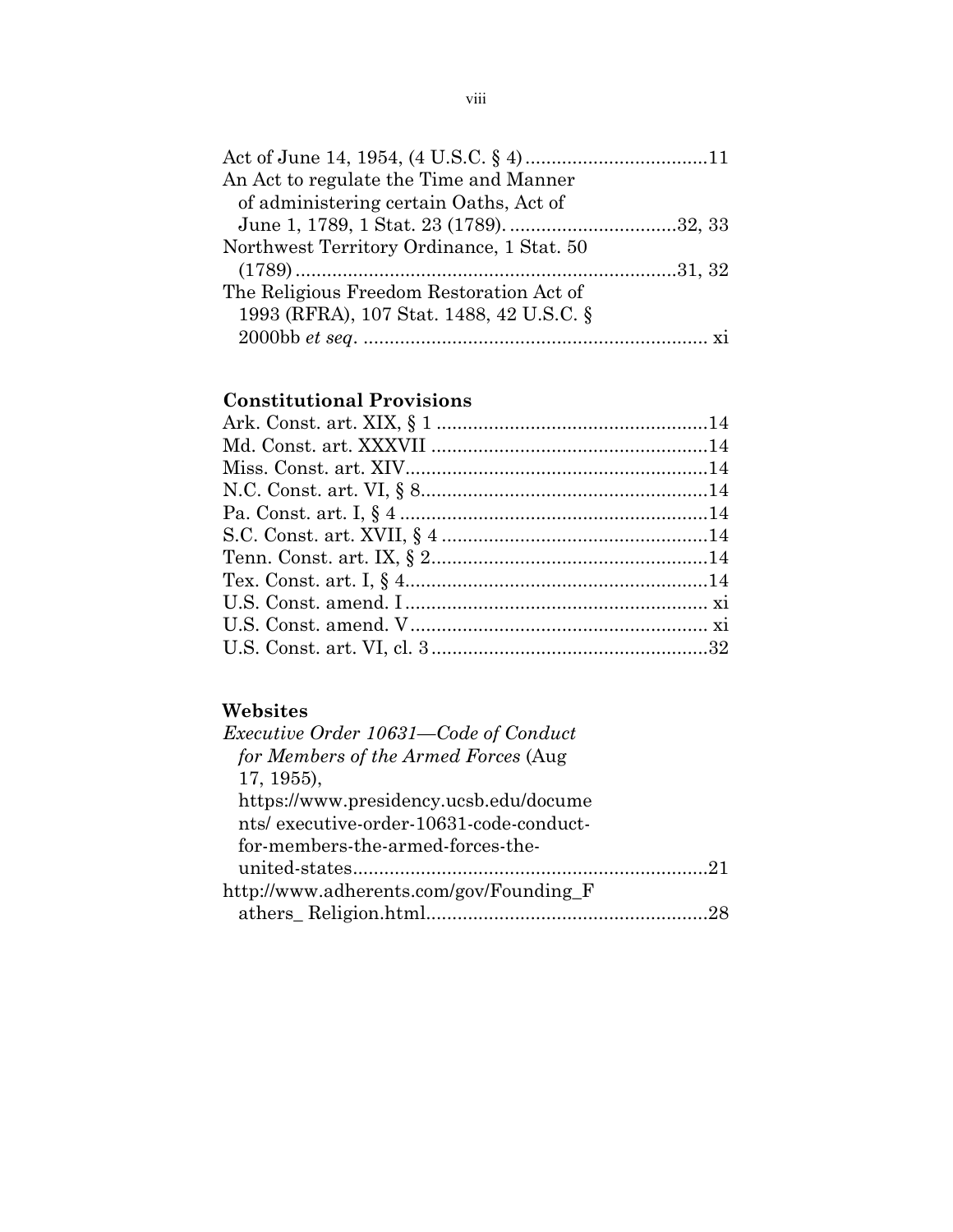| https://founders.archives.gov/documents/A   |
|---------------------------------------------|
|                                             |
| https://www.supremecourt.gov/about/mem      |
|                                             |
| https://www.supremecourt.gov/bar/barinst    |
|                                             |
| https://www.youtube.com/watch?v=kJ1X_k      |
|                                             |
| Pew Res. Ctr., FactTank, Oct. 16, 2017,     |
| http://www.pewresearch.org/fact-            |
| tank/2017/10/16/a-growing-share-of-         |
| americans-say-its-not-necessary-to-         |
|                                             |
| Report of the Director of the Mint, in      |
| Report of the Secretary of the Treasury     |
| Year Ending June 30, 1863 190-91            |
| $(1863)$ , available at                     |
| fraser.stlouisfed.org/docs/publications/tre |
|                                             |
| U.S. Dep't of the Treas., About: History of |
| In God We Trust',                           |
| https://www.treasury.gov/about/educatio     |
|                                             |
| www.presidency.                             |
|                                             |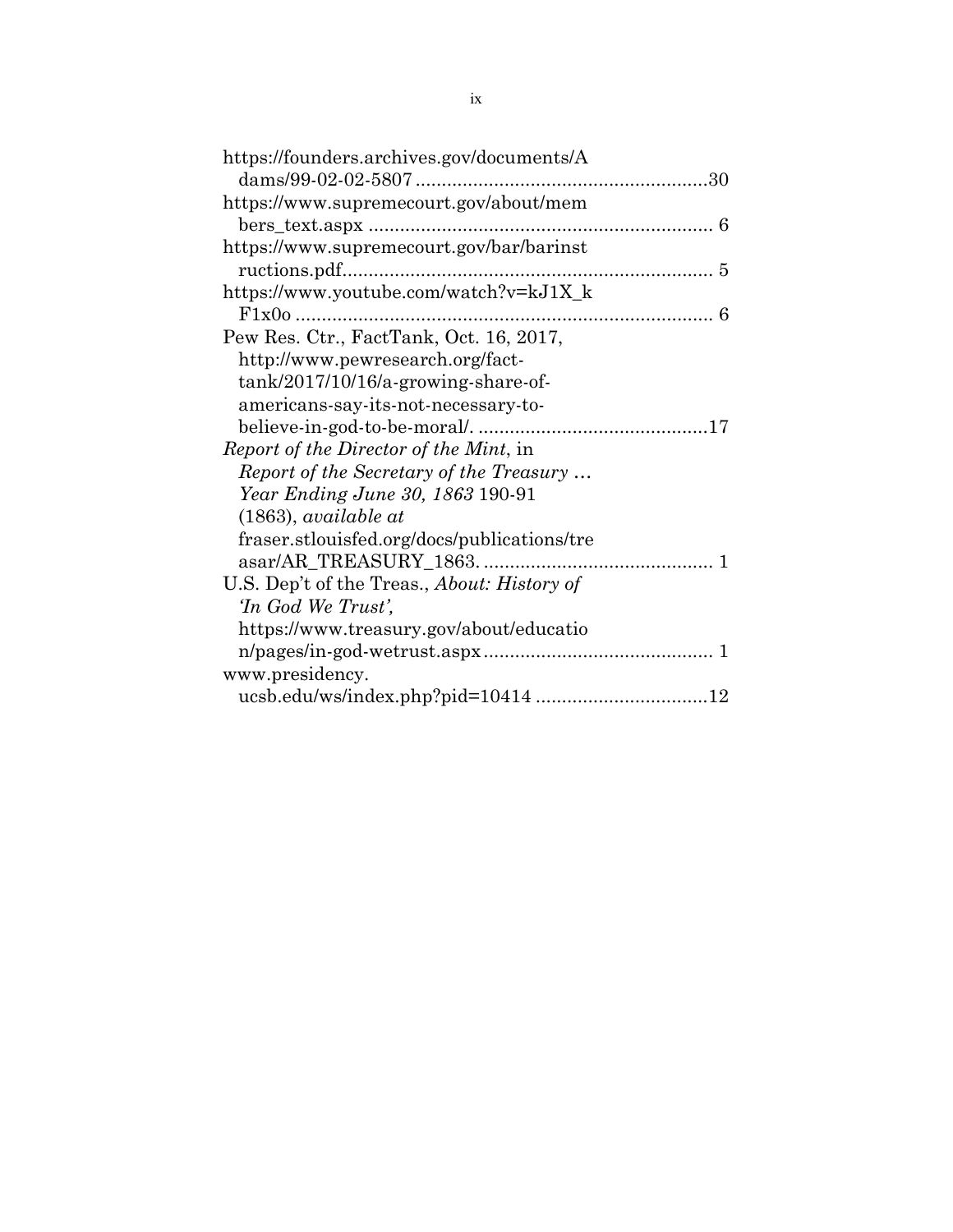### **OPINION BELOW**

*New Doe Child #1 v. United States*, 901 F.3d 1015 (8th Cir. 2018) is reprinted at Appendix pages App. 1-31. An Order denying Plaintiffs' petition for panel rehearing and rehearing en banc is provided at Appendix pages App. 35-36.

### **BASIS FOR JURISDICTION**

On August 28, 2018, the United States Court of Appeals for the Eighth Circuit filed its decision affirming the district court's grant of Defendants' Motion to Dismiss. Plaintiffs' motion for a panel rehearing and rehearing en banc was denied in an order dated November 26, 2018. By writ of certiorari, this Court has jurisdiction under 28 U.S.C. § 1254(1) to review a court of appeals decision.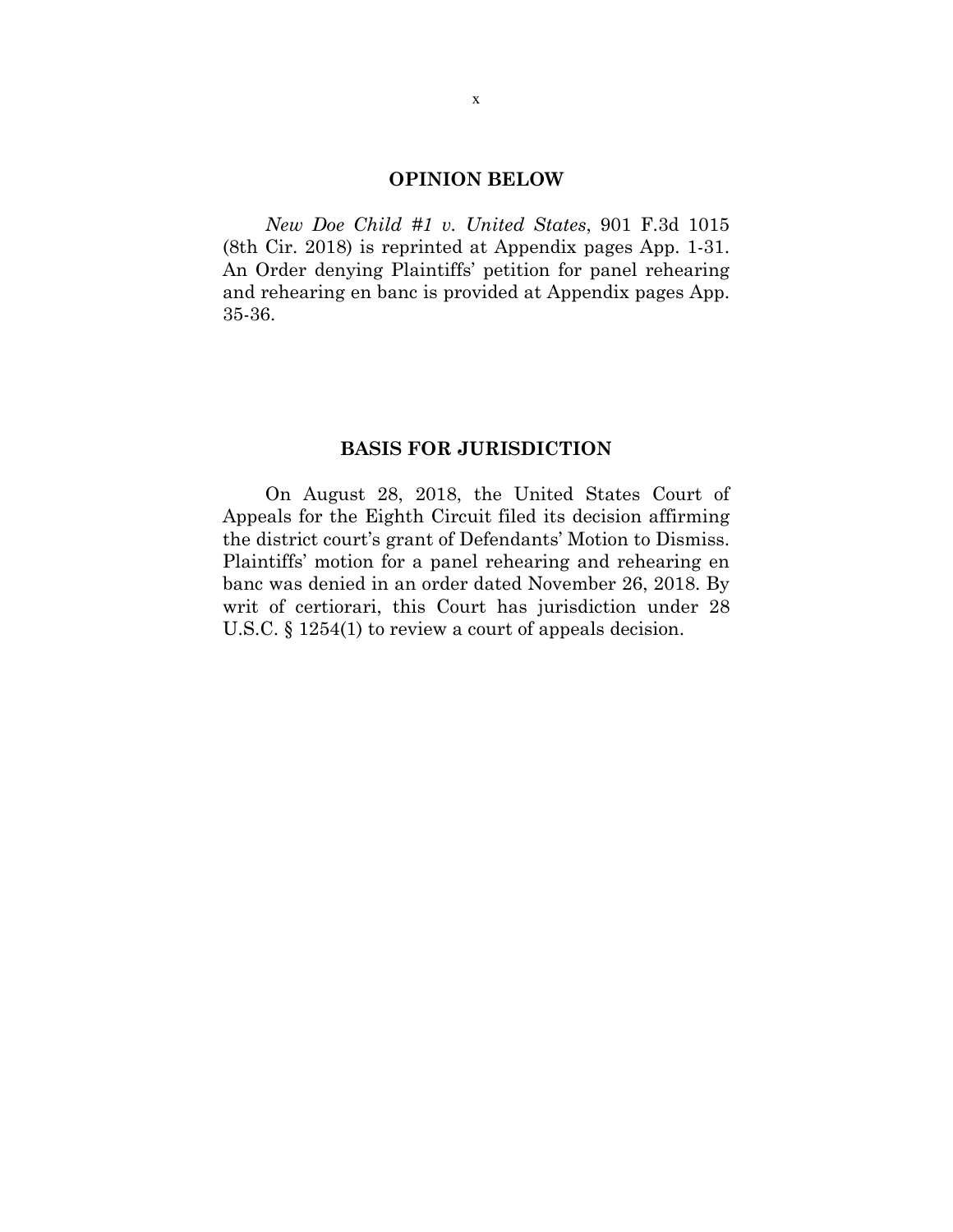#### **CONSTITUTIONAL PROVISIONS INVOLVED**

U.S. Const. amend. I:

Congress shall make no law respecting an establishment of religion, or prohibiting the free exercise thereof; …"

U.S. Const. amend. V:

No person shall … be deprived of life, liberty, or property, without due process of law; …

#### **STATUTORY PROVISIONS INVOLVED**

31 U.S.C. §5112(d)(1): "United States coins shall have the inscription 'In God We Trust'. …"

31 U.S.C. §5114(b): "United States currency has the inscription 'In God We Trust' in a place the Secretary decides is appropriate. …"

The Religious Freedom Restoration Act of 1993 (RFRA), 107 Stat. 1488, 42 U.S.C. § 2000bb *et seq*. is set out in the Appendix at App. 58-64.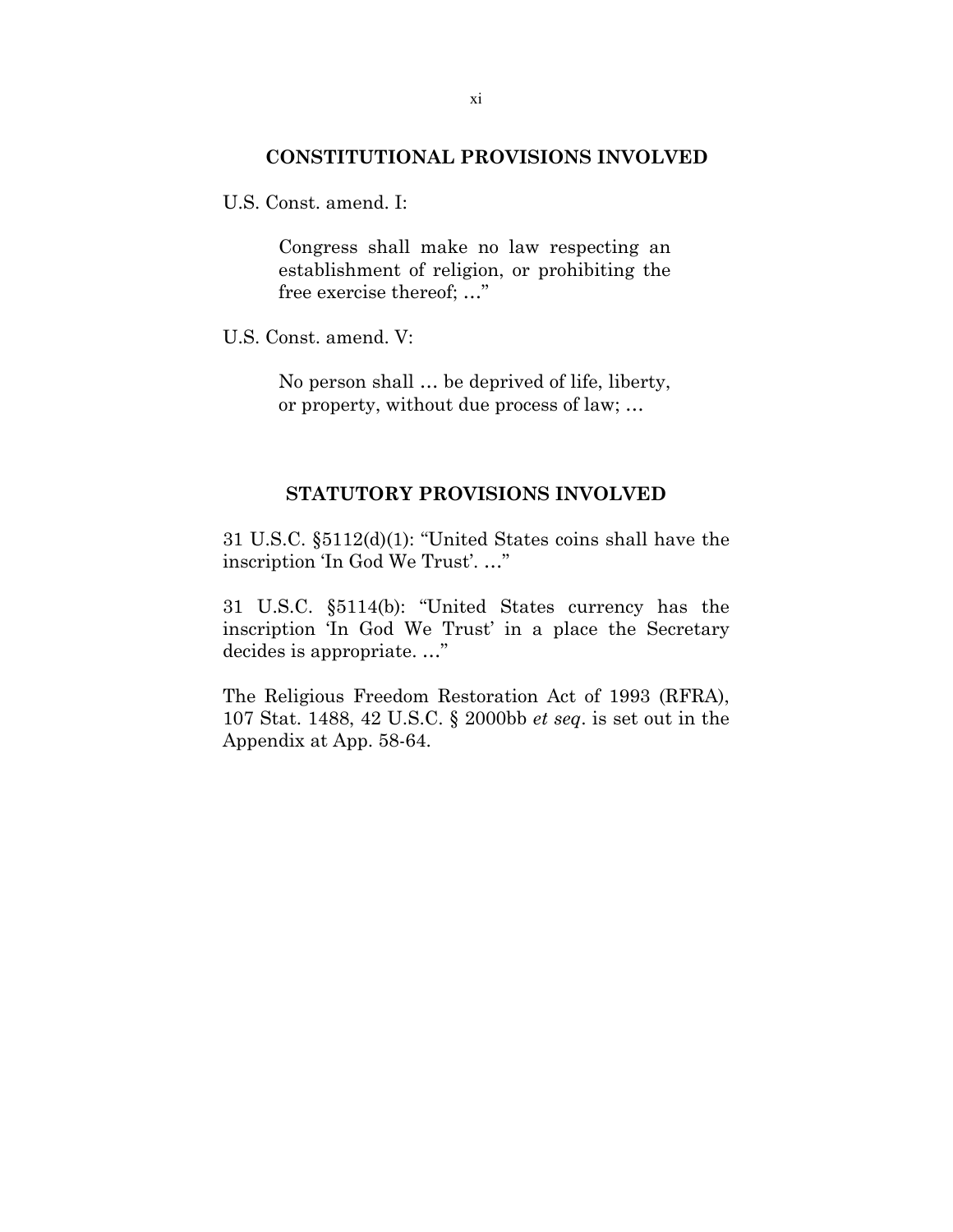### **STATEMENT OF THE CASE**

For the first seventy-five years of its existence, the United States minted money that was secular. In 1864, however, due to what Defendants themselves acknowledge was "increased religious sentiment,"3 the phrase "In God We Trust" was first inscribed on an American coin.4 According to the official report of the Mint Director at the time, that inscription was clearly and unequivocally intended to demonstrate this nation's trust in Jesus Christ:

> We claim to be a Christian nation. Why should we not vindicate our character by honoring the God of Nations, in the exercise of our political Sovereignty as a Nation? Our national coinage should do this. Its legends and devices should declare our trust in God; in him who is the "King of kings and Lord of lords." … Let us reverently acknowledge his sovereignty, and let our coinage declare our trust in God.5

<sup>3</sup> U.S. Dep't of the Treas., *About: History of 'In God We Trust',*  https://www.treasury.gov/about/education/pages/in-god-wetrust.aspx (last visited Feb. 16, 2019).

<sup>4</sup> *Id*. 5 *Report of the Director of the Mint*, in *Report of the Secretary of the Treasury* … *Year Ending June 30, 1863* 190-91 (1863), *available at*  fraser.stlouisfed.org/docs/publications/treasar/AR\_TREASURY\_1863. pdf.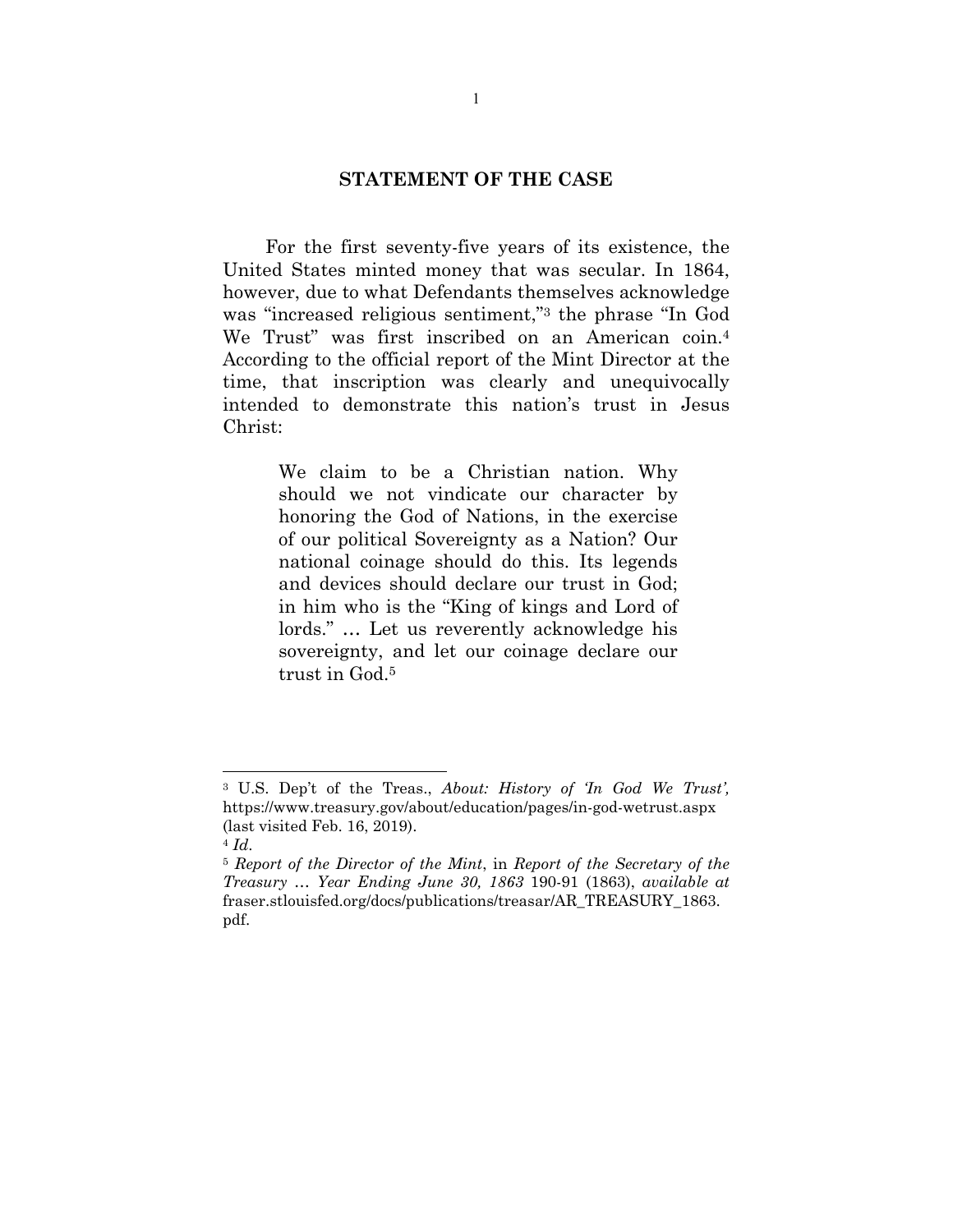Ninety-one years after that first non-secular coin was minted, Congress mandated that every coin and currency bill must bear the "in God We Trust" inscription.<sup>6</sup> Congress subsequently explained that the purpose and intended effect of that motto (along with the newly-added words, "under God," in the Pledge of Allegiance) was to "witness our faith in Divine Providence."7 The mandate to have "In God We Trust" on the money has remained in place ever since.

Petitioners are Atheists. As such, they fervidly disagree with the religious idea that people should trust in God. On the contrary, their sincere religious belief is that trusting in any God is misguided. Thus, by mandating the inscription of facially religious text (i.e., "In God We Trust") on every coin and currency bill, Defendants have turned Petitioners – among whom are nine children – into "political outsiders" on the basis of their most fundamental religious tenet. Moreover, Defendants have conditioned receipt of the important benefit of using the nation's sole "legal tender" upon conduct proscribed by Petitioners' Atheism (i.e., upon Petitioners' personally bearing – and proselytizing – a religious message that is directly contrary to the central idea that underlies their religious belief system).

 $\overline{a}$ 

<sup>6</sup> Act of July 11, 1955, ch. 303, Pub. L. 84-140, 69 Stat. 290 (now codified at 31 U.S.C. §§ 5112(d)(1) and 5114(b)).

<sup>7</sup> Architect of the Capitol, *The Prayer Room in the United States Capitol*, H.R. Doc. No. 234, at 5 (1956).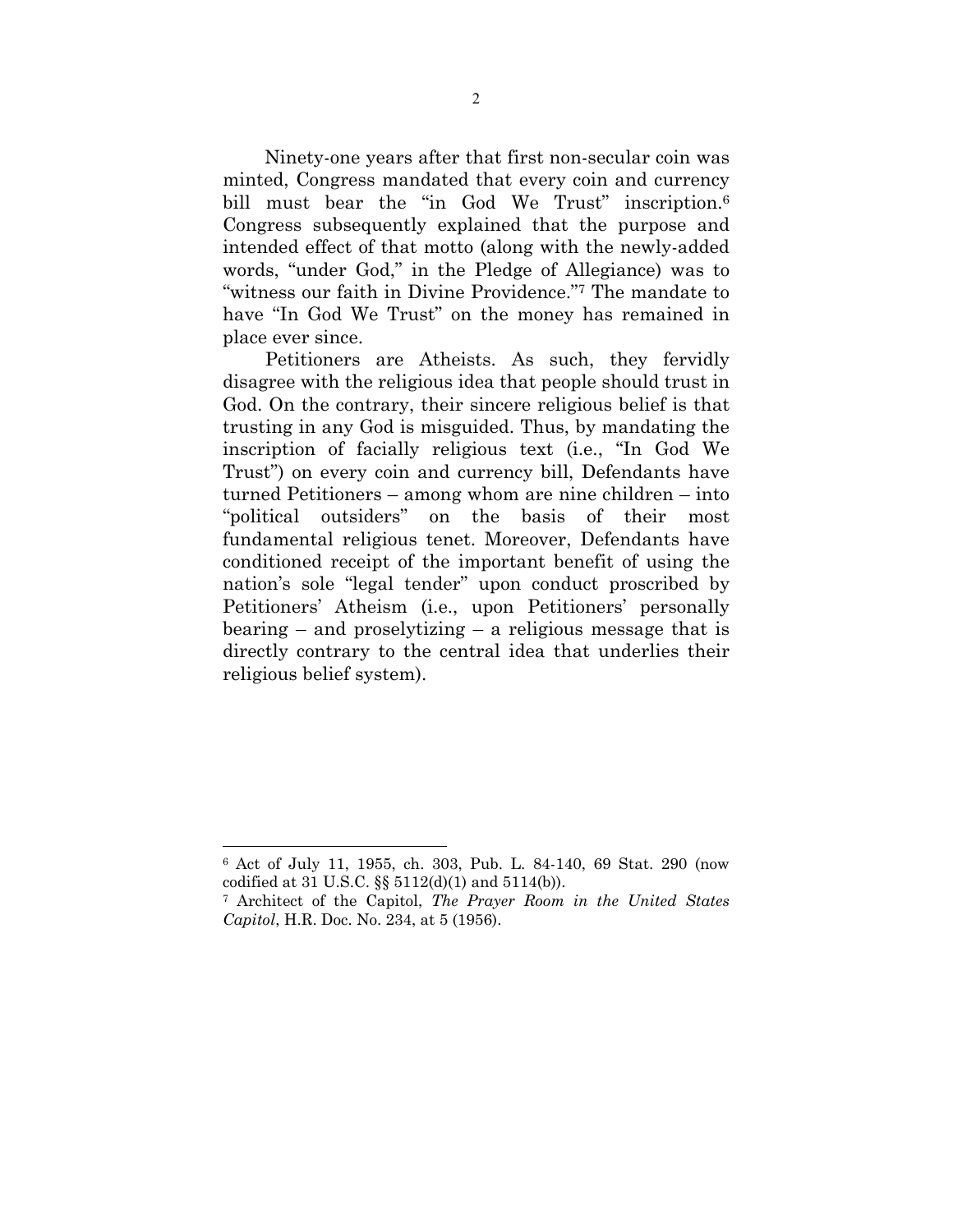Maintaining that these circumstances violate their constitutional rights under the Establishment Clause and the equal protection component of the Due Process Clause, as well as their statutory rights under RFRA, Petitioners, pursuant to 28 U.S.C. §§ 1331, 1346(a)(2), and 1361 (as well as 42 U.S.C. § 2000bb-1(c)), filed this lawsuit on Dec. 15, 2015 in the U.S. District Court for the District of Minnesota. *See* District Court Doc. 1. The District Court granted Defendants' Rule 12(b)(6) motion to dismiss on Dec. 5, 2016, *see* Appendix at App. 39-56, and, on Aug. 28, 2018, the Court of Appeals affirmed, *see* Appendix at App. 1-31. A petition for panel rehearing and rehearing en banc was denied on Nov. 26, 2018. *See* Appendix at App. 35-36.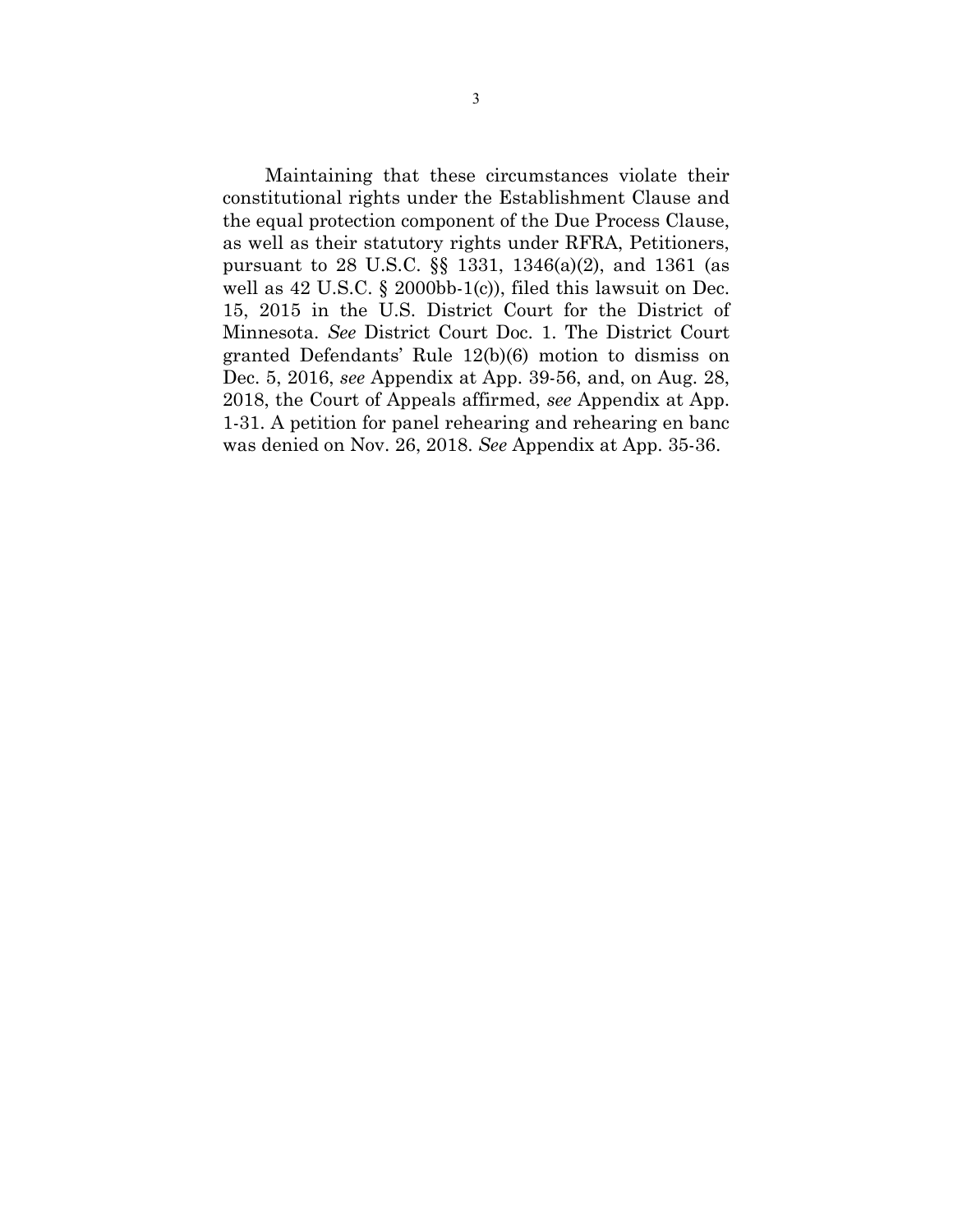#### **REASONS FOR GRANTING THE PETITION**

## **I. THIS CASE IS THE PERFECT VEHICLE TO BRING CLARITY TO THE SUPREME COURT'S ESTABLISHMENT CLAUSE JURISPRUDENCE**

This Court's Establishment Clause jurisprudence is undoubtedly in need of clarity.

*Mount Soledad Mem'l Ass'n v. Trunk*, 567 U.S. 944, 944 (2012) (Alito, J., statement respecting the denial of the petitions for writs of certiorari),

> It is difficult to imagine an area of the law more in need of clarity.

*Utah Highway Patrol Ass'n v. Am. Atheists, Inc.*, 565 U.S. 994, 1007 (2011) (Thomas, J., statement respecting the denial of the petitions for writs of certiorari).

For two reasons, the "clarity" missing from this Court's Establishment Clause jurisprudence will likely be found by granting certiorari in this case. First, the case is simple: the government has declared as its national motto a clearly exclusionary religious claim, and it has mandated the dispersal of that motto on what is arguably the most ubiquitous tangible messenger in American society: its money. Second, because the motto is a frank endorsement of belief in God, the Court will be forced to directly confront its frequent conflation of "religion" and "Monotheism," which Petitioners believe is the main reason for the confusion in this legal arena.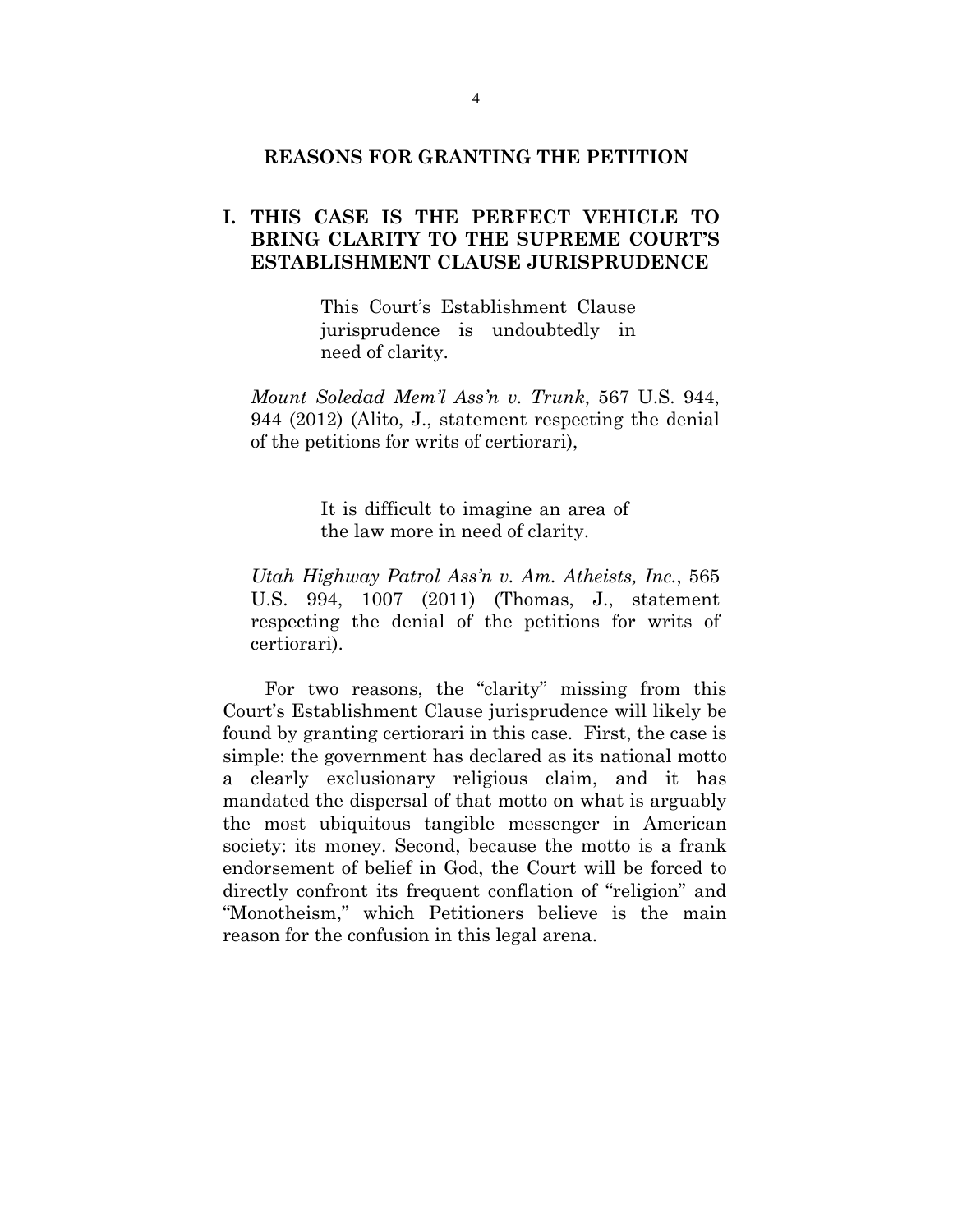# **II. THE COURT OF APPEALS HAS DECIDED AN IMPORTANT QUESTION OF FEDERAL LAW THAT HAS NOT BEEN, BUT SHOULD BE, SETTLED BY THIS COURT: DOES THE CONSTITUTION PERMIT THE DISREGARD OF DEVOUT ATHEISTS?**

A prime part of the history of our Constitution … is the story of the extension of constitutional rights and protections to people once ignored or excluded.

*United States v. Virginia*, 518 U.S. 515, 557 (1996).

In 1993, Justice Ginsburg addressed the verbiage on this Court's bar certificates. District Court Doc. 27-1 at 2. According to the Justice, "a few new members of our bar who are not of a Christian faith request[ed] deletion of the words "in the year of our Lord" from their admission certificates.'" *Id*. Justice Ginsburg "attached a letter from a California lawyer who objected to the wording because its reference to the Gregorian calendar means that 'our Lord' is understood to be Jesus Christ." *Id*.

The Justice's advocacy resulted in change, and an option now exists for bar members to have certificates without "in the year of our Lord."<sup>8</sup>

<sup>8</sup> U.S. Supreme Court, *Instructions for Admission to the Bar,*  https://www.supremecourt.gov/bar/barinstructions.pdf.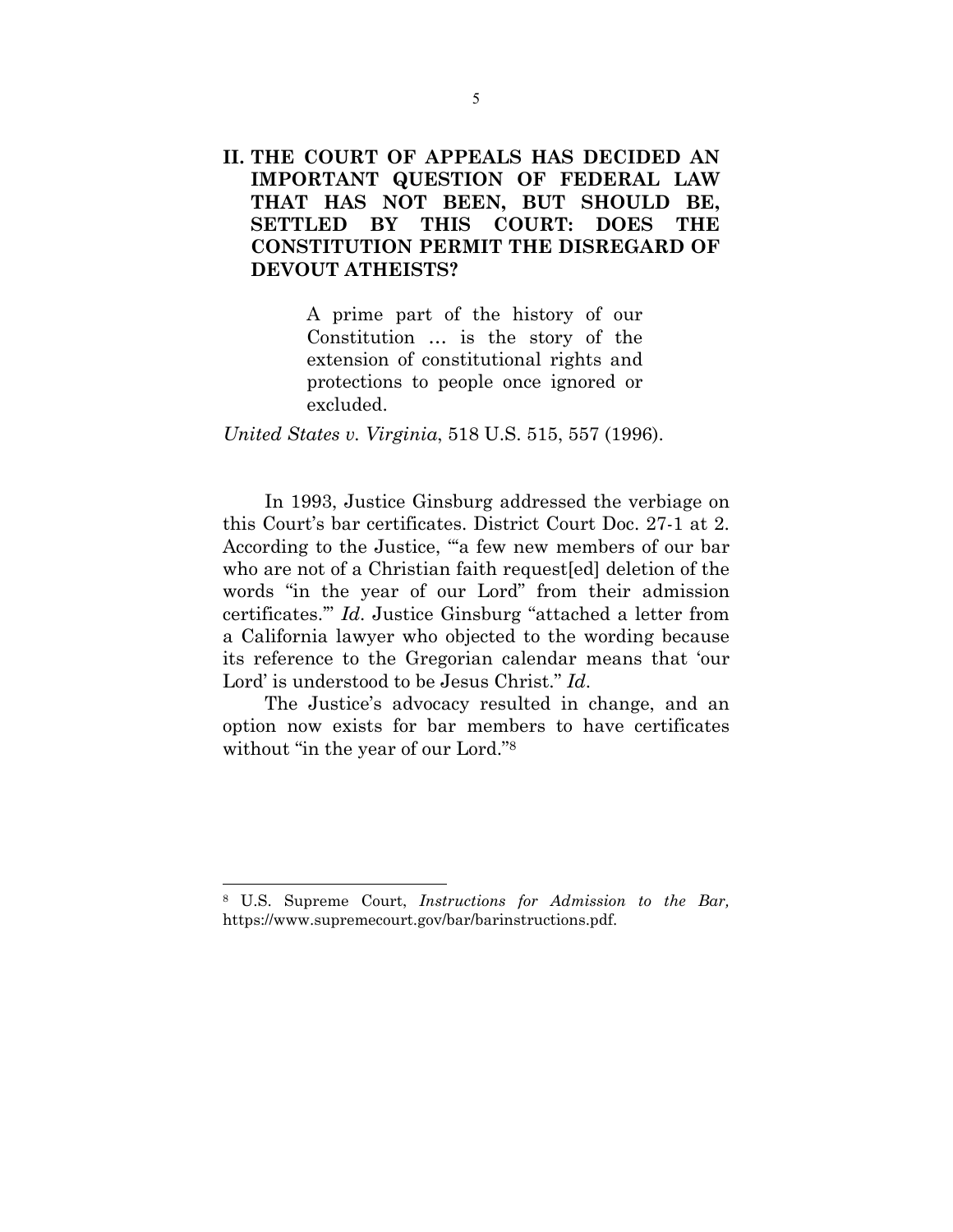Justice Ginsburg recently recalled her quest:

And one of my colleagues (whose name I will not disclose) said, "'in the year of our Lord' was good enough for Brandeis. It was good enough for Cardozo. It was good enough for Frankfurter. It was good enough even for Goldberg." And, before he got to Fortas, I said, "It is not good enough for Ginsburg."9

Among the noteworthy aspects of this episode is that there had been 106 justices prior to Justice Ginsburg,<sup>10</sup> 95% of whom were not Jewish. Thus, the fact that it was a Jewish justice who raised this matter is statistically significant. Similarly, that the colleague only referenced the Court's Jewish justices indicates his understanding that there are inherent biases and sensitivities in everyone, and those who are personally affected are far more likely to see the harms that circumstances bring about. Additionally, those who are unaffected may be totally blind to those harms. As a result, biases may arise that can (and often do) interfere with reaching principled decisions. As Justice Blackmun wrote, "bias [in] this Court according to the religious and cultural backgrounds of its Members … [would be] intolerable." *Allegheny County v. Greater Pittsburgh ACLU*, 492 U.S. 573, 614 n.60 (1989).

<sup>9</sup> Adas Israel Congregation, *Supreme Court Justice Ruth Bader Ginsburg at Adas Israel*, YouTube (Feb. 2, 2018), https://www. youtube.com/watch?v=kJ1X\_kF1x0o (view at 20:05 - 20:30).

<sup>10</sup> U.S. Supreme Court, *About the Court: Justices 1789 to Present,*  https://www.supremecourt.gov/about/members\_text.aspx (last visited Feb. 18, 2019).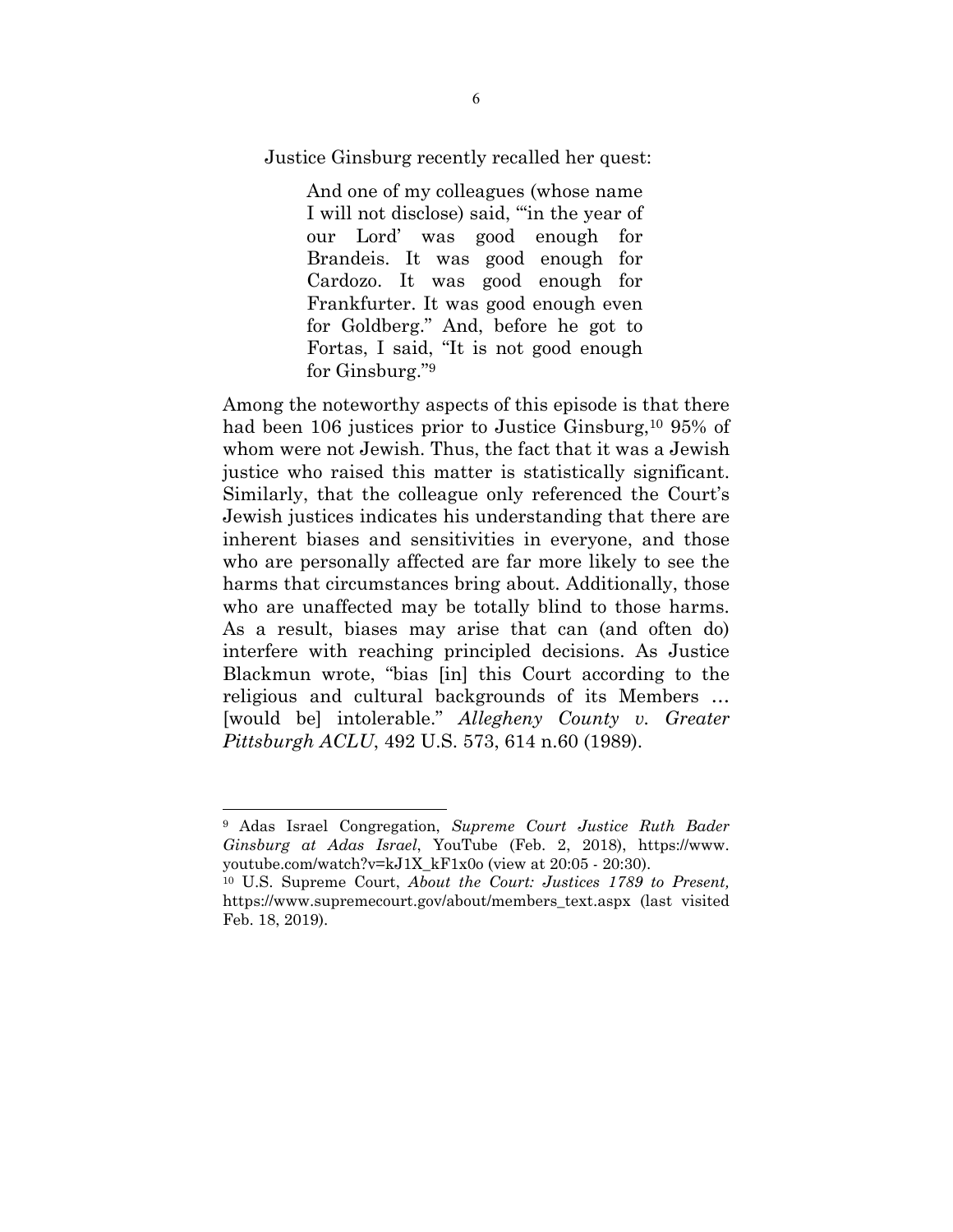Regrettably, such "intolerable" bias has worked its way into the Court's jurisprudence on multiple occasions, resulting in decisions that are "utterly revolting," *Korematsu v. United States*, 323 U.S. 214, 242 (1944) (Murphy, J., dissenting). Fortunately, they are eventually recognized as "wrong the day [they were] decided." *See Trump v. Hawaii*, 138 S. Ct. 2392, 2423 (2018) ("*Korematsu* was gravely wrong the day it was decided," referring to the decision upholding the internment of Japanese-Americans solely based on their ancestry). *See also Planned Parenthood v. Casey*, 505 U.S. 833, 863 (1992) ("[W]e think *Plessy* was wrong the day it was decided," referring to *Plessy v. Ferguson*, 163 U.S. 537 (1896), which held that separate but equal railroad coaches for Blacks and Whites were constitutional).

These cases – all involving issues of equal protection – consistently highlighted a worrisome dynamic: the decision-makers were never of the disenfranchised minority class to which those being discriminated against belonged. Thus, there were no Asian-American justices in *Korematsu* and no Black justices in *Plessy*. Similarly, there were no women justices deciding that it was permissible for Illinois to deny Myra Bradwell the right to practice law because she was female, *see Bradwell v. Illinois*, 83 U.S. 130 (1873), and there were no ("out-of-thecloset") gay justices deciding that a state could punish a homosexual couple for having consensual relations in the privacy of their bedroom, *Bowers v. Hardwick*, 478 U.S. 186 (1986). *See also Pace v. Alabama*, 106 U.S. 583 (1883) (no justices in interracial marriages deciding that fornication penalties can be increased if the accused are of different races); *Fong Yue Ting v. United States*, 149 U.S. 698 (1893) (no Chinese (or Chinese-American – or African-American, for that matter) justices deciding that only White witnesses can testify in cases involving the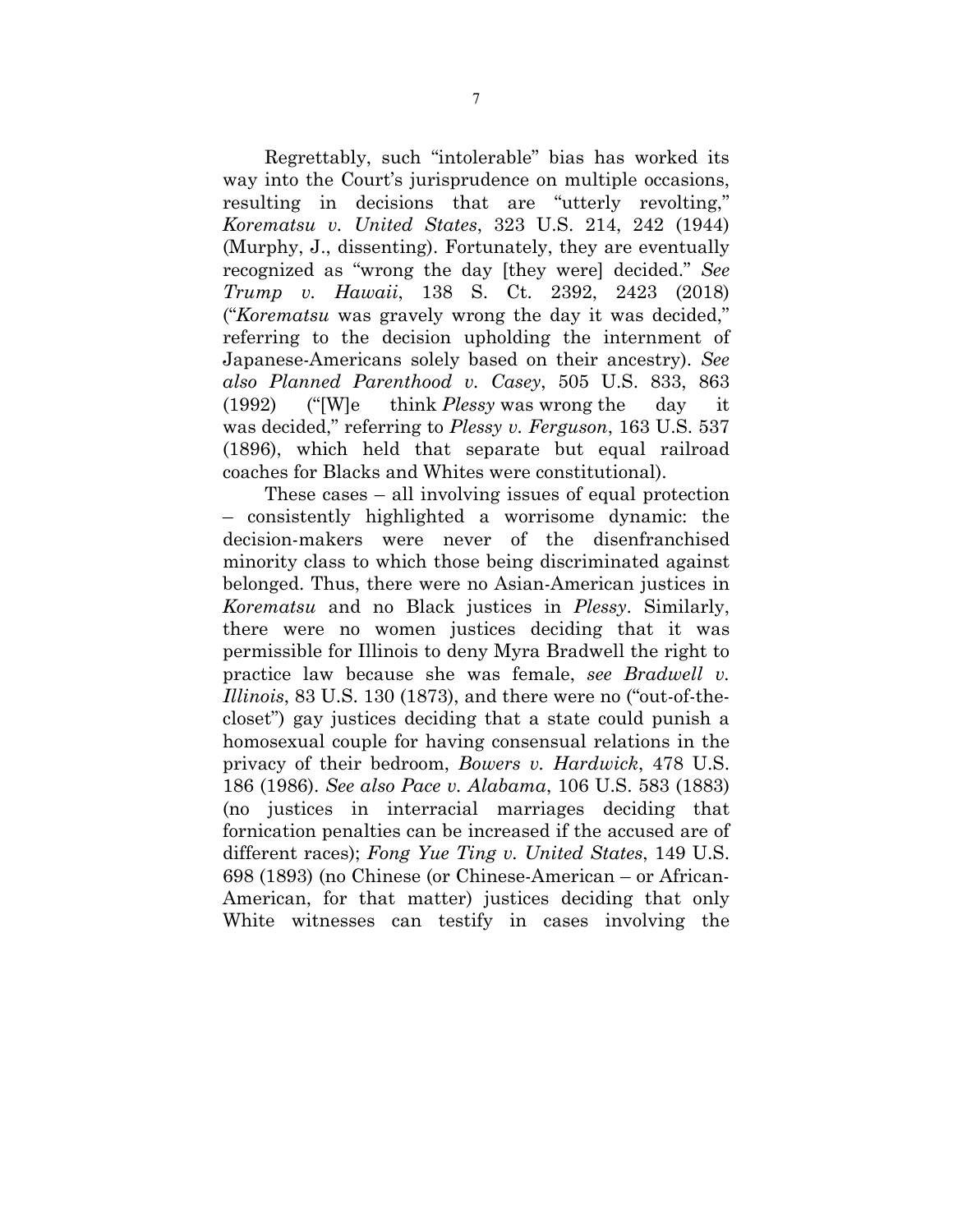immigration status of Chinese individuals); *Minersville School District v. Gobitis*, 310 U.S. 586 (1940) (no Jehovah's Witness justices deciding that a 10-year-old Jehovah's Witness child can be expelled from school for standing respectfully but (due to his family's sincerelyheld religious beliefs) not saluting the flag). Had *Gobitis* not been reversed by *West Virginia Board of Education v. Barnette*, 319 U.S. 624 (1943)*,* what lesson would this Court have been teaching Jehovah's Witness children for the past seven and a half decades? What lesson would it have been teaching the non-Jehovah's witnesses in the society shared with those children? What lesson is "under God" in the Pledge of Allegiance, "In God We Trust" on the walls of their classrooms,<sup>11</sup> and "In God We Trust" on every coin and currency bill teaching the nine children in this case and their non-Atheistic classmates?

The self-reinforcement of equal protection violations needs to be emphasized. As children mature in an environment where a minority is disenfranchised, especially when that disenfranchisement is declared whenever the national motto is displayed, they learn that it is an acceptable status quo to have "outsiders, not full members of the political community, and … insiders, favored members of the political community" *Lynch v. Donnelly*, 465 U.S. 668 (1984). Those who are favored then become inured to the harmful nature and the discriminatory effects of the disenfranchisement. That is why the discrimination persists, and it explains why, in this nation, Catholics were discriminated against for nearly two centuries, why Blacks could be officially segregated until only a few generations ago, and why the

 $\overline{a}$ 

<sup>11</sup> *Cf. Stone v. Graham*, 449 U.S. 39 (1980) (posting of the Ten Commandments on classroom walls violates the Establishment Clause.)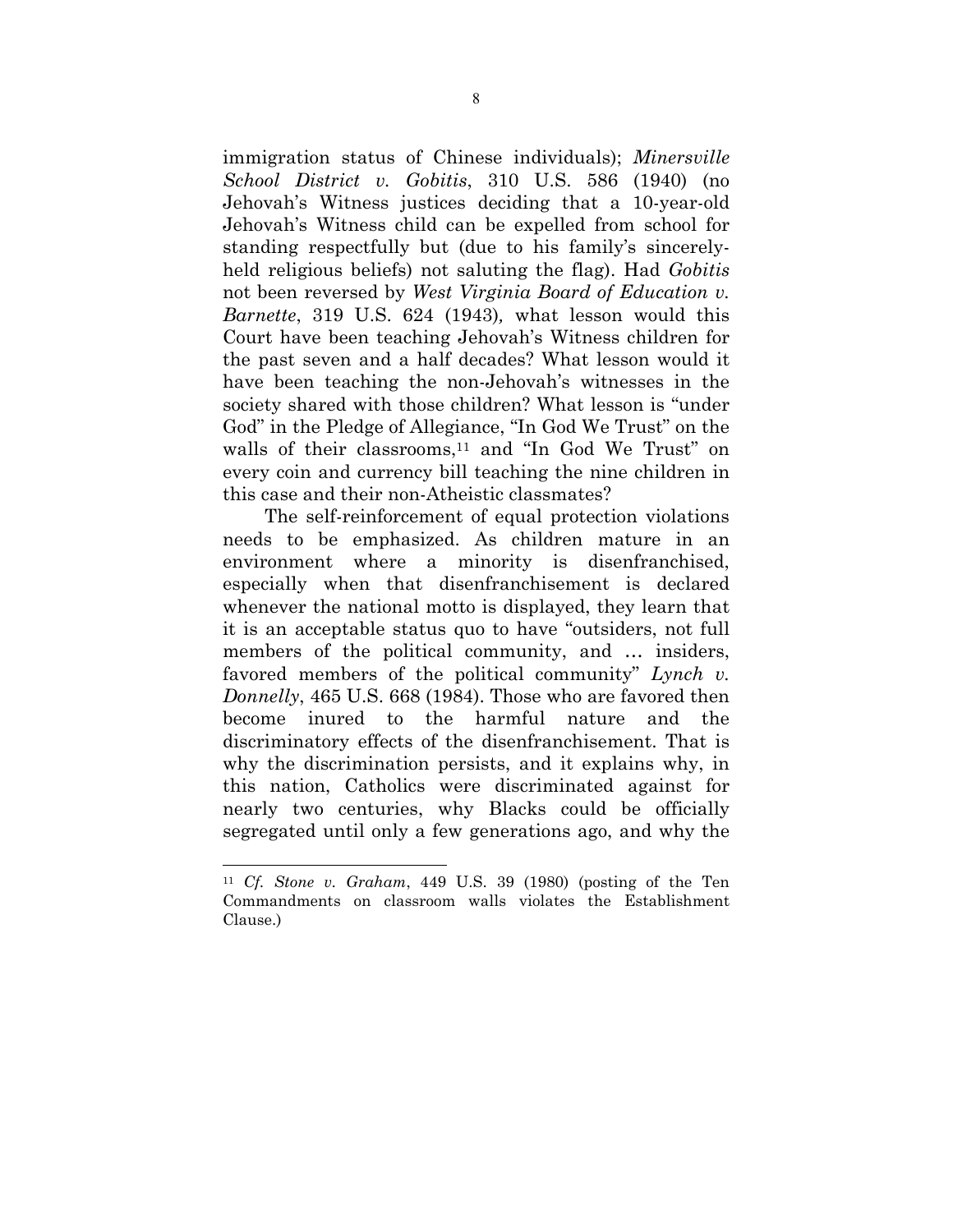injuries being discussed in this Petition will be poohpoohed by many of those who read its words. They will look to the analogies with racial discrimination and dismiss them as inappropriate hyperbole. But that dismissal will also only be a consequence of the fact that they have become accustomed to such an egregious constitutional violation as **"In God We Trust" being deemed the national motto**, to be inscribed on every monetary instrument manufactured by the nation's Mint and its Bureau of Engraving and Printing. When those children become senators, congressmen, presidents and members of the Supreme Court, they will (as has been the case with past senators, congressmen, presidents and members of the Supreme Court) have no hesitation in perpetuating and even increasing the official Monotheism and anti-Atheism that currently exists. It is for the members of this Court to end this very vicious cycle.

Until 1908 the law in the District of Columbia called for boring through the tongue, burning the letter "B" into the forehead, and, ultimately, death for blaspheming (including denying the existence of) Jesus or God. *District of Columbia v. Robinson*, 30 App. D.C. 283, 289 (1908). Although apparently never enforced, the very fact that there was such a law in a federal jurisdiction reveals the degree of disenfranchisement of non-Christians that has existed in this nation. Fortunately, for Jews, Muslims and other non-Christian Monotheists, that governmental disenfranchisement has since been eliminated. For Atheists, however, the disenfranchisement has actually been amplified. This amplification took a giant leap during the Cold War era, when our politicians sought to distinguish the United States and its democratic institutions from the totalitarianism of the Soviet Union. Rather than contrasting our religious freedom with our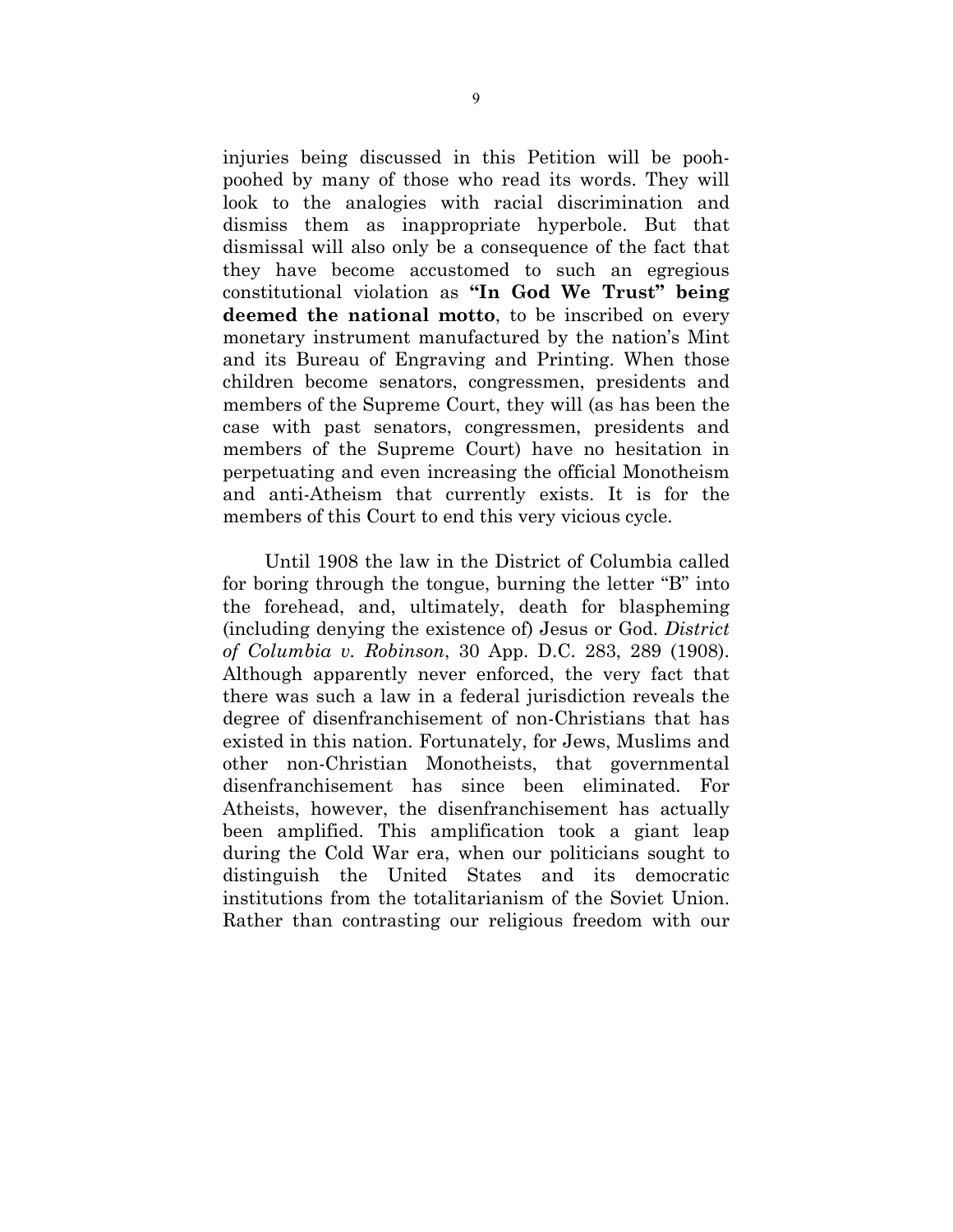rival's intrusions into its citizens' personal religious beliefs, however, our legislators opted to extol the virtues of Monotheism and denigrate Atheism.

In so doing, our legislators abandoned our founders' conception of religious liberty and took a step towards Soviet-style totalitarianism. Governmental endorsement of any religious ideology – be it the Catholicism espoused by the Spanish government during the Inquisition, the Atheism set forth by the Soviet Union in middle of the 20th century, the Sunni Islamic teachings currently deemed sacred by the Taliban in Afghanistan, or the Monotheism touted by the government of the United States today – is completely contrary to the text and the ideals that underlie the first two clauses in our Bill of Rights. Thus, in the 1950s, what our nation actually did was turn its back on its constitutional principles and join the Soviets in having "the power, prestige and financial support of government … placed behind a particular religious belief." *Engel v. Vitale*, 370 U.S. 421, 431 (1962).

The resulting exacerbation of the favoritism for Monotheism is astonishing. Between the start and the end of the decade from 1950 to 1960, the number of religious entries in the Congressional Record increased by a factor of **five thousand percent!** *See* District Court Doc. 10-3. Meanwhile, just from 1952 to 1956, Congress and/or the President:

(1) Instituted a National Day of Prayer (to  $God$ ),<sup>12</sup>

<sup>12</sup> Act of April 17, 1952, Pub. L. 82-324, ch. 216, 66 Stat. 64 (now codified at 36 U.S.C. § 119).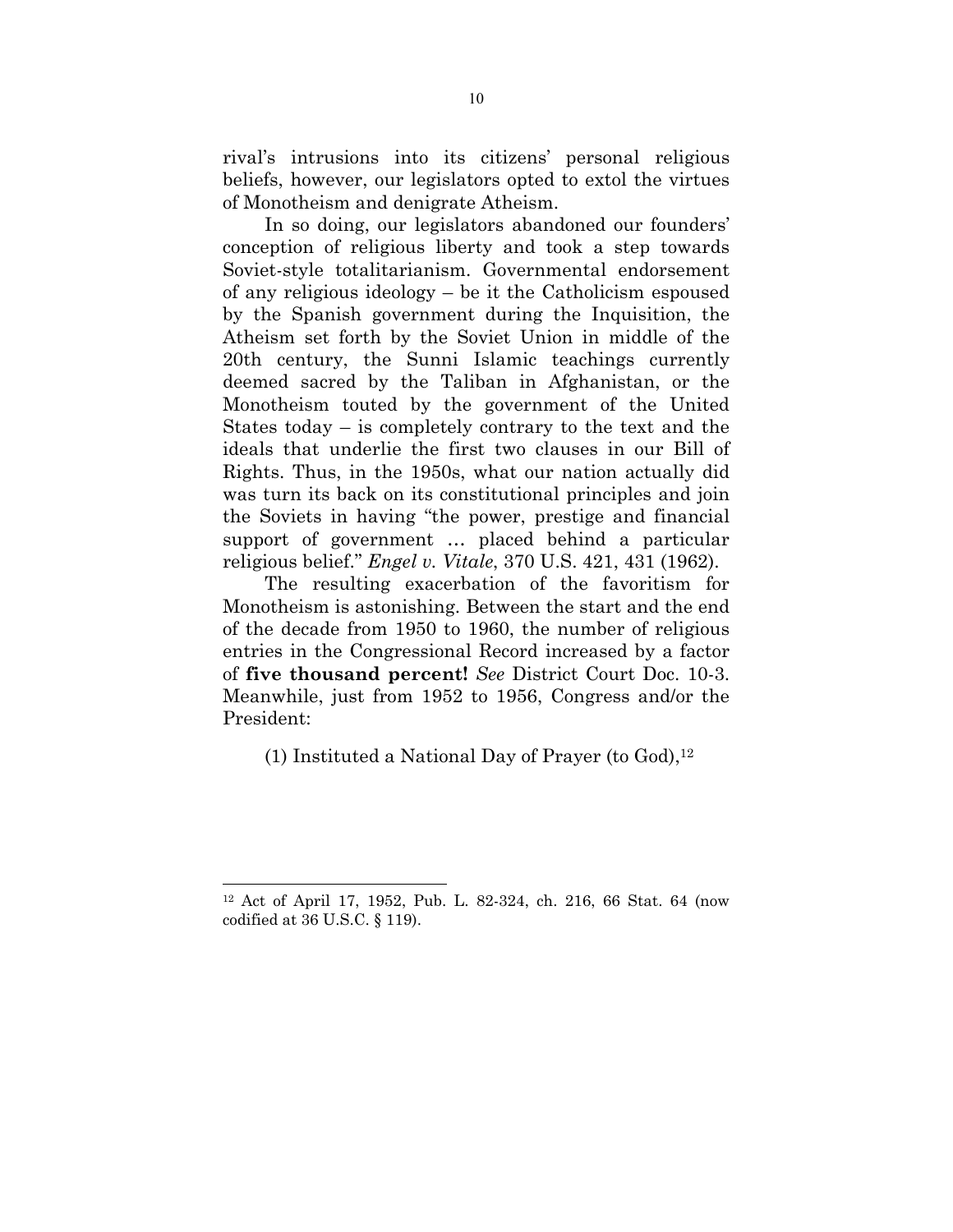- (2) Constructed a prayer room in the Capitol Building,13
- (3) Intruded "under God" into the Pledge of Allegiance14 (as "Onward Christian Soldiers" played at the official ceremony15),
- (4) Altered the Military Code of Conduct to require each soldier to "trust in my God and in the United States of America,"16
- (5) Celebrated a new religious postage stamp (with "In God We Trust" inscribed),17
- (6) Mandated the inscription of "In God We Trust" on every coin and currency bill,<sup>18</sup> and
- (7) Replaced the secular *de facto* national motto "E Pluribus Unum" with an official, facially religious claim: "In God we trust."19

<sup>13</sup> H.R. Con. Res. 60, 83d Cong. (1953).

<sup>14</sup> Act of June 14, 1954, Pub. L. 83-396, ch. 297, § 7, 68 Stat. 249 (currently codified at 4 U.S.C. § 4).

<sup>15 100</sup> Cong. Rec. 8617 (1954).

<sup>16</sup> *Executive Order 10631—Code of Conduct for Members of the Armed Forces of the United States* (Aug 17, 1955),. *See also* 3 C.F.R. § 266 (1955).

<sup>17</sup> *"In God We Trust" – New Postage Stamp to Carry Message to World*, The Gideon, May 1954, at 24, 25.

<sup>18</sup> Act of July 11, 1955, *supra* note 6, at 4.

<sup>19</sup> Act of July 30, 1956, Pub. L. 84-851, ch. 795, 70 Stat. 732 (now codified at 36 U.S.C. § 302).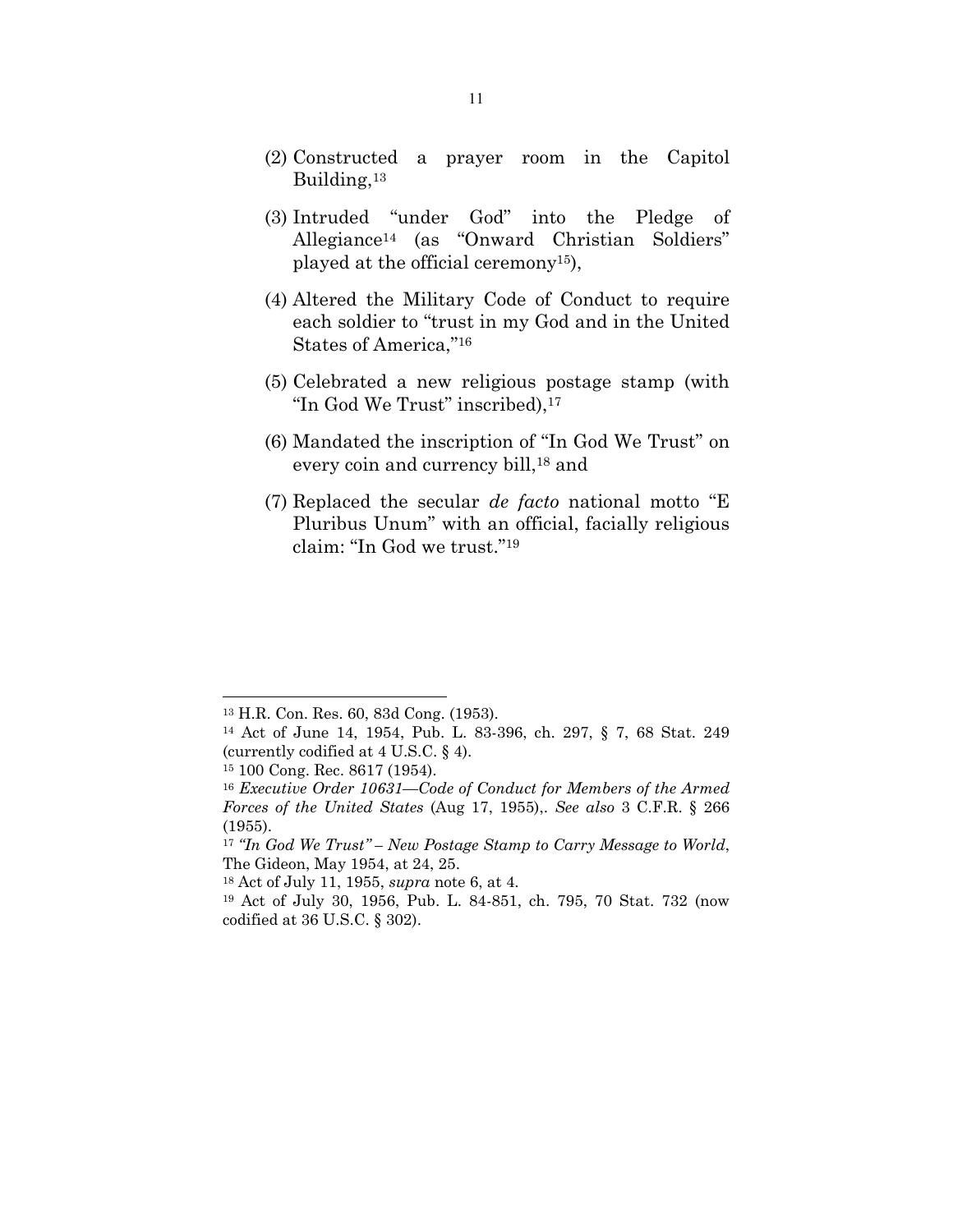The upshot of these last two activities was that an inclusive motto that celebrated our nation's diversity was replaced by a phrase that excludes people based on their religious ideologies. Moreover, by flooding society with tens of billions of monetary instruments destined for the pockets of virtually every individual within our borders, our government ensured that the exclusionary religious message was continuously and pervasively reinforced.

Of note is that this unabashedly pro-Monotheistic bias was voiced without hesitation by officials from all three branches of government. Senator Ferguson of Michigan, for instance, characterized the "In God We Trust" inscription over the door to the Senate chamber as "recogniz[ing] that we believe there is a Divine Power, and that we, our children, and children's children should always recognize it."20 President Eisenhower proclaimed that:

> Recognition of the Supreme Being is the first, the most basic, expression of Americanism. Without God, there could be no American form of government, nor an American way of life.21

And Chief Justice Warren spoke publicly of the United States as "a Christian land governed by Christian principles."22

<sup>20 100</sup> Cong. Rec. 7833 (1954) (statement of Sen. Ferguson).

<sup>21</sup> Dwight D. Eisenhower*, Remarks Recorded for the "Back-to-God" Program of the American Legion*, Feb. 20, 1955, www.presidency. ucsb.edu/ws/index.php?pid=10414 (last visited Feb. 16, 2019).

<sup>22</sup> *Eisenhower Joins in a Breakfast Prayer Meeting*, N.Y. Times, Feb. 5, 1954, A10.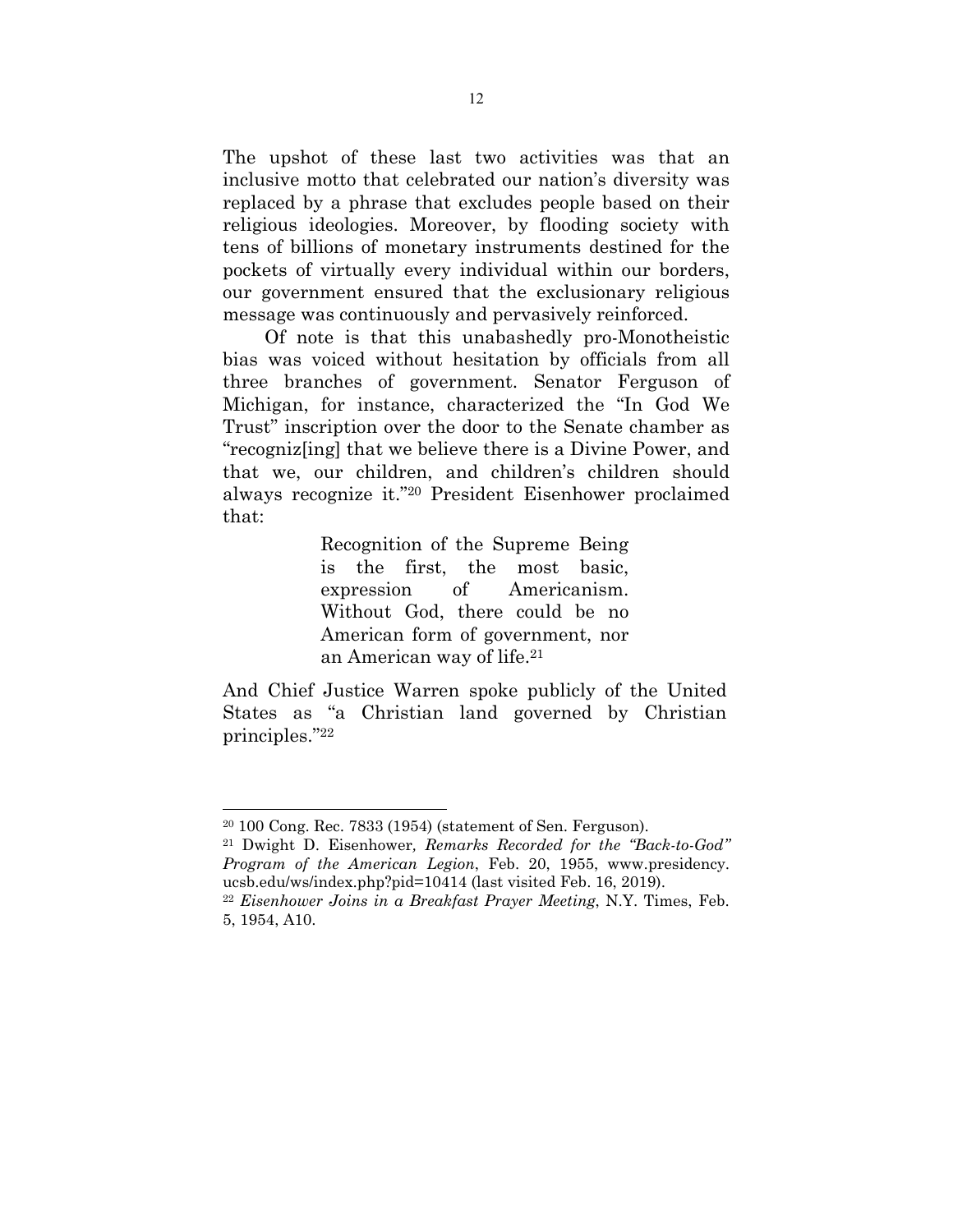It was not just favoritism for Monotheism that was heard. Explicit denigration of Atheism was expressed as well. Congressman Louis C. Rabaut, for example, placed into the Congressional Record that "An atheistic American … is a contradiction in terms."23 Equally egregious was the action of U.S. District Court Judge J. Frank McLaughlin, who denied citizenship to an applicant because "the atheist philosophy upon which petitioner predicates his position demonstrates a lack of attachment to the United States Government's first principle: a belief in a Creator." *Petition of Plywacki*, 115 F. Supp. 613, 614 (D. Haw. 1953).

As might be expected, these biased religious statements and actions perpetrated by our governmental agents were not without support from the citizenry. Thus, 60% of the population felt it was proper to deny Atheists the right to express their religious views in a speech, an equal number favored removing all books on Atheism from the public libraries, and 84% believed that Atheists should be prohibited from teaching in colleges or universities.24 In 1958, more than three-quarters of the population stated they would not vote for an otherwise qualified candidate for President if that person were an Atheist.25 Seven years later, 27% of the population felt that Atheists should not even be allowed to vote!26

<sup>23 100</sup> Cong. Rec. 1700 (1954) (statement of Rep. Rabaut).

<sup>24</sup> Samuel Stouffer, *Communism, Conformity, and Civil Liberties: A Cross Section of the Nation Speaks Its Mind* 32-33 (1955) (citing a joint survey conducted in 1954 by Gallup and the Nat'l Op. Res. Ctr. of the Univ. of Chi.).

<sup>25</sup> *Id*. 26 Am. Inst. of Pub. Op., Gallup Poll conducted July 21, 1965.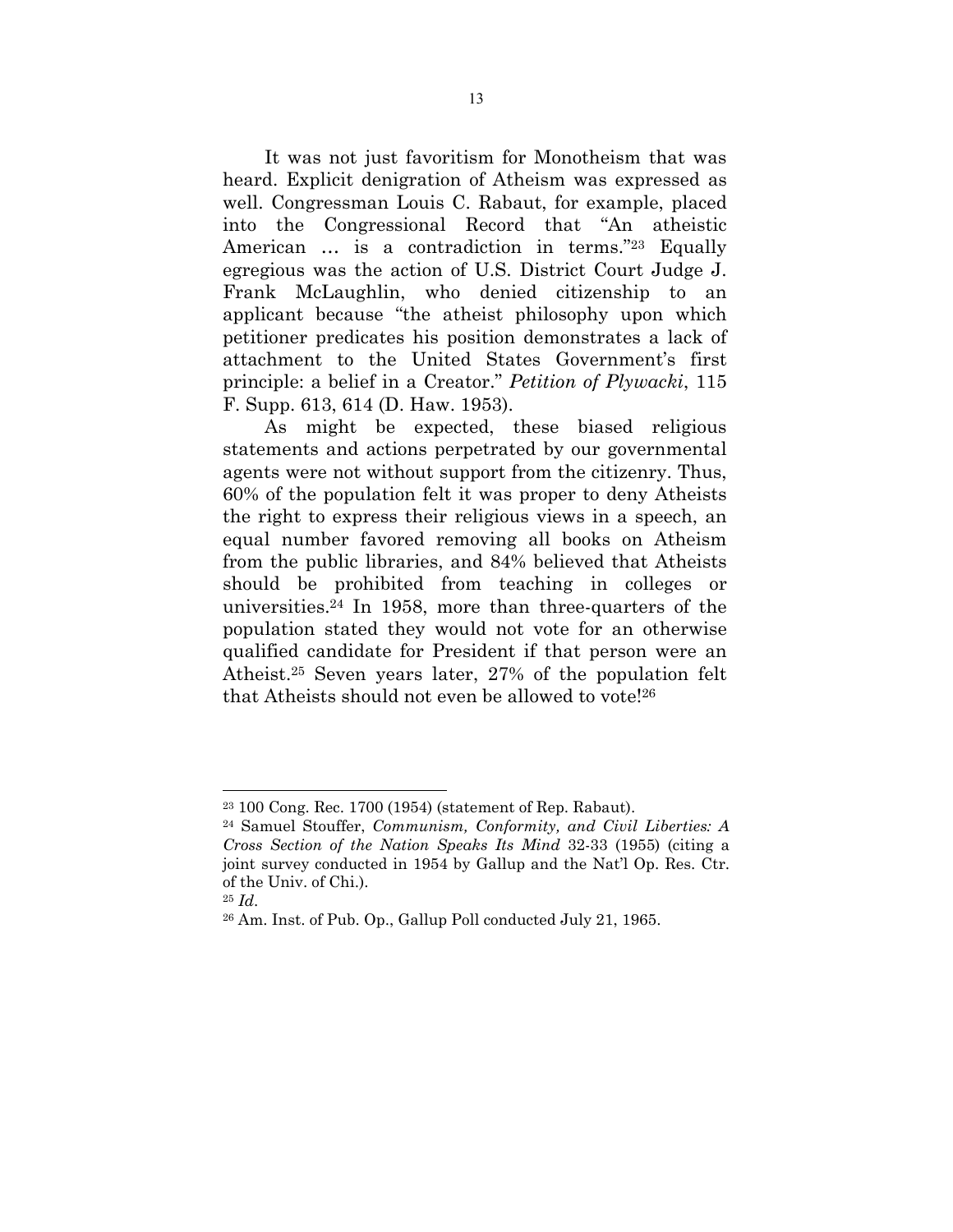Although it has diminished mildly, gross anti-Atheism persists to this day. As but one example, in eight states – representing 22% of the United States population – there currently exist **constitutional provisions** that specifically deny to Atheists the right to hold public office.27 To be sure, those provisions have been legal nullities since this Court decided *Torcaso v. Watkins*, 367 U.S. 488 (1961). Yet the fact that those provisions remain in all eight of those state constitutions is extraordinary.

That no legislature has removed any of those state constitutional provisions might be contrasted with the aftermath of *Loving v. Virginia*, 388 U.S. 1 (1967), where racial bias against people in mixed-race marriages (and against Blacks), rather than religious bias against Atheists, was being fostered. When *Loving* (which voided

<sup>27</sup> Ark. Const. art. XIX, § 1 ("No person who denies the being of a God shall hold any office in the civil departments of this State, nor be competent to testify as a witness in any court."); Md. Const. art. XXXVII ("That no religious test ought ever to be required as a qualification for any office of profit or trust in this State, other than a declaration of belief in the existence of God."); Miss. Const. art. XIV, § 265 ("No person who denies the existence of a Supreme Being shall hold any office in this state."); N.C. Const. art. VI, § 8 ("The following persons shall be disqualified for office: First, any person who shall deny the being of Almighty God."); Pa. Const. art. I, § 4 ("No person who acknowledges the being of a God and a future state of rewards and punishments shall, on account of his religious sentiments, be disqualified to hold any office or place of trust or profit under this Commonwealth."); S.C. Const. art. XVII, § 4 ("No person who denies the existence of a Supreme Being shall hold any office under this Constitution."); Tenn. Const. art. IX, § 2 ("No person who denies the being of God, or a future state of rewards and punishments, shall hold any office in the civil department of this state."); Tex. Const. art. I, § 4 ("No religious test shall ever be required as a qualification to any office, or public trust, in this State; nor shall any one be excluded from holding office on account of his religious sentiments, provided he acknowledge the existence of a Supreme Being.").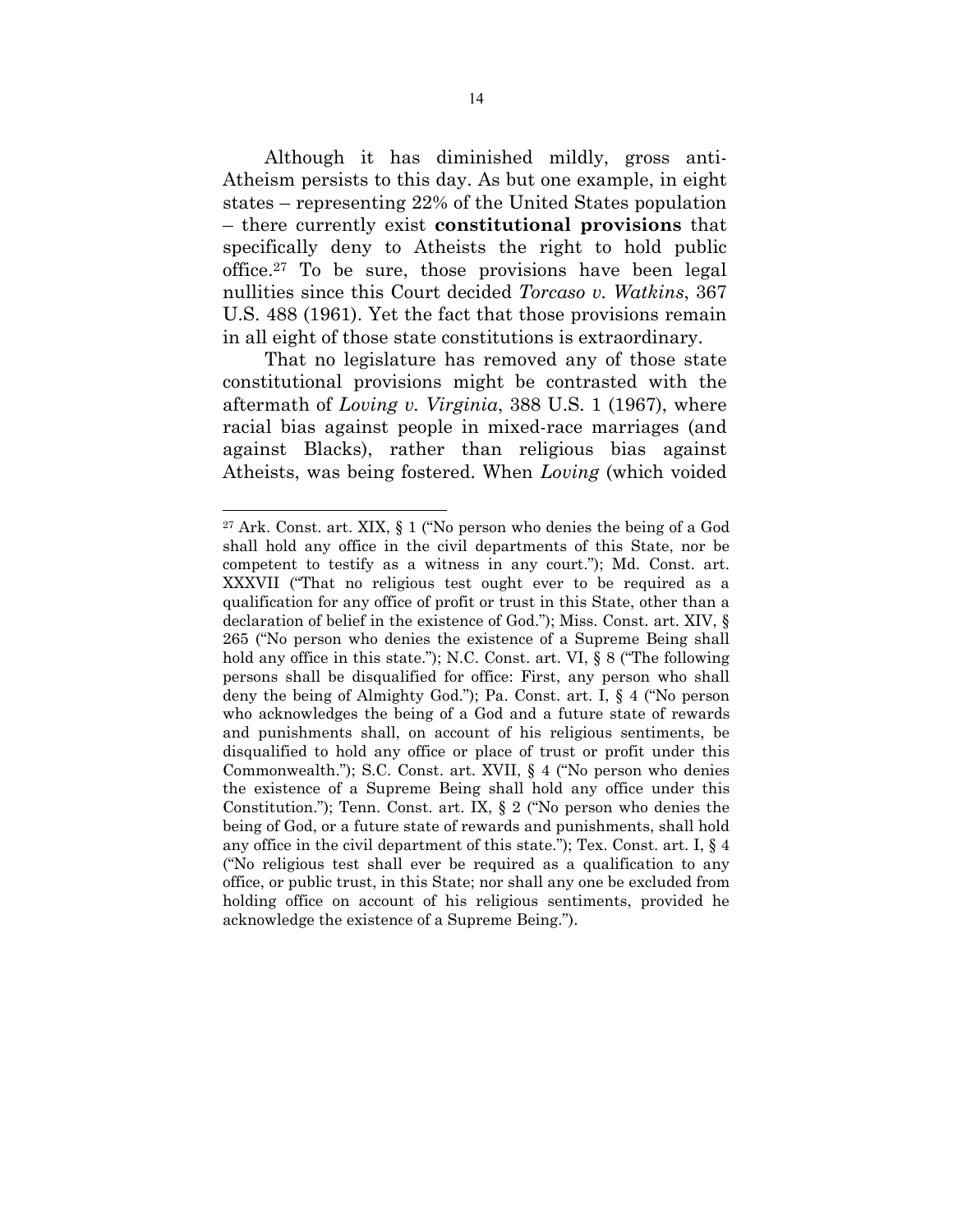all anti-miscegenation statutes) was decided, six states had constitutional provisions that prohibited Whites from marrying non-Whites. *Loving*, 388 U.S. at 6 n.5. With this Court asserting that it will "eliminate all official … sources of invidious racial discrimination," *id*. at 10, and stand firmly against "measures designed to maintain White Supremacy," *id*. at 11, the people and legislators of those six states joined in and eliminated every one of those unconstitutional clauses.28

In other words, after *Loving* (where facially, at least, the law treated Blacks and Whites completely equally), all remaining state constitutional provisions that ran counter to this Court's holding were annulled and removed. Thus, throughout the nation, the White Supremacism that was previously endorsed by state constitutional provisions was eradicated. Meanwhile, in the aftermath of *Torcaso* (where the law was as flagrantly unequal as can be, denying to Atheists – solely on the basis of their religious beliefs – the right to serve as notaries public), not one of the eight states with "measures designed to maintain [Monotheistic] supremacy" has, in fifty-eight years, shown an iota of effort to remove its brazen endorsement of belief in God. Petitioners contend that this difference in result between the governmental support for racial equality and the lack thereof in terms of religious equality is largely a reflection of this Court's unwillingness to "eliminate all official … sources of invidious religious discrimination." On the contrary, what is seen is virtual silence as justices make such extraordinary contentions as the Constitution "permits the disregard of devout atheists," *McCreary County v. ACLU*, 545 U.S. 844, 893 (2005) (Scalia, J.,

 $\overline{a}$ 

<sup>28</sup> R.A. Lenhardt, *Beyond Analogy: Perez v. Sharp, Antimiscegenation Law, and the Fight for Same-Sex Marriage*. 96 Calif. L. Rev. 839, 853 n.91 (2008).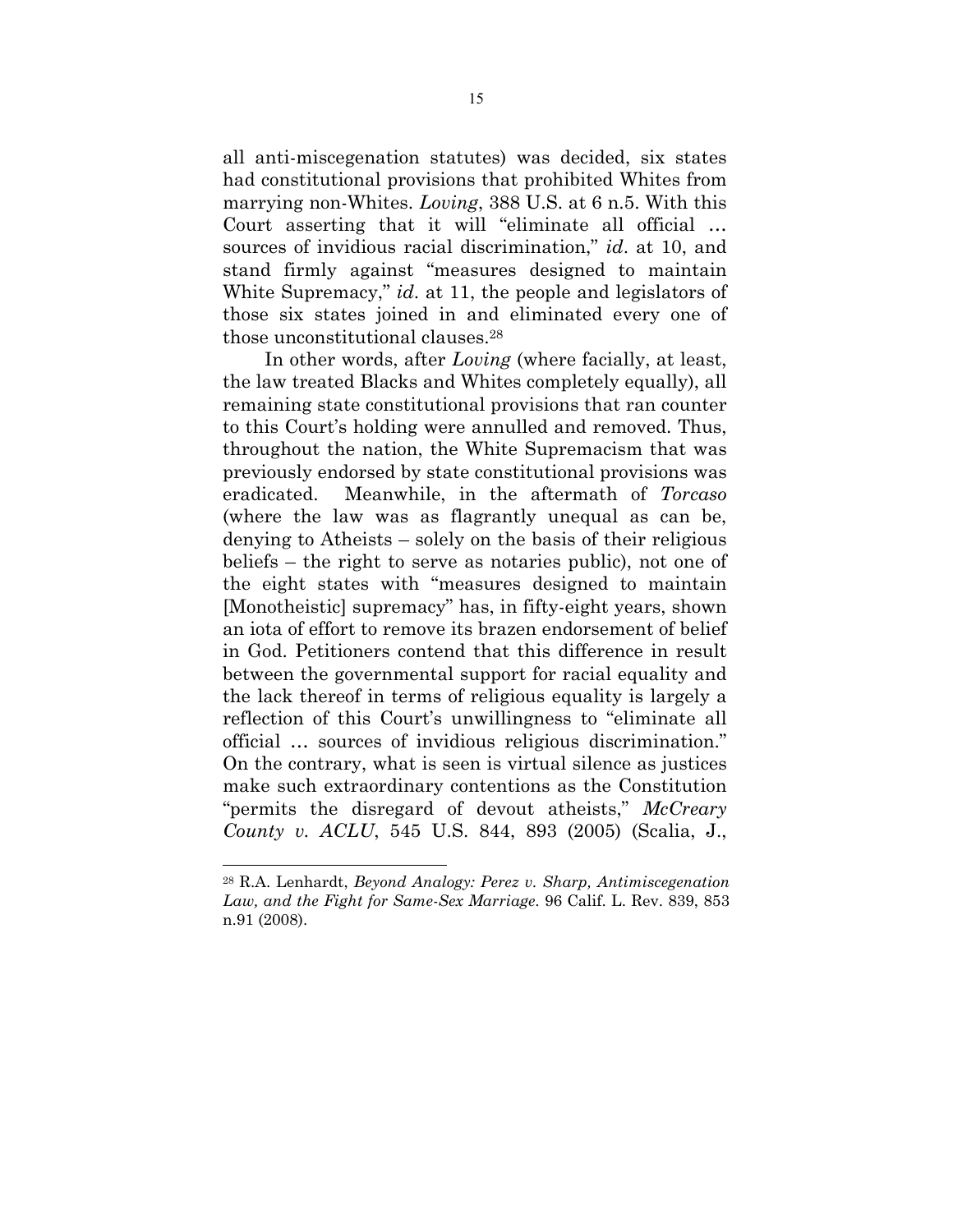dissenting), and Atheists are incapable of solemnizing public occasions. *Lynch v. Donnelly,* 465 U.S. 668, 692-93 (1984) (O'Connor, J., concurring).29 The lower courts (and the rest of the nation) need to know whether Atheists are or are not protected by the Constitution.

Atheists, in 2019, must navigate a society where:

- (1) "[N]ot only [are] atheists … less accepted than other marginalized groups but … attitudes toward them have not exhibited the marked increase in acceptance that has characterized views of other racial and religious minorities over the past forty years,"30
- (2) Fewer people would vote for a generally wellqualified Atheist than for a member of any other religious minority.31 A full 43% say they would not vote for such a person, 32

<sup>29</sup> In her *Lynch* concurrence, Justice O'Connor contended that Monotheistic governmental activities such as the "printing of 'In God We Trust' on coins … serve, in the only ways reasonably possible in our culture, the legitimate secular purposes of solemnizing public occasions, expressing confidence in the future, and encouraging the recognition of what is worthy of appreciation in society." 465 U.S. at 692-93 (O'Connor, J., concurring).

<sup>30</sup> Penny Edgell et al., *Atheists as "Other": Moral Boundaries and Cultural Membership in American Society*, 71 Am. Soc. Rev. 211, 212 (2006).

<sup>31</sup> Jeffrey M. Jones, *Atheists, Muslims See Most Bias as Presidential Candidates*, Gallup (June 21, 2012), www.gallup.com/poll/155285/ Atheists-Muslims-Bias-Presidential-Candidates.aspx (citing a poll conducted June 7-10, 2012).

<sup>32</sup> *Id*.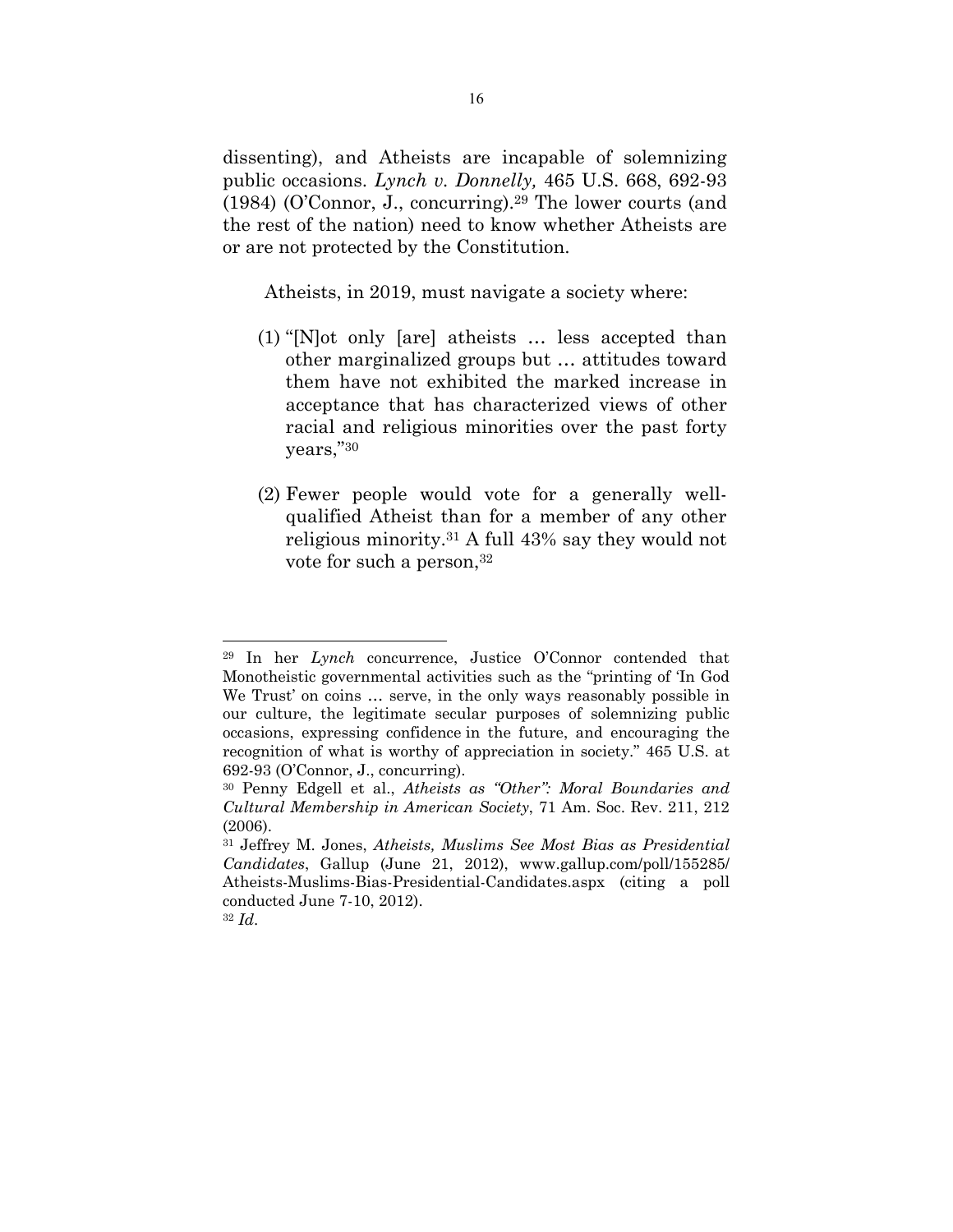- (3) An incredible 42% of the general population view nonbelievers as incapable of being moral,33 and
- (4) Atheists are thought to be less trustworthy than rapists!34

This demeaning opinion is so pervasive that it is even reflected in our language: "godless" has "wicked; evil; sinful" as one of its two definitions. Is it truly appropriate for these individuals to have all this negativity cast upon them simply because they have concluded that the current evidence is inadequate to support belief in a supernatural being? Why should such rational skepticism generate such ill will? And, more importantly, when will the federal courts stop sanctioning the governmental behaviors that support and perpetuate that negativity among the population at large?

There are nine child plaintiffs in this case, and some "have to count money for math." District Court Doc. 34-6 at 4. The "In God We Trust" message on that money tells them that, due to their Atheism, "I have to believe [in God] too or I am not a good student and classmate and a dumb kid and bad person." *Id*. The child petitioner who wrote those words continued:

<sup>33</sup> Gregory A. Smith, *A Growing Share of Americans Say It's Not Necessary to Believe in God to Be Moral*, Pew Res. Ctr., FactTank, Oct. 16, 2017, http://www.pewresearch.org/fact-tank/2017/10/16/a-growingshare-of-americans-say-its-not-necessary-to-believe-in-god-to-bemoral/.

<sup>34</sup> Will M. Gervais et al., *Do You Believe in Atheists? Distrust Is Central to Anti-Atheist Prejudice*, 101 J. of Personality & Soc. Psychol. 1189, 1195-96 (2011).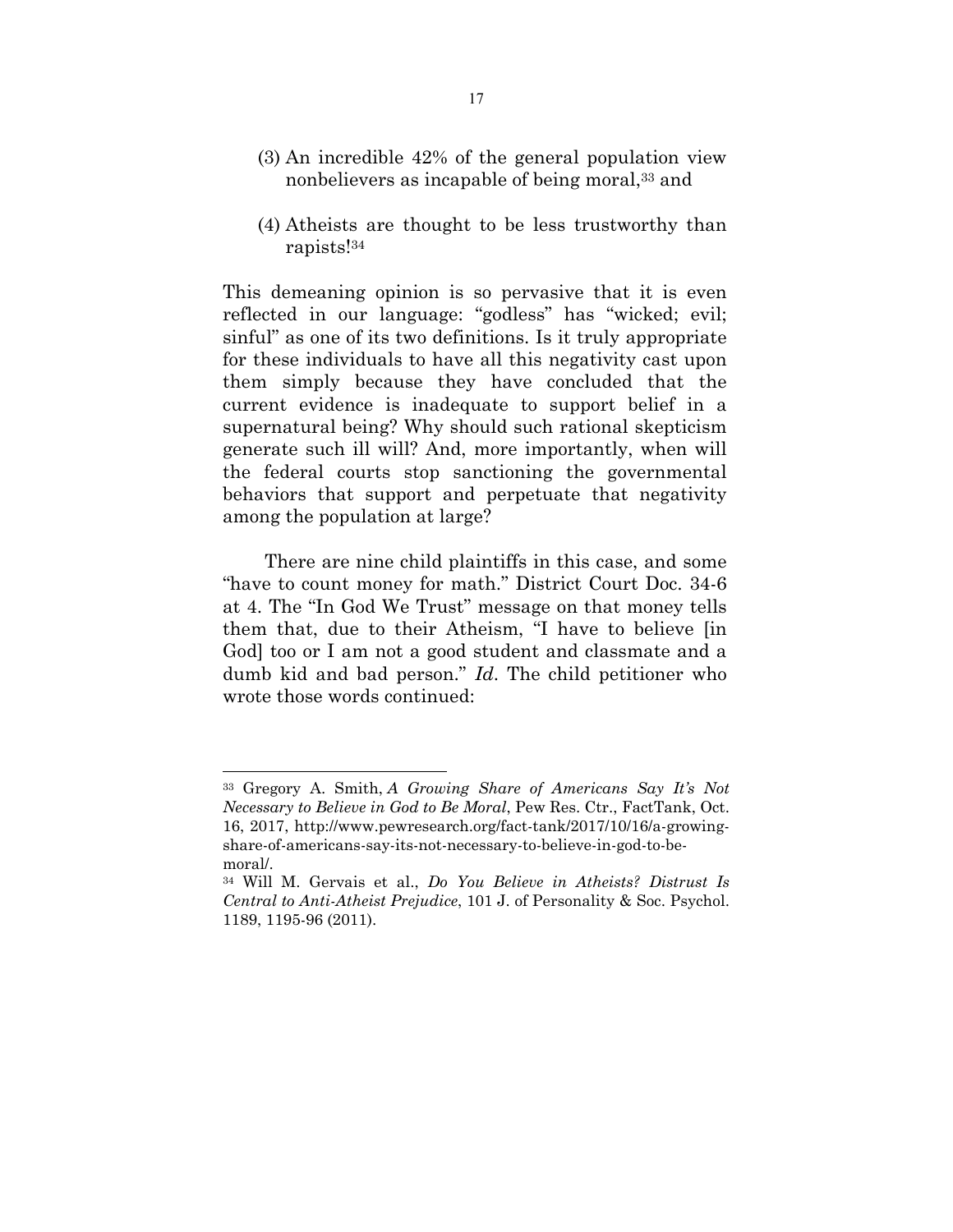The government won't give me money that doesn't have god things on them, so I have to use their god money and say it is my money, that says things I don't believe in, and forces me to give this message I don't believe in to other people when I give them my money. The government is asking me to pretend that I believe it, they are asking me to lie just so I can use their god money and help them spread a message about a god I don't believe in. The government shouldn't make kids and grown ups says things they don't mean and do bad things that are not right. That is not a good government to make kids like me lie when we are always supposed to tell the truth. I am telling the truth. I am just a good kid who doesn't believe or trust in a god. … I wish the government would try and do the right thing and fix it so kids like me aren't forced to lie when we use money that says we trust in a god when we don't. I would rather not handle this money at all until they remove in god we trust, but I have no choice … .

Please ask the government to stop making kids lie or have everyone hate them as punishment.

*Id*. Another child petitioner stated:

[W]hen I'm called on for being an Atheist, they would bring up that topic and say that if god wasn't real then why does the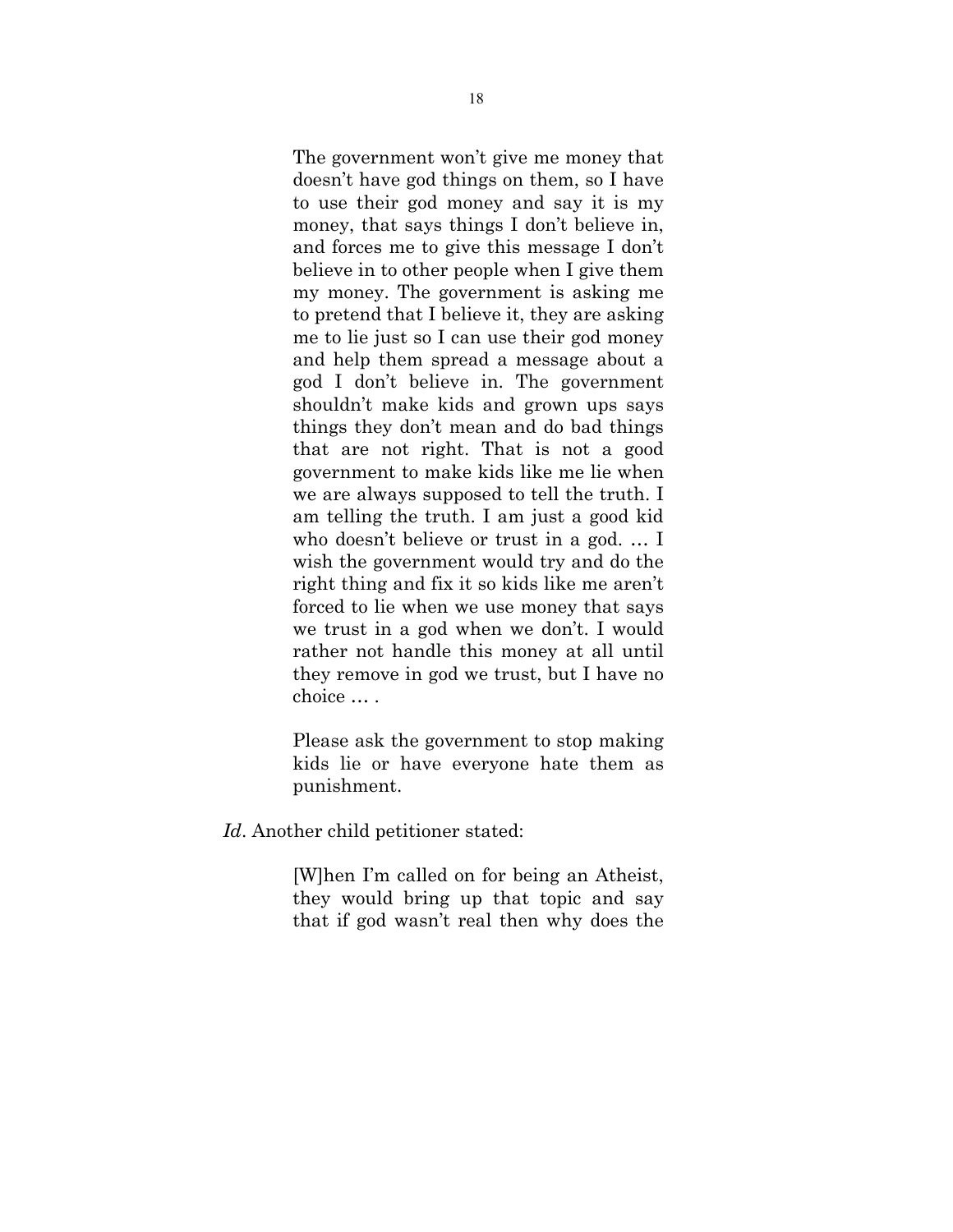government put him on money. It seems like they view it that Christians are better than everyone else and the whole "freedom of religion" thing isn't acted upon.

…

It also is like I'm advertising something I don't believe in, like carrying a bible around and saying I'm an Atheist. It makes me feel like a liar and my parents always taught me that it is wrong to lie about what you believe in.

*Id*. at 5. A seven-year-old wrote the following:

My daddy wants me to be proud of my beliefs, but that is very hard when my classroom has a plaque on the wall that lies. It says that I should trust God. The kids in my class want me to believe the way they do and sometimes they bully me. They point at the plaque and laugh at me and even point at their money in the lunch line. I just want people to like me, so I have started to pretend to believe in their God. It feels like I am not given a choice.

*Id*. at 6.

The placement of "In God We Trust" on the money has real effects on real children. In *Brown v. Bd. of Education*, 347 U.S. 483, 488 (1954), this court struck down "the so-called 'separate but equal' doctrine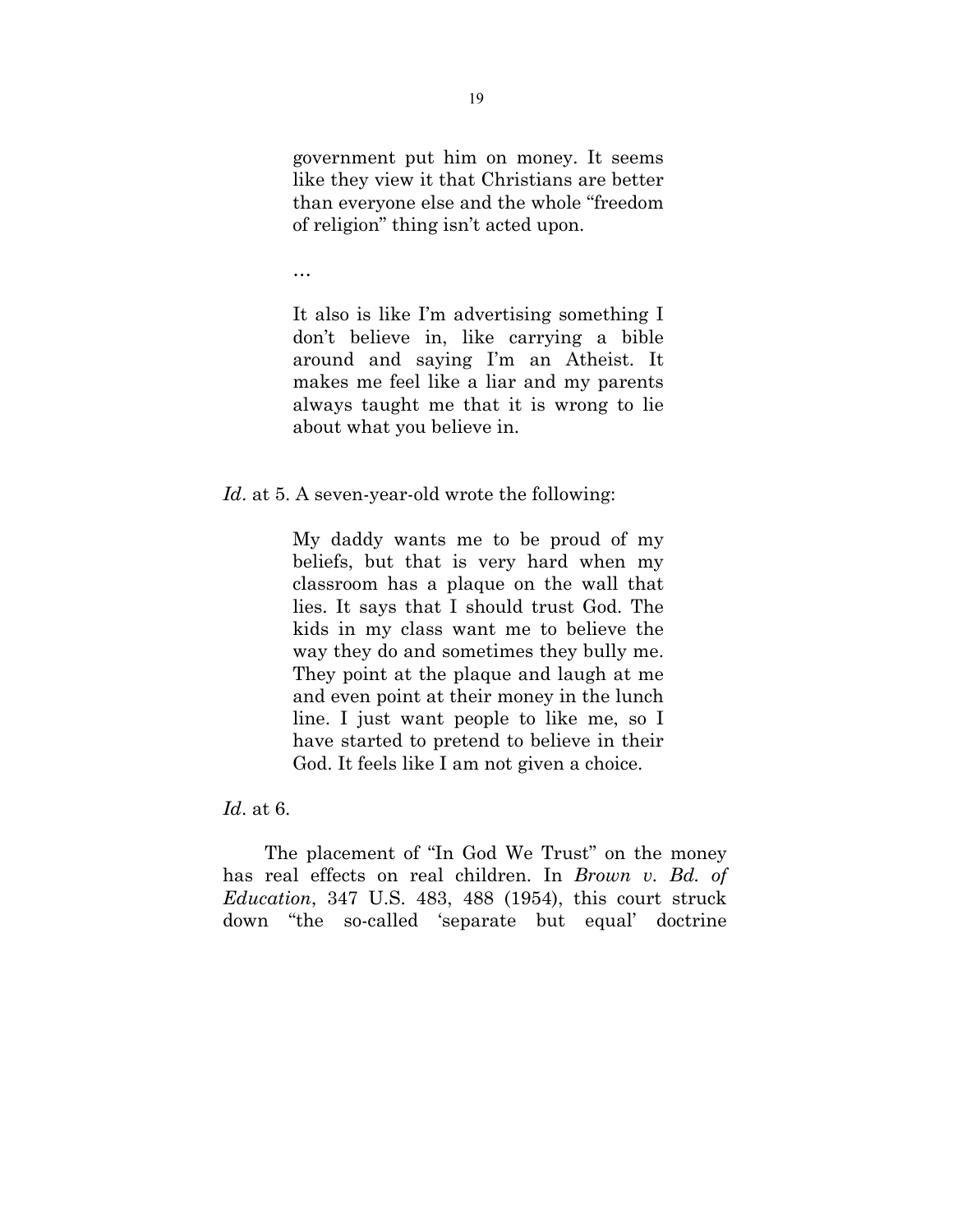announced by this Court in *Plessy v. Ferguson*" because being considered as different "solely because of their race generates a feeling of inferiority as to their status in the community that may affect their hearts and minds in a way unlikely ever to be undone." 347 U.S. at 494. If that is the case for children treated as "equal," it surely must be the case for children treated as "unequal," especially when that inequality comes with an official stamp of inferiority, evil, and exclusion proclaimed by the federal government on every single coin and currency bill that government forces them to handle should they simply want to make a cash purchase for an ice cream cone or get an allowance.

Petitioners recognize that some will be alienated by the comparison to *Brown*, for Atheists have never been enslaved, lynched, etc. Also, because they have no identifying physical attributes, Atheists don't have to fear being pulled over for "driving while Atheist," or being shunned or discriminated against when they simply walk in a room. But the fact that another minority has suffered (or continues to suffer) greater harms does not diminish the harms suffered by Atheists. Moreover, there are no laws that facially favor Whites. Laws facially favoring Monotheists are pervasive and huge. "In God We Trust" isn't just a phrase that is seen now and again. It is the national motto: an expression of pure Monotheistic supremacy required to be placed on every one of the tens of billions of coins and currency bills produced each year.

Recognizing (once more) that many will immediately close their minds to the coming examples, Petitioners will point out that the following do, in fact, replicate **exactly** what has occurred with Monotheism and Atheists. The only difference is that, unlike White Supremacism, Monotheistic Supremacism – due largely to governmental activity – remains acceptable to the nation's majority.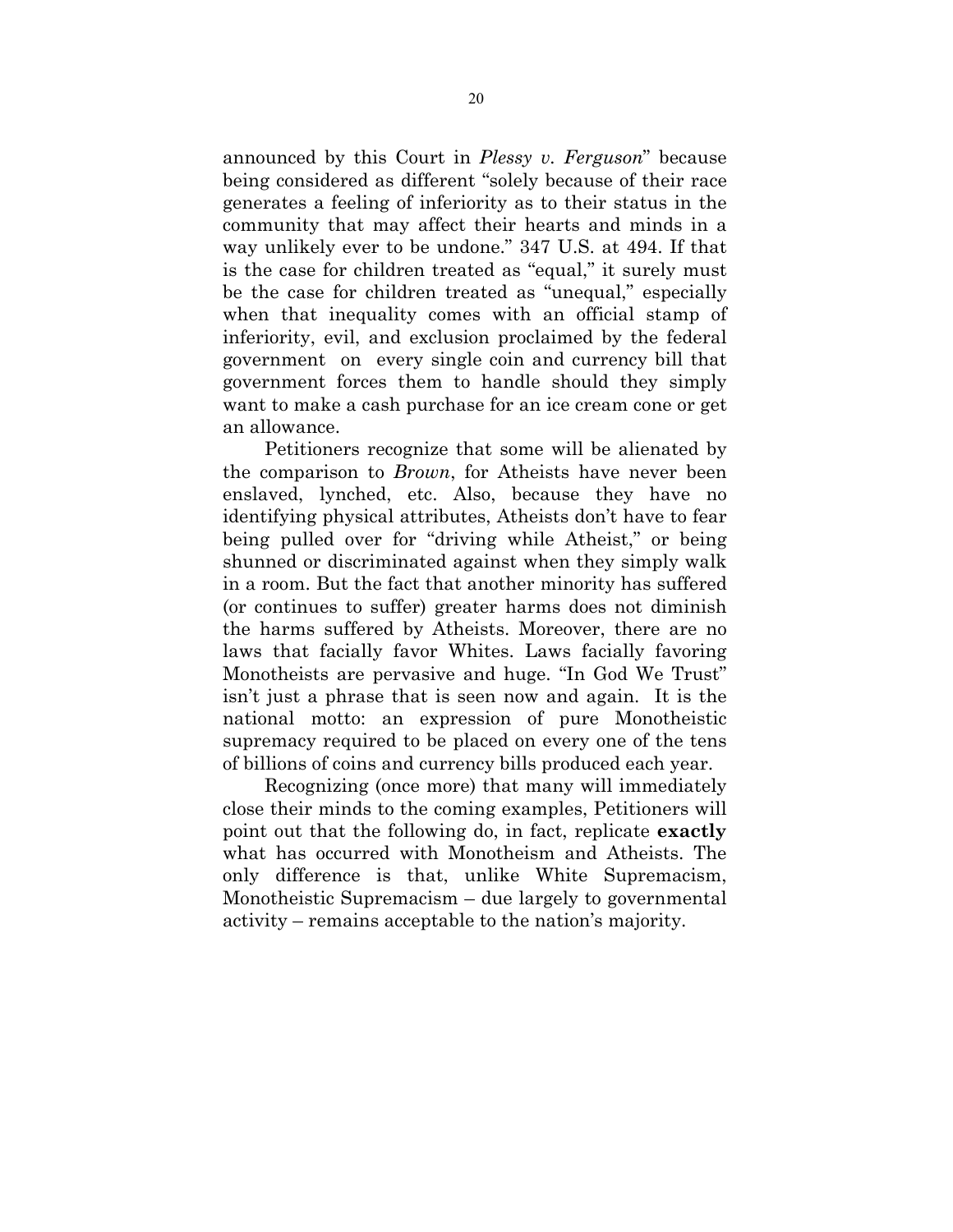With that introduction, Petitioners invite those reading this document to recall that the Framers were, for the most part, just as White, male, and Protestant Christian as they were Monotheistic. Thus, simple substitutions of the corresponding racial, gender and religious verbiage when considering the essence of Petitioners' argument will hopefully lead to a grant of this Petition so that "the strength of those universal principles of equality and liberty [can] provide[] the means for resolving [the existing] contradictions between principle and practice."35 Would any member of this Court permit any of the following:

- (1) The intrusion of "under the Male gender" into the Pledge of Allegiance,
- (2) A requirement that each soldier agree to "trust in Jesus and in the United States of America,"36
- (3) Create a race-laced postage stamp (touting "In the Caucasian Race We Trust"),37
- (4) Mandate the inscription of "In Male Dominion We Trust" on every coin and currency bill, 38

<sup>36</sup> *Executive Order 10631—Code of Conduct for Members of the Armed Forces* (Aug 17, 1955), https://www.presidency.ucsb.edu/documents/ executive-order-10631-code-conduct-for-members-the-armed-forcesthe-united-states. *See also* 3 C.F.R. 266 (1955).

<sup>35</sup> Clarence Thomas, *An Afro-American Perspective: Toward a "Plain Reading" of the Constitution -- The Declaration of Independence in Constitutional Interpretation*. 1987 How. L.J. 691, 702 (1987).

<sup>37</sup> *"In God We Trust" – New Postage Stamp to Carry Message to World*, The Gideon, May 1954, at 24, 25.

<sup>38</sup> Act of July 11, 1955, *supra* note 6, at 4.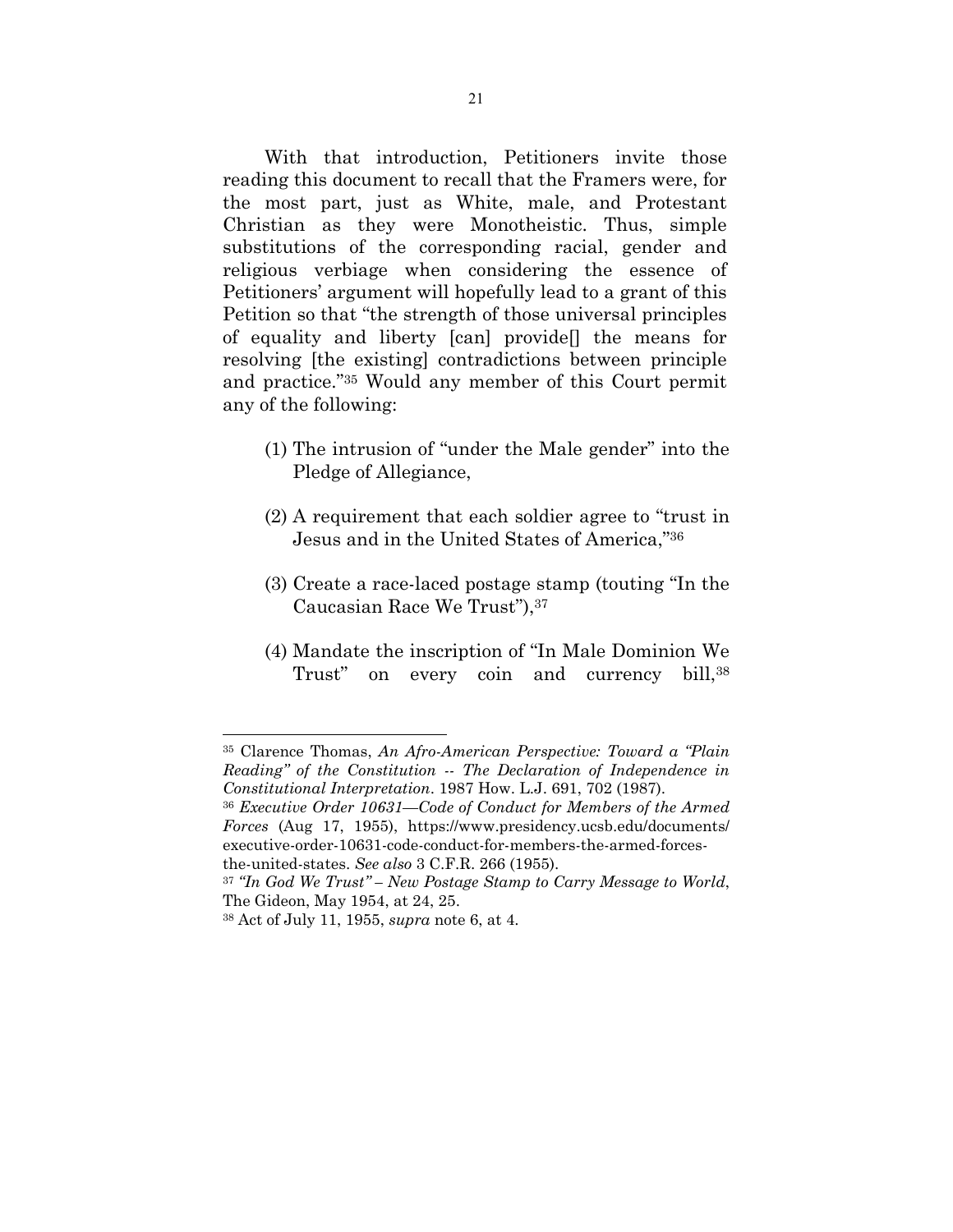(5) Replace the secular *de facto* national motto "E Pluribus Unum" with an official claim: "In Protestant Christianity we trust,"39

and then repeatedly reaffirm that motto over the ensuing decades?

To be sure, the many who support official Monotheism will argue that they are only working for "good," since (to them) belief in God is positive and beneficial. But that viewpoint is logically indistinguishable from the viewpoint of Male Chauvinists, those who believe in a hierarchy of races, and devout Protestant Christians, all of whom also believe that their given brand of supremacism provides the greatest benefit to our society. The only difference is that our society has, at long last, ended official governmental favoritism for men, the White race, and Protestant Christianity, whereas unquestionable Monotheistic Supremacism continues to be promoted by our governments.

Kindness and charity are no less part and parcel of Atheism than they are of Monotheism, and belief in God is no more necessary than a Y-chromosome, white skin, or the King James Bible to distinguish good from evil. Unless this Court ends the flagrant governmental preference for belief in God (and the implicit concomitant denigration of Atheism), the organizations, adults and children bringing this case will spend the rest of their lives – as they have spent their lives so far – as secondclass citizens.

<sup>39</sup> Act of July 30, 1956, *supra* note 19, at 8.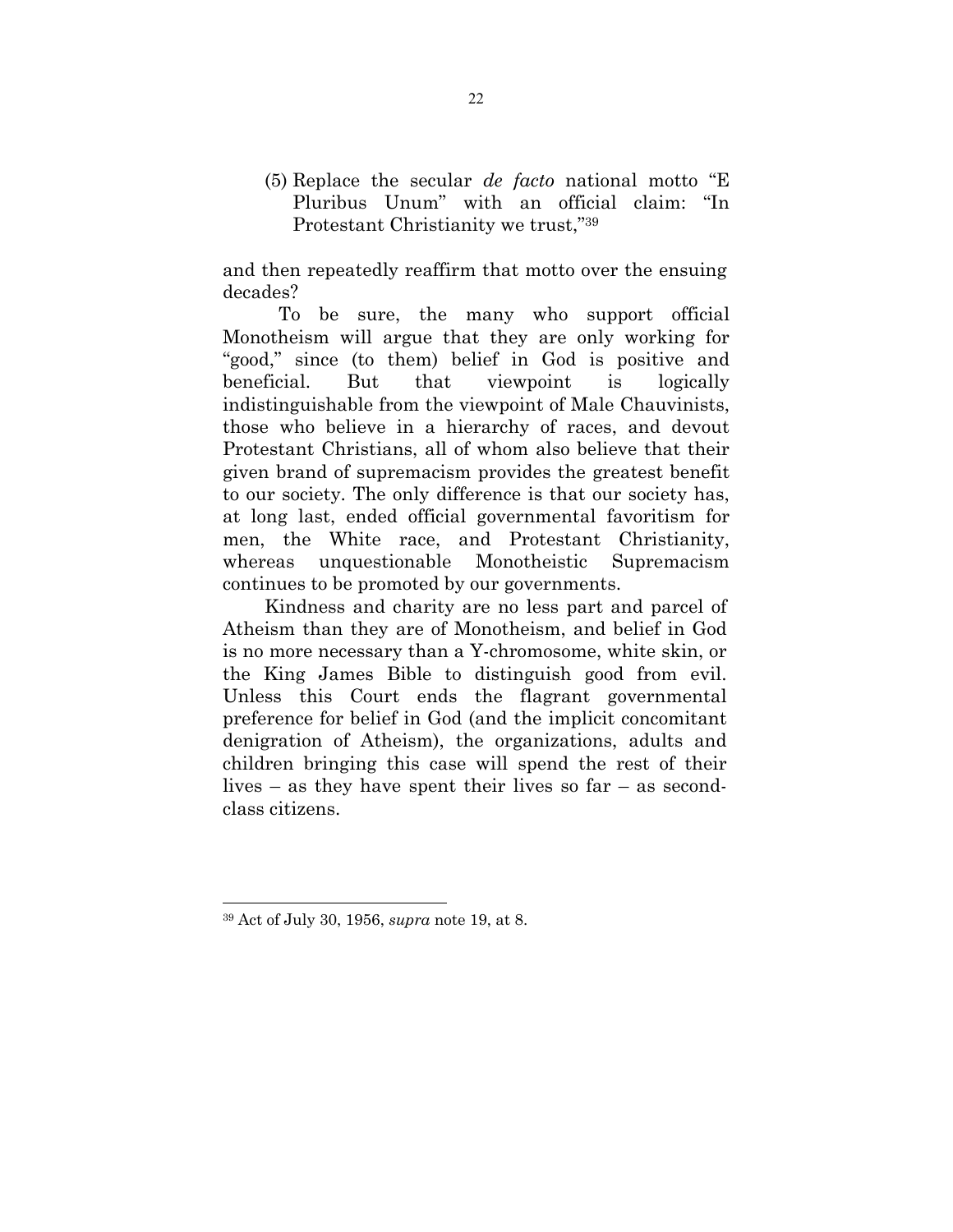Perhaps demonstrating more forcefully than any other way the abject difference between how government approaches disenfranchisement of Atheists and those of other "protected classes" is the comparison between Senate Concurrent Resolution 96 (passed in 2006) and House Resolution 431 (passed the following year) commemorating the 40th anniversary of this Court's decision in *Loving v. Virginia* (discussed *supra* at 14-16). In terms of structure, the two resolutions are identical: a series of "Whereas" clauses looking at the nation's history are followed by a conclusion.

Among the clauses selected for the Senate's resolution to reaffirm the national motto were:

- (1) "[I]n 1694, the phrase 'God preserve our Carolina and the Lords [sic] Proprietors' was engraved on the Carolina cent;"40
- (2) The Declaration of Independence referred to a "Creator" and to "divine Providence;"41
- (3) "[T]he phrase 'In God We Trust' first appeared on a coin of the United States in 1864;"42 and
- (4) "[I]n 1955, the phrase 'In God We Trust' was designated as a mandatory phrase to be included on all currency and coins of the United States."43

40 *Id*. 41 *Id*. 42 *Id*. 43 *Id*.

 $\overline{a}$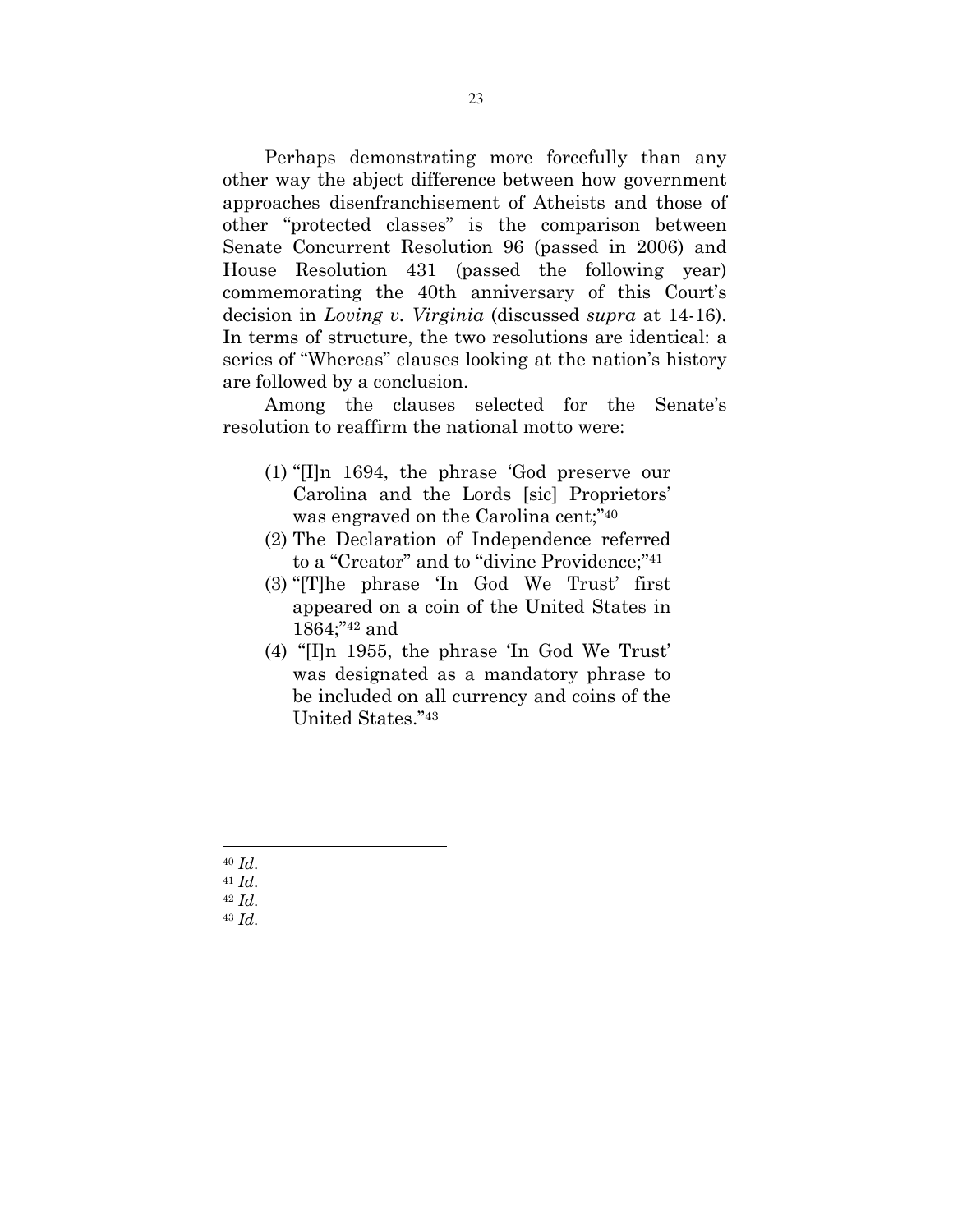The clauses deemed appropriate in the House resolution commemorating *Loving*'s 40th anniversary included:

- (1) "[T]he first anti-miscegenation law in the United States was enacted in Maryland in 1661;"44
- (2) "[T]he Supreme Court held in *Pace v. Alabama* that anti-miscegenation laws were consistent with the equal protection clause of the 14th Amendment as long as the punishments given to both white and black violators are the same;"45
- (3) There was a proposed constitutional amendment in 1912 "prohibiting interracial marriage;"46 and
- (4) In 1948, "38 States still forbade interracial marriage, and 6 did so by State constitutional provision."47

Thus, in the two resolutions, there is remarkable similarity among the "Whereas" clauses, which basically recite the history of advocacy for Monotheism (in S. Con. Res. 96) and of advocacy for anti-miscegenation (in H. Res. 431). The conclusions, however, could not have been more disparate.

 Recognizing that the nation's anti-miscegenation statutes arose due to the pervasive White Supremacism of our past (and that the enumerated historical facts provide evidence of that White Supremacism), our representatives in 2007 celebrated the fact that this Court had put an end to yet one more relic of institutionalized racial bigotry.

 $\overline{a}$ 

<sup>44</sup> H. Res. 431, 110th Cong. (2007).

<sup>45</sup> S. Con. Res. 96, 109th Cong. (2006).

<sup>46</sup> *Id*. 47 *Id*.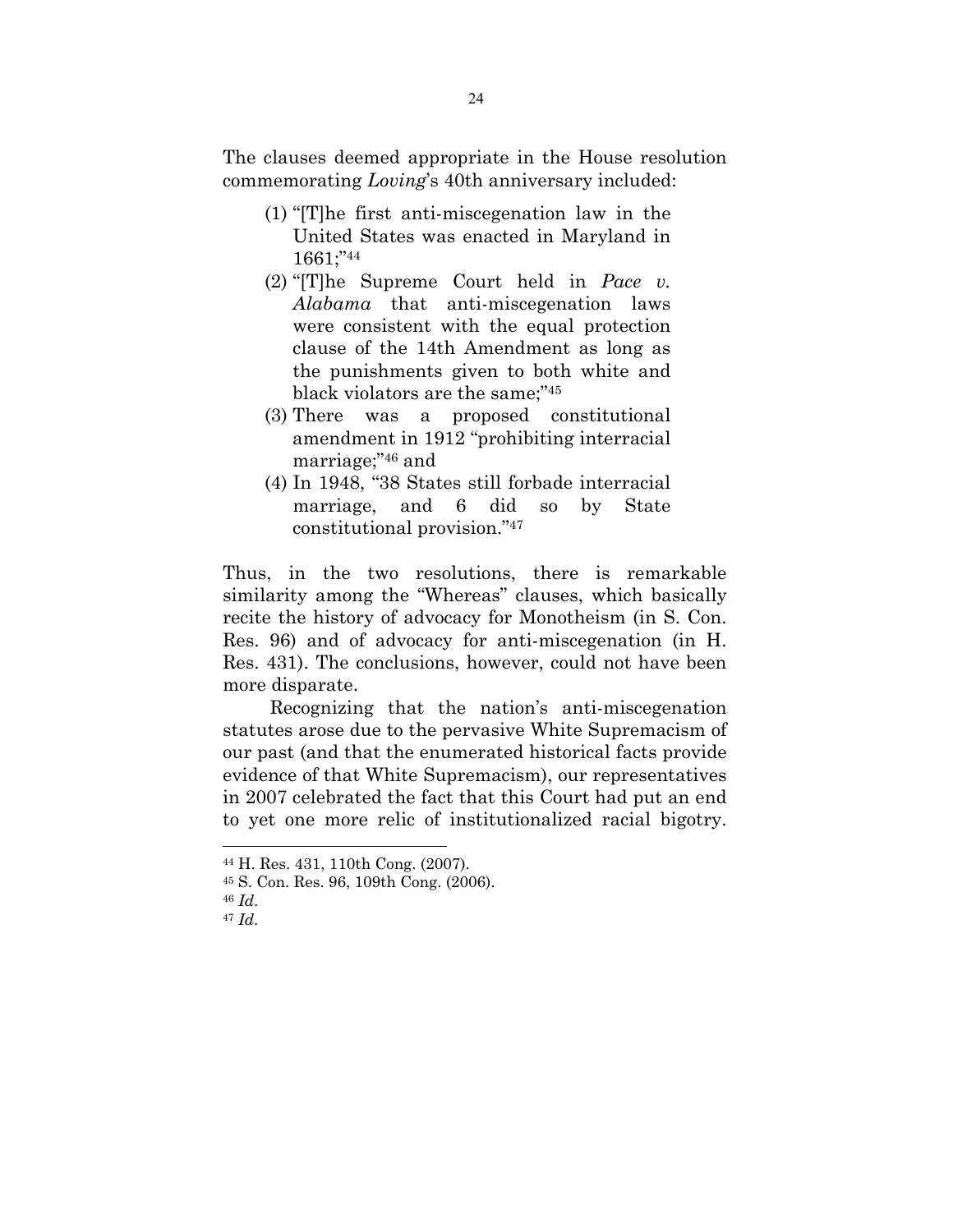The unanimous *Loving* opinion characterized Virginia's anti-miscegenation law as being "directly subversive of the principle of equality," 388 U.S. at 12, and (forty years later in H. Res. 431) Congress praised that assessment.

The Senate's commemoration of the 50th anniversary of the formal adoption of the "In God We Trust" motto, unfortunately, shows that laws "directly subversive of the principle of equality" still hold sway when the issue is Monotheism. Interestingly, the anti-miscegenation law in Virginia was **not** "directly subversive" of the equality principle. On the contrary, it was **in**directly subversive of that principle, since both races were prohibited from (and were penalized identically for) marrying a partner from the other race. Virginia's so-called "Racial Integrity Act" was subversive of the principle of equality because (as seven of eight Supreme Court justices refused to admit just prior to the onset of the 20th century) at times the "real meaning" of legislation is nothing more than what those with political power at times choose to believe  $-$  i.e., that they are superior, and others are "inferior and degraded," on the basis of characteristics such as race (or religion). *See Plessy v. Ferguson*, 163 U.S. 537, 560 (1896) (Harlan, J., dissenting).

The Eighth Circuit, at the conclusion of its opinion, actually cited to S. Con. Res. 96. The panel did so to support its claim that the motto exists for "the Government's legitimate goal of honoring religion's role in American life and in the protection of fundamental rights." *New Doe Child #1*, 901 F.3d at 1028. In two ways, that claim, by itself, demonstrates Monotheistic Supremacism. First, the judges overlooked the purely religious nature of what the Senate determined to be "the concept embodied in that motto,"48 i.e., that:

<sup>48</sup> S. Con. Res. 96, 109th Cong. (2006).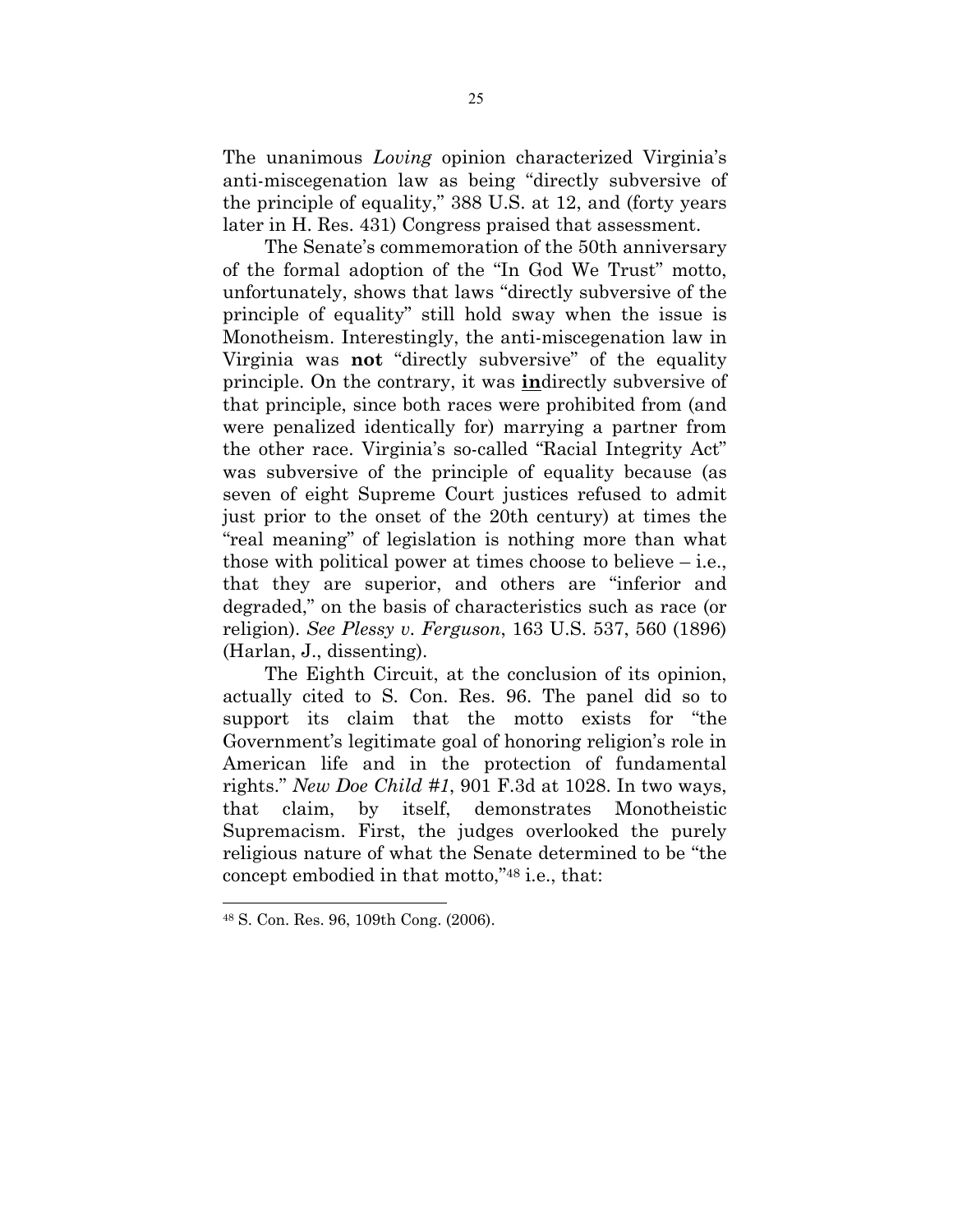- (1) "the proper role of civil government is derived from the consent of the governed, who are endowed by their Creator with certain unalienable Rights;"49 and
- (2) "the success of civil government relies firmly on the protection of divine Providence."50

Both parts of that "concept" require a belief in God and are, therefore, explicitly Monotheistic.

The second demonstration of the Eighth Circuit's Monotheistic Supremacism is more subtle, but also more pernicious. Where the opinion speaks of "honoring religion's role in American life," what it is really alluding to is "honoring Monotheism's role in American life." Of course, that facially sounds much more discriminatory and exclusionary (as well as unconstitutional) than the former version. In fact, it sounds like governmental favoritism for one particular religious view over another … which is, of course, precisely what it is. No one should fault the Eighth Circuit, however, for committing that Monotheistic Supremacist faux pas, since it is one that this Court has engaged in repeatedly. For instance, in *McCreary County*  – a case that stands as forcefully as any for the equal respect that government is obligated to show towards all lawful religious views – the authors of the various opinions also fell prey to this unseemly practice. Justice O'Connor wrote, "The Religion Clauses … protect adherents of all religions, as well as those who believe in no religion at all," *McCreary County*, 545 U.S. at 884 (O'Connor, J, concurring), as if an Atheist is some sort of

<sup>49</sup> *Id*. 50 *Id*.

 $\overline{a}$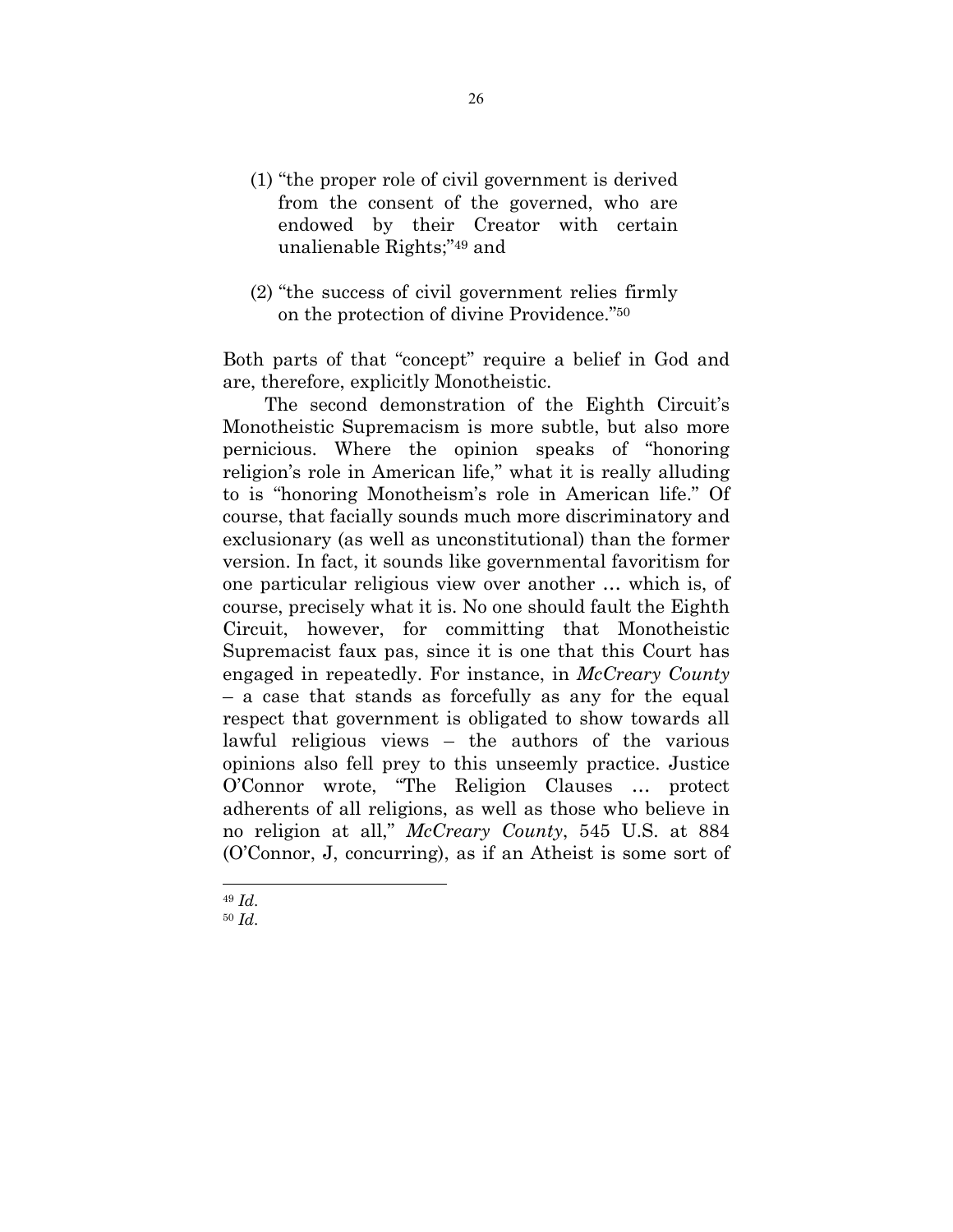orphan in terms of his or her Religion Clause protections. Would any justice ever say that "[t]he Religion Clauses … protect adherents of all religions, as well as those who are Catholic?" Would that not be grossly offensive to Catholics everywhere? Yet, if history is to be the key, the hatred and disregard of Catholics during the founding era (and for more than a century after) was easily the equal of the hatred and disregard of Atheists today.<sup>51</sup>

Even Justice Souter, who throughout his tenure as a Supreme Court justice was steadfast in his efforts to have the First Amendment's Religion Clauses fully and equally protect all lawful religious views, wrote (as the author of the *McCreary County* majority opinion) that:

> The touchstone for our analysis is the principle that the "First Amendment mandates governmental neutrality between religion and religion, and between religion and nonreligion."

545 U.S. at 860. Petitioners submit that the last clause of this quote is a consequence of the "acceptable status quo" discussed *supra* at 8. Under our Constitution, Atheism is just as much "religion" as is any other system of belief that has opinions – positive or negative – related to any God or gods. Thus, to use "nonreligion" as a synonym for Atheism and "religion" as a synonym for Monotheism is to demonstrate the extent to which Monotheistic Supremacism has become an "acceptable status quo" in this land of supposed religious freedom and equality for every individual.

 $\overline{a}$ 

<sup>51</sup> *See*, *generally*, Michael Newdow, *Question to Justice Scalia: Does the Establishment Clause Permit the Disregard of Devout Catholics?* 38 Cap. U. L. Rev. 409 (2009) [hereinafter *Question to Justice Scalia*].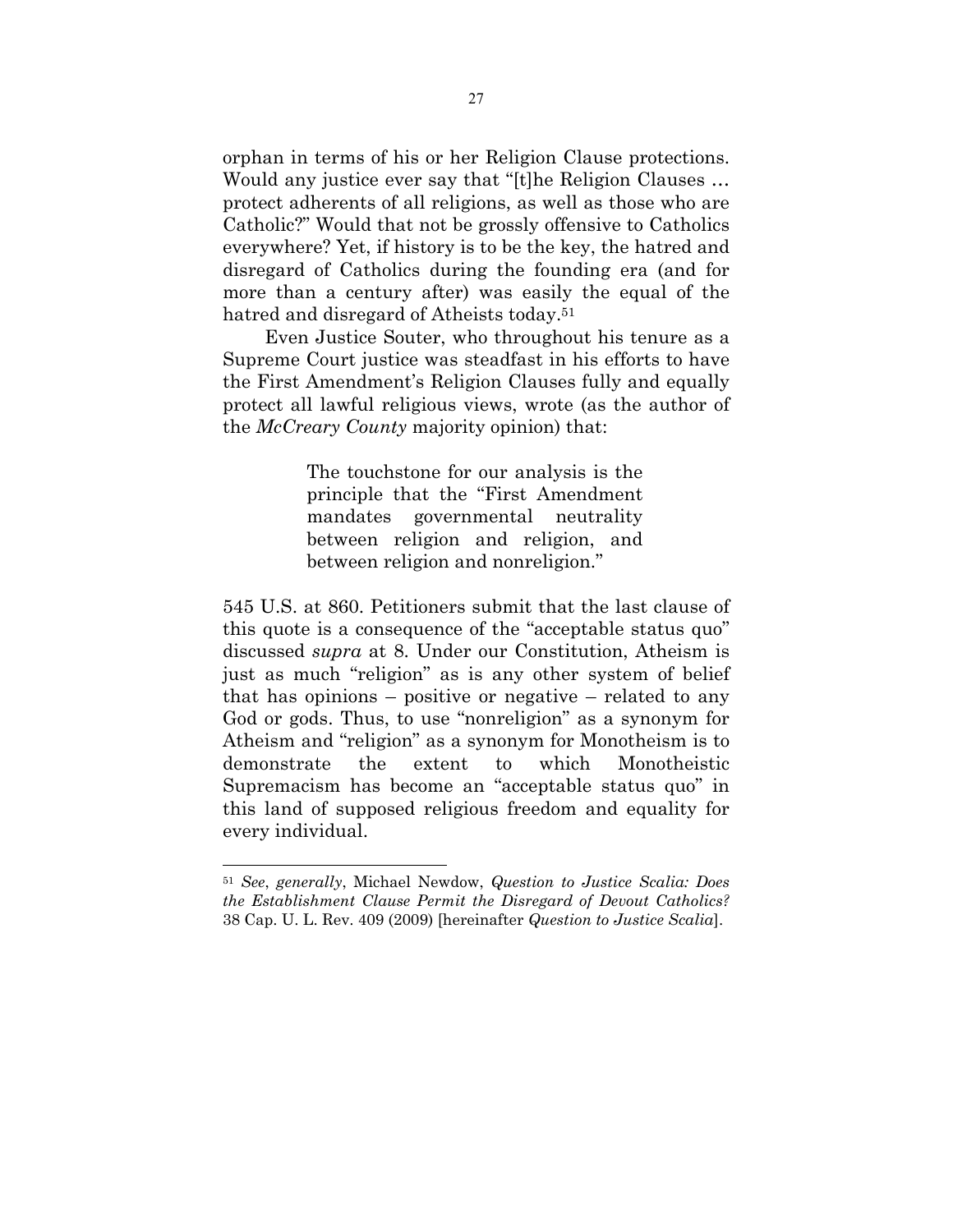This stealth move appears again in the Eighth Circuit's opinion, where it is claimed that the words "In God We Trust" "shed light on the historical understandings of religion's role in American life." *New Doe Child #1*, 901 F.3d at 1022. Even ignoring the fact that the present tense used in that motto proclaims a current religious view rather than one that is historic,<sup>52</sup> the reality is that it is not "religion's role" in anything that is being touted. Rather, it is "Monotheism's role," and (again) the substitution of "religion" for "Monotheism" is nothing but a ploy – whether conscious or not – to have the government reflect Monotheistic Supremacism.

With 98% of our "Founding Fathers" adhering to some form of Protestant Christianity,53 having "In Protestant Christianity We Trust" on all the money would also, under the Eighth Circuit's logic, "shed light on the historical understanding of religion's role in American life." *New Doe Child #1*, 901 F.3d at 1022. It seems unlikely that many Catholics, Jews, or other non-Protestant Monotheists would agree with that assessment. Rather, they would almost certainly protest the inherent insult brought about by seeing their religious beliefs excluded from the national motto, while finding themselves having to bear and proselytize the majority's contrary beliefs every time they spend or receive a coin or currency bill.

<sup>52</sup> If it were history with which the motto's advocates were truly concerned, "In God We Trusted" would have been chosen.

<sup>53</sup> *Religious Affiliation of the Founding Fathers of the United States of America*, http://www.adherents.com/gov/Founding\_Fathers\_Religion. html (last visited Feb. 17, 2019).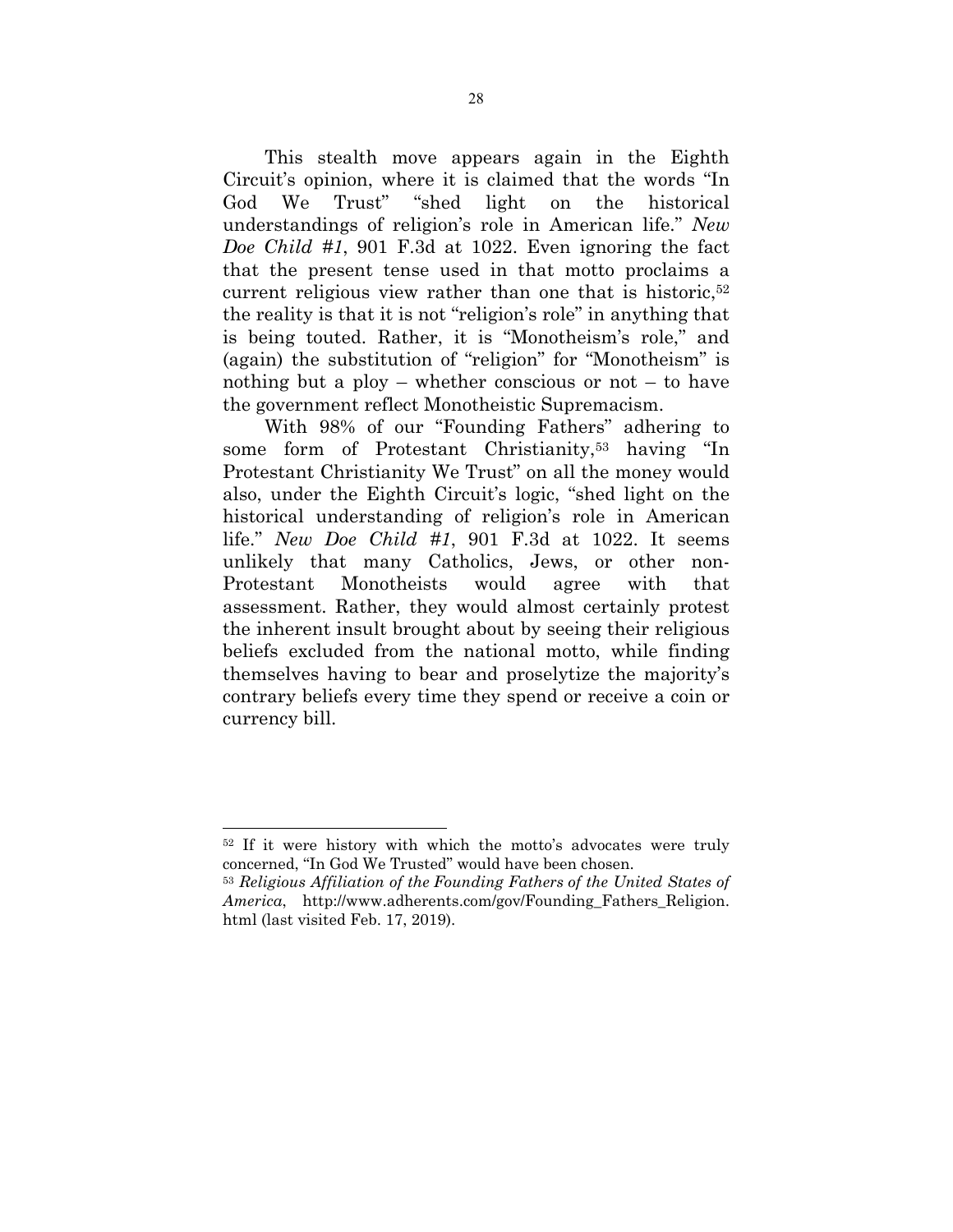The legislature's "goal" in choosing "In God We Trust" to be the nation's motto was not to honor "religion's role in American life," but to honor the role of one specific subset of religion – i.e., Monotheism. This Court can use this case to expose and highlight that key fact so that true religious equality and freedom can thrive under an Establishment Clause jurisprudence that is no longer devoid of the clarity it has been missing for so long.

This case would also be an excellent one to ensure that the claim made by the Eighth Circuit  $-$  i.e., that a "historical practices and understandings" analysis is now to be used when Establishment Clause violations are alleged – is correct. Petitioners would first point to Justice Blackmun's statement in *Allegheny County v. Greater Pittsburgh ACLU*, 492 U.S. 573, 605 (1989):

> "The clearest command of the Establishment Clause is that one religious denomination cannot be officially preferred over another." *Larson v. Valente*, 456 U.S. 228, 244 (1982). There have been breaches of this command throughout this Nation's history, but they cannot diminish in any way the force of the command.

Similarly, Justice Brennan's counsel that "the historical record is at best ambiguous, and statements can readily be found to support either side of the proposition," *Abington School District v. Schempp*, 374 U.S. 203, 237 (1963) (Brennan, J., concurring), is important to bear in mind, especially since our judges and justices seem to be exceedingly one-sided in their use of that record when the endorsement of Monotheism is at issue. For instance, the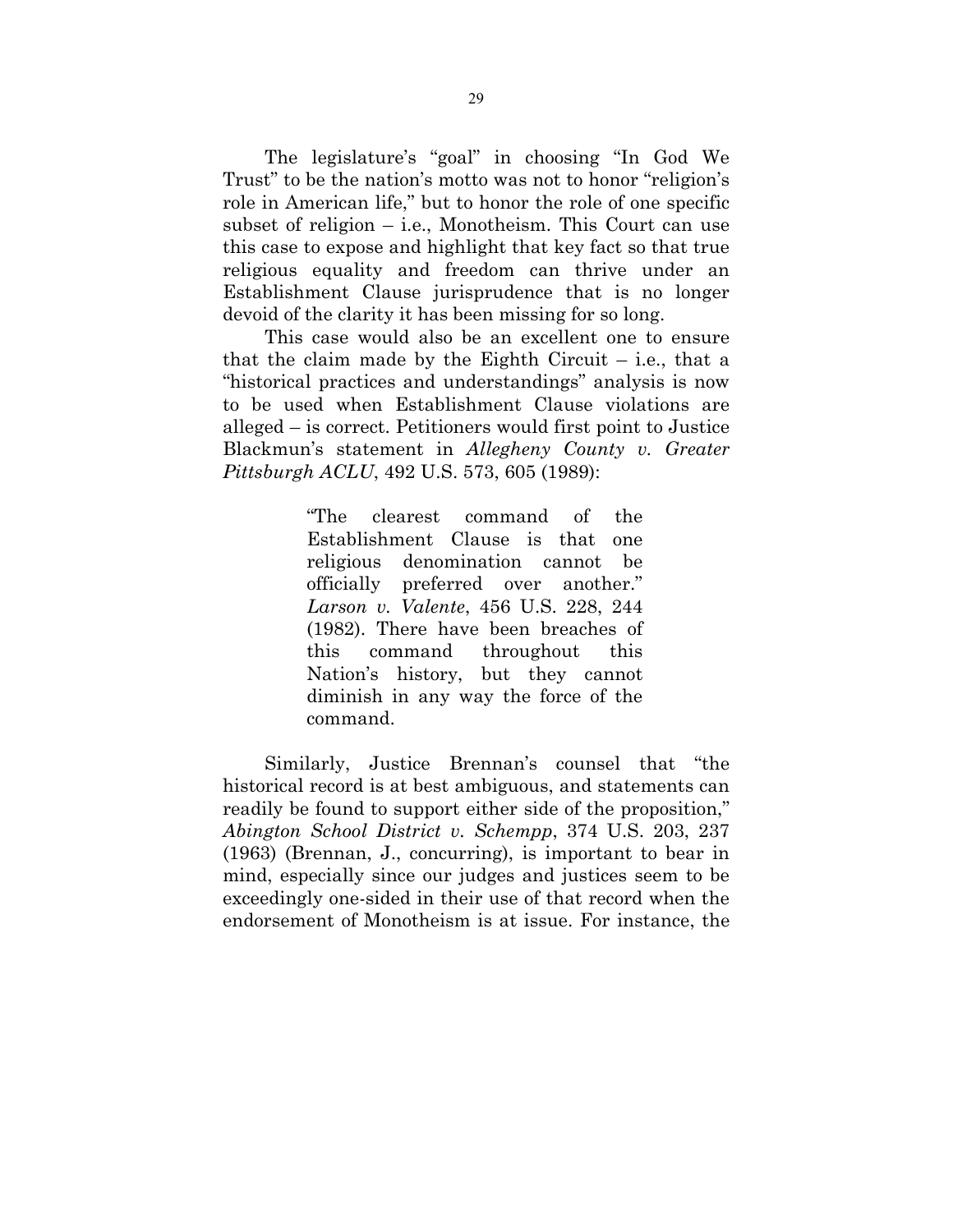fact that George Washington, at the request of Congress, proclaimed a day of Thanksgiving has been mentioned by those wishing to uphold governmental espousals of Monotheism in at least eight Supreme Court opinions. *See Town of Greece v. Galloway*, 572 U.S. 565, 579-80 (2014); *Van Orden v. Perry*, 545 U.S. 677, 686-87 (2005); *Van Orden v. Perry*, 545 U.S. 677, 686-87 (2005) (Scalia, J., concurring); *McCreary County v. ACLU*, 545 U.S. 844, 893 (2005) (Scalia, J., dissenting); *Elk Grove Unified Sch. Dist. v. Newdow*, 542 U.S. 1, 27 (2004) (Rehnquist, C.J., concurring); *Lee v. Weisman*, 505 U.S. 577, 634-35 (1992) (Scalia, J., dissenting); *Wallace v. Jaffree*, 472 U.S. 38, 100-101 (1985) (Rehnquist, J., dissenting); *Lynch v. Donnelly*, 465 U.S. at 675; 465 U.S. at 692-93 (O'Connor, J., concurring). Yet Petitioners have been unable to find a single case noting that John Adams attributed his failure to be re-elected to a second term to his call for a day of fasting and humiliation: "The National Fast, recommended by me turned me out of Office. … This Principle is at the Bottom of the Unpopularity of national Fasts and Thanksgivings."54 The ex-President stated powerfully and succinctly: "Nothing is more dreaded than the National Government meddling with Religion."55

<sup>54</sup> Letter from John Adams to Benjamin Rush (June 12, 1812), *available at* https://founders.archives.gov/documents/Adams/99-02-02- 5807 (last visited Feb. 24, 2019).

<sup>55</sup> *Id*. The ex-President also wrote, "A general Suspicion prevailed that the Presbyterian Church was ambitious and aimed at an Establishment as a National Church. I was represented as a Presbyterian and at the head of this political and ecclesiastical Project. The Secret Whisper ran through them all the sects "Let us have Jefferson, Madison, Burr, any body, whether they be Philosophers, Deists, *or even Atheists*, rather than a Presbyterian President." *Id*. (emphasis added).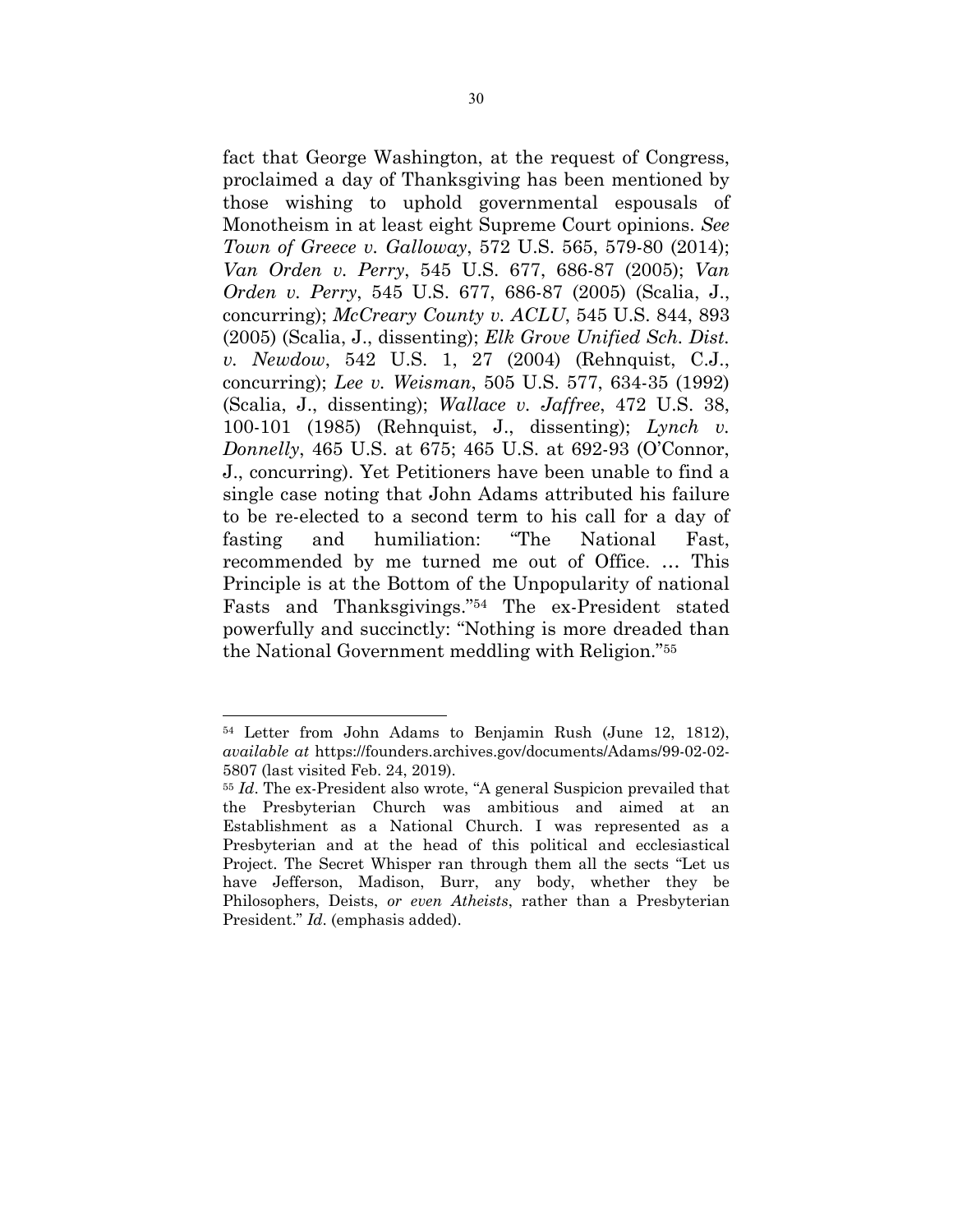Another example of the one-sidedness judges and justices bring to bear in challenges to the Establishment Clause is the discussion of the reenactment by the First Congress of the Northwest Territory Ordinance, 1 Stat. 50 (1789). That statute contained in its Article III that "Religion, morality, and knowledge, being necessary to good government and the happiness of mankind, schools and the means of education shall forever be encouraged." *Id*. at 52. Petitioners are uncertain why this statute is thought to have great significance, especially since (i) there is no mention of "God," (ii) the history of its passage shows little legislative concern with its religious aspects, and (iii) whatever religious aspects were brought within the document were mostly diluted or deleted in the states that were subsequently formed within that territory.56 Nonetheless, the 1789 passage of that ordinance has been cited to show the permissibility of governmental-endorsed Monotheism by justices in at least seven opinions. *McCreary County v. ACLU*, 545 U.S. 844, 887 (2005) (Scalia, J., dissenting); *City of Boerne v. Flores*, 521 U.S. 507, 539 (1997) (Scalia, J., concurring); *City of Boerne v. Flores*, 521 U.S. 507, 554 (1997) (O'Connor, J., dissenting); *Rosenberger v. Rector & Visitors of the Univ. of Va.*, 515 U.S. 819, 862 (1995) (Thomas, J., concurring); *Lamb's Chapel v. Ctr. Moriches Union Free Sch. Dist*., 508 U.S. 384, 400 (1993) (Kennedy, J., concurring); *Wallace v. Jaffree*, 472 U.S. 38, 100 (1985) (Rehnquist, J., dissenting); *Engel v. Vitale*, 370 U.S. 421, 443 n.9 (1962) (Douglas, J., concurring).

<sup>56</sup> See *Question to Justice Scalia*, *supra* at 29, note 51 (38 Cap. U. L. Rev. at 46-52).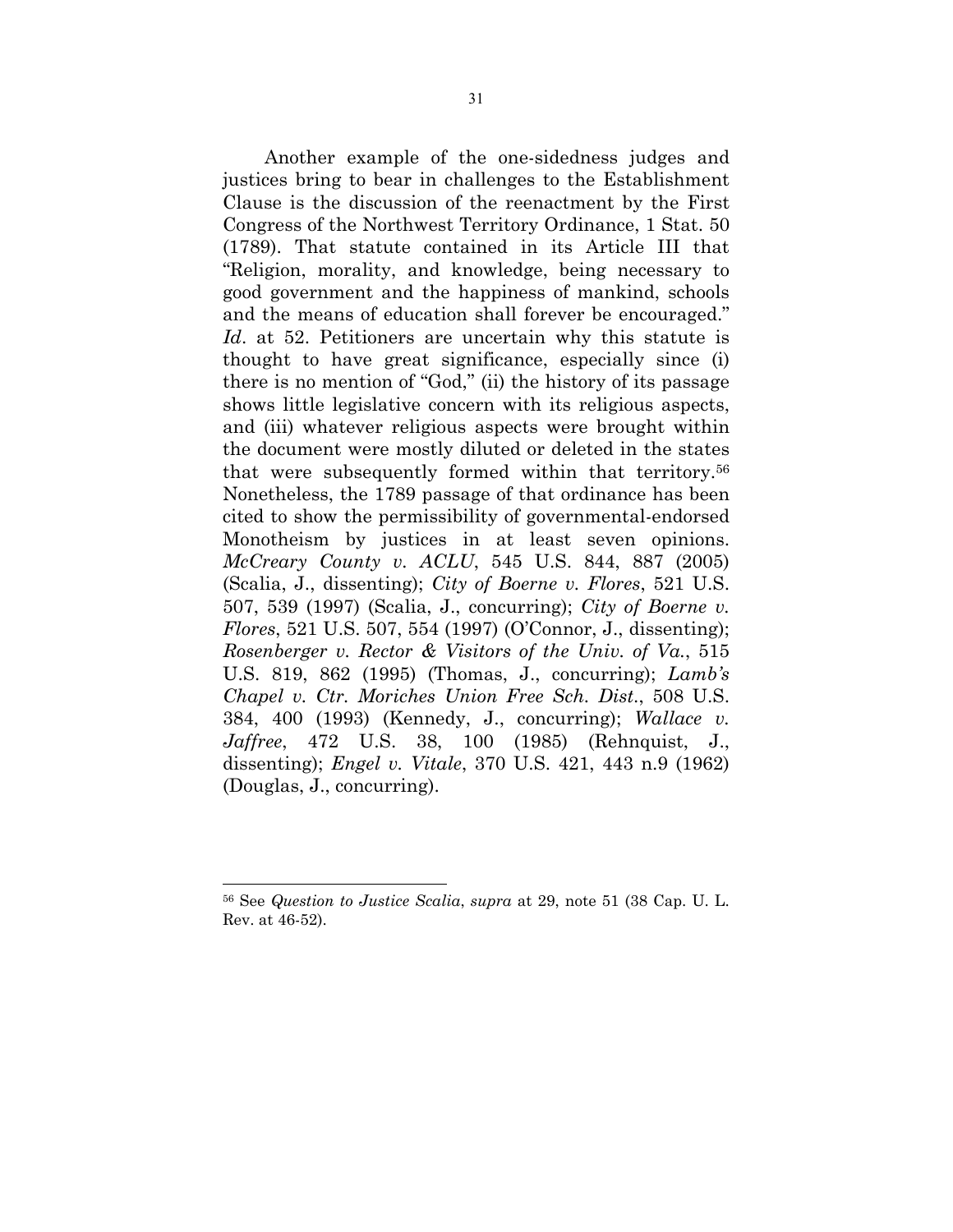Those citations to the Northwest Territory Ordinance can be contrasted with what is arguably THE most probative historical fact in regard to the intent and understanding of the First Congress. To begin with, it is the very first statute of the United States of America, which, in itself, commands attention. Entitled *An Act to regulate the Time and Manner of administering certain Oaths*<sup>57</sup> (hereinafter "Oath Act")*,* it specifically has to do with the first "religion clause" in the Constitution: Article VI, clause 3, which states that every federal and state legislative, executive and judicial official is required to take an oath, "but no religious Test shall ever be required as a Qualification to any Office or public Trust under the United States." *Id*.

The history of that Oath Act is that there were, of course, no legislators to create an oath until the government came into being, and the government could not come into being until there were legislators who took an oath. Thus, meeting in New York City, the members of the House of Representatives took their oaths in a format that mirrored that of the State of New York, namely:

> I, A B, a Representative of the United States in the Congress thereof, do solemnly swear (or affirm, as the case may be) in the presence of Almighty GOD, that I will support the Constitution of the United States. So help me God."58

<sup>57</sup> Act of June 1, 1789, ch. 1, § 1, 1 Stat. 23–24 (1789).

<sup>58 1</sup> Annals of Cong. 101 (Joseph Gales ed., 1834).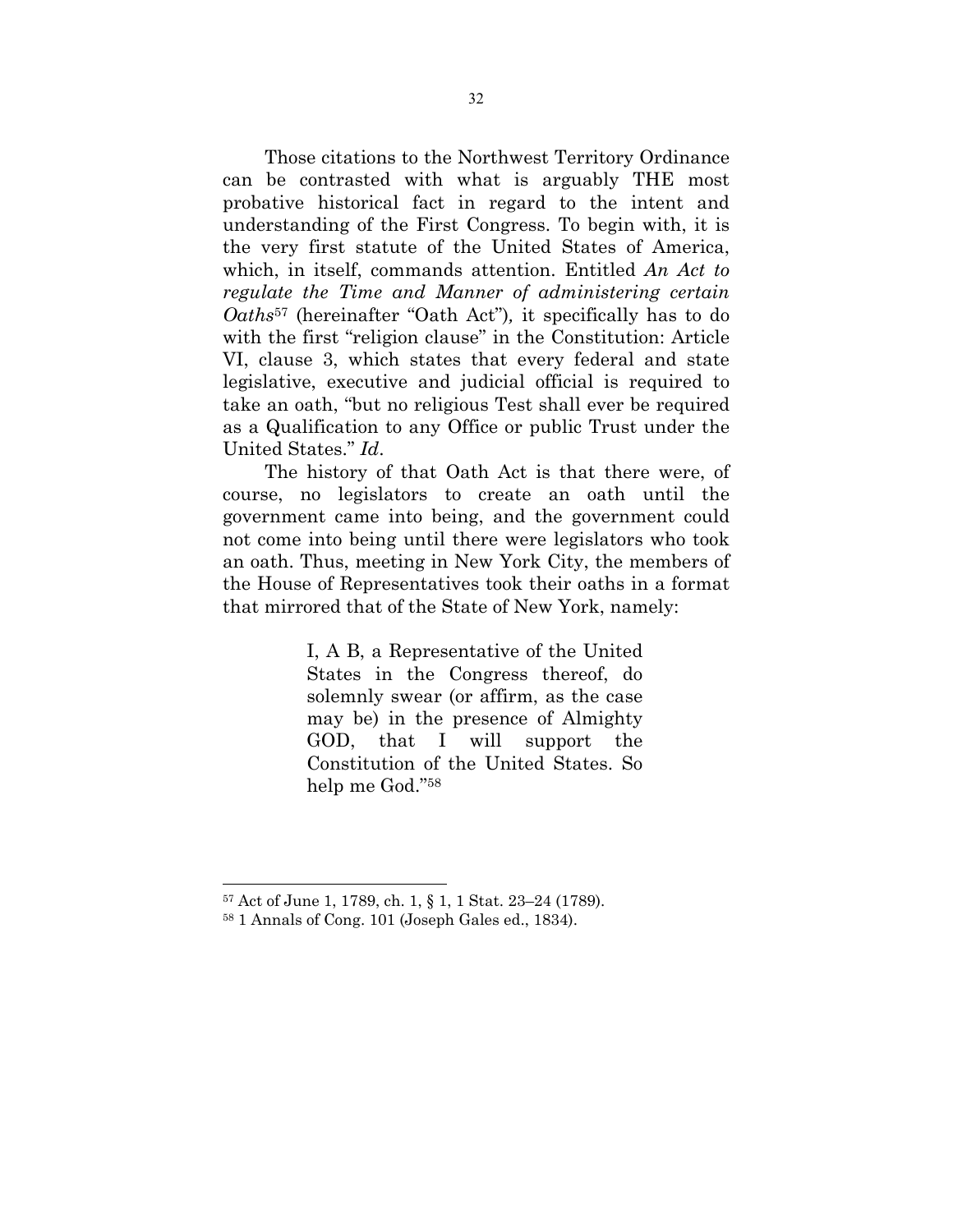Recognizing that this oath was temporary and that deliberations were required in order to choose a permanent oath, it was "*Ordered*, That leave be given to bring in a bill to regulate the taking the oath or affirmation prescribed by the sixth article of the Constitution; and that Messrs. WHITE, MADISON, TRUMBULL, GILMAN, AND CADWALADER, do prepare and bring in the same."59 Although there is no record of this committee's deliberations, there is record that the deliberations were made pursuant to "the third clause of the sixth article of the Constitution" (i.e., the article containing the "no religious test" language).60 Following the command of that clause, the two references to God – which had already been recited by the first congressional oath-takers – were affirmatively removed. This bears repeating: **THE VERY FIRST LAW OF THE UNITED STATES, PROMULGATED PURSUANT TO THE CONSTITUTION'S NO RELIGIOUS TEST CLAUSE, INVOLVED THE AFFIRMATIVE REMOVAL OF THE TWO REFERENCES TO GOD THAT WERE IN THE OATH ALREADY TAKEN BY MEMBERS OF THE FIRST CONGRESS.** After being approved in both houses of Congress, President Washington, on June 1, 1789, signed into law "Statute I," which set forth a completely secular oath of office:

> I, A. B. do solemnly swear or affirm (as the case may be) that I will support the Constitution of the United States.<sup>61</sup>

 $\overline{a}$ 

<sup>59</sup> *Id*. 60 *Id*. 61 Act of June 1, 1789, ch. 1, § 1, 1 Stat. 23–24 (1789).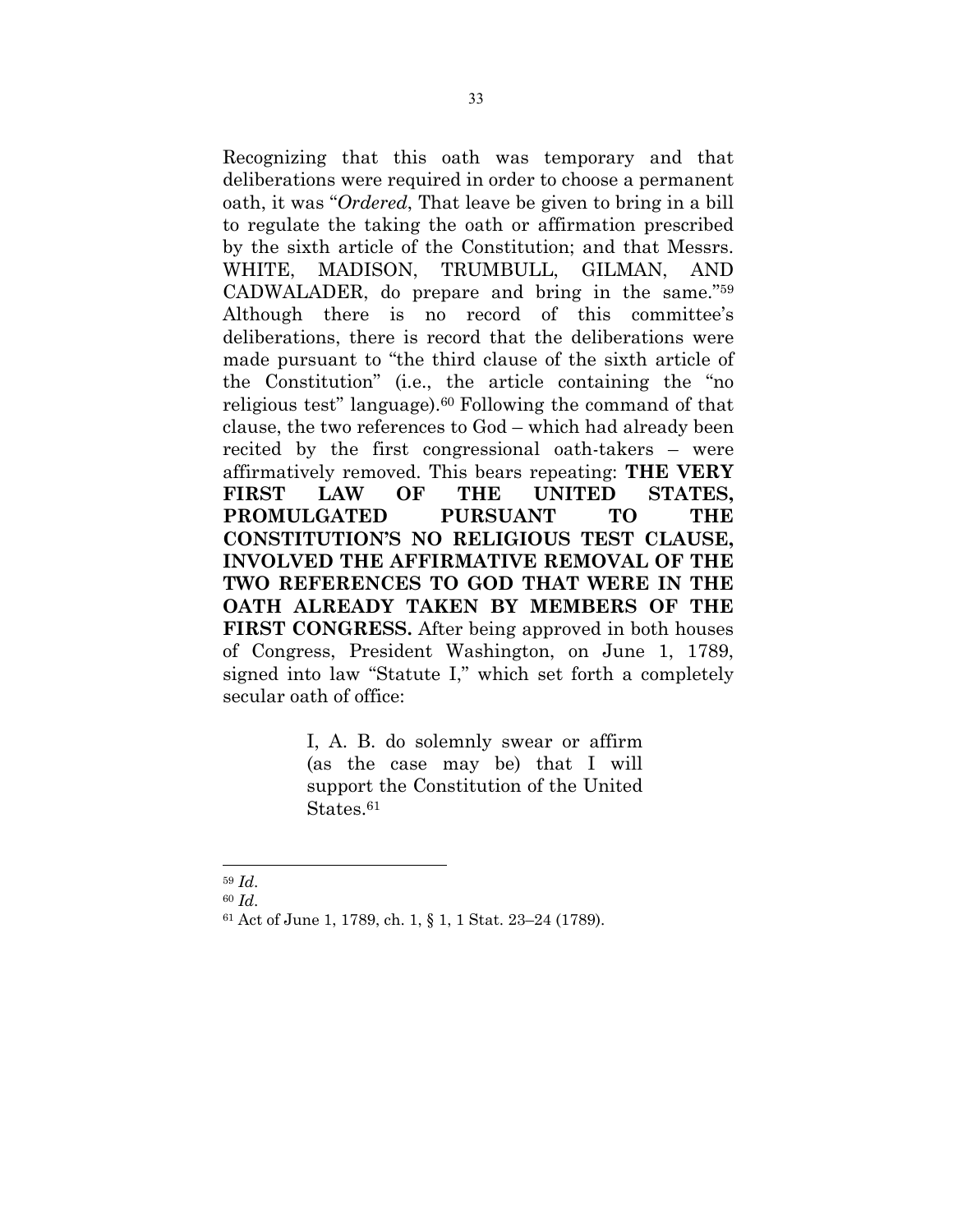Incredibly, this extraordinarily on-point historical fact has apparently **never** been mentioned by any federal or state court in any Establishment Clause case!

Also up for consideration (should the Court grant certiorari) is the neutrality principle, alluded to in more than forty of this Court's majority opinions.62 As already

<sup>62</sup> *See Trinity Lutheran Church of Columbia, Inc. v. Comer*, 137 S. Ct. 2012, 2020 (2017); *Van Orden v. Perry*, 545 U.S. 677, 684 (2005); *McCreary County v. ACLU*, 545 U.S. 844, 860 (2005); *Cutter v. Wilkinson*, 544 U.S. 709, 720 (2005); *Zelman v. Simmons-Harris*, 536 U.S. 639, 652 (2002); *Good News Club v. Milford Cent. Sch.*, 533 U.S. 98, 114 (2001); *Tangipahoa Parish Bd. of Educ. v. Freiler*, 530 U.S. 1251, 1254 (2000); *Mitchell v. Helms*, 530 U.S. 793, 809 (2000); *Agostini v. Felton*, 521 U.S. 203, 234 (1997); *Rosenberger v. Rector & Visitors of the Univ. of Va.*, 515 U.S. 819, 839 (1995); *Bd. of Educ. v. Grumet*, 512 U.S. 687, 696 (1994); *Zobrest v. Catalina Foothills Sch. Dist.*, 509 U.S. 1, 8 (1993); *Church of Lukumi Babalu Aye v. City of Hialeah*, 508 U.S. 520, 533 (1993); *Lamb's Chapel v. Center Moriches Union Free Sch. Dist.*, 508 U.S. 384, 393 (1993); *Bd. of Educ. of Westside Cmty. Sch. v. Mergens*, 496 U.S. 226, 251 (1990); *Jimmy Swaggart Ministries v. Board of Equalization*, 493 U.S. 378, 384 (1990); *Hernandez v. Comm'r, 490 U.S. 680*, 712 (1989); *Texas Monthly, Inc. v. Bullock*, 489 U.S. 1, 13 (1989); *Bowen v. Kendrick*, 487 U.S. 589, 609 (1988); *Corporation of Presiding Bishop of the Church of Jesus Christ of Latter-Day Saints v. Amos*, 483 U.S. 327, 335 (1987); *Hobbie v. Unemployment Appeals Com.*, 480 U.S. 136, 145 (1987); *School Dist. v. Ball*, 473 U.S. 373, 382 (1985); *Wallace v. Jaffree*, 472 U.S. 38, 60 (1985); *Mueller v. Allen*, 463 U.S. 388, 398-99 (1983) ("a program ... that neutrally provides state assistance to a broad spectrum of citizens is not readily subject to challenge under the Establishment Clause."); *Bob Jones Univ. v. United States*, 461 U.S. 574, 604 (1983); *Larkin v. Grendel's Den*, 459 U.S. 116, 125 (1982); *Larson v. Valente*, 456 U.S. 228, 246 (1982); *Widmar v. Vincent*, 454 U.S. 263, 274 (1981); *Thomas v. Review Bd. of Ind. Employment Sec. Div.*, 450 U.S. 707, 720 (1981); *McDaniel v. Paty*, 435 U.S. 618, 629 (1978); *Wolman v. Walter*, 433 U.S. 229 (1977); *Buckley v. Valeo*, 424 U.S. 1, 92 (1976); *Meek v. Pittenger*, 421 U.S. 349, 372 (1975); *Johnson v. Robison*, 415 U.S. 361, 385 (1974); *Comm. for Public Educ. &*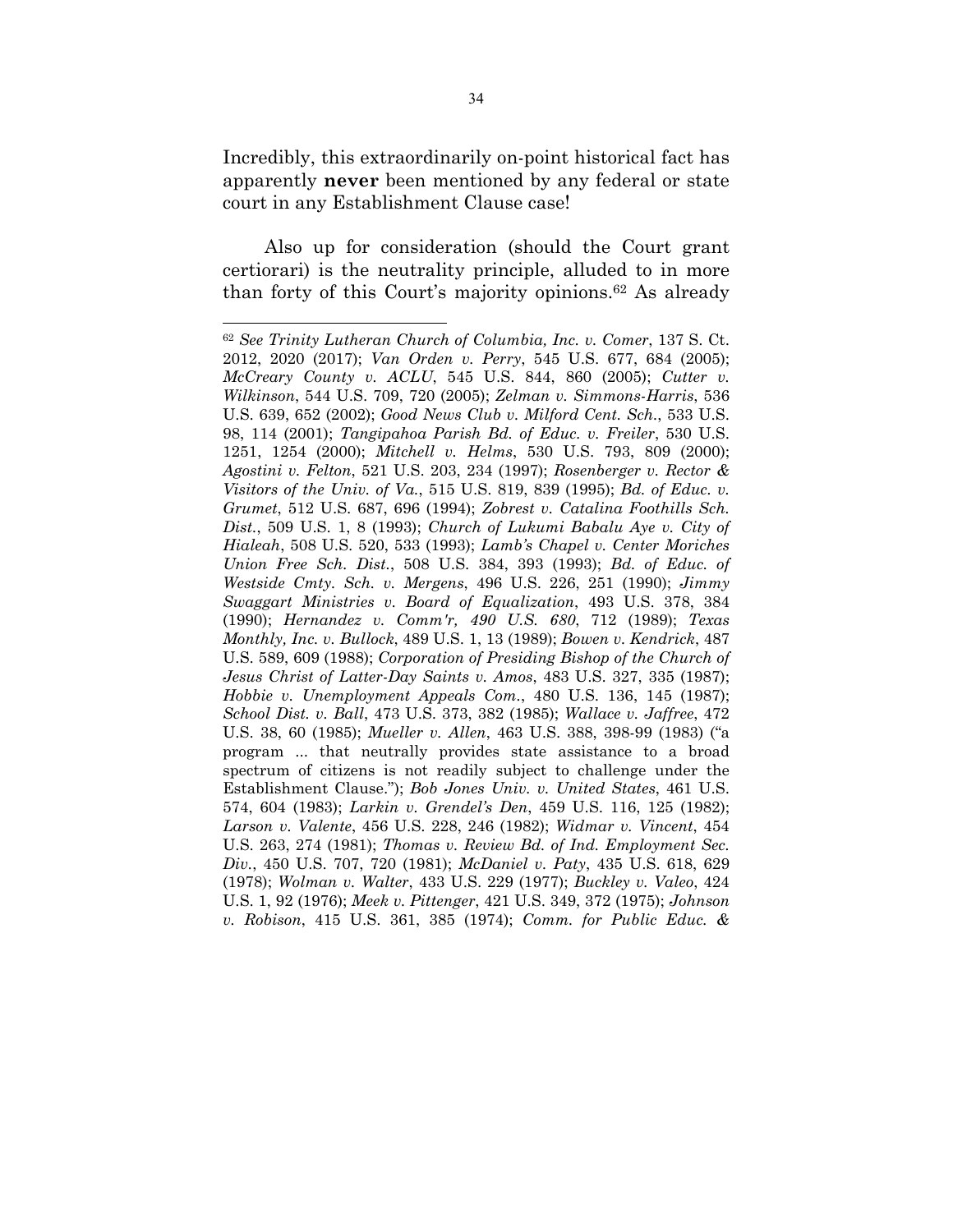mentioned, neutrality has been deemed "the touchstone" for analyzing Establishment Clause challenges. *McCreary County*, 545 U.S. at 860. Clearly, as between those who trust in God and those who believe that trusting in God is totally misguided, it is impossible to seriously contend that a national motto that states "In God We Trust" – placed on every one of the tens of billions of coins and currency bills produced each year by the government – is "neutral." Accordingly, under the neutrality "touchstone," the "In God We Trust" inscriptions are unquestionably unconstitutional. The fact that three judges of the Eighth Circuit ruled in a contrary manner suggests that a grant of certiorari is necessary so that the lower courts can either be told that neutrality is no longer a key factor in Establishment Clause cases or be instructed on the meaning of the word "touchstone."

*Religious Liberty v. Nyquist*, 413 U.S. 756, 792-93 (1973); *Norwood v. Harrison*, 413 U.S. 455, 472 (1973); *Wisconsin v. Yoder*, 406 U.S. 205, 220 (1972); *Tilton v. Richardson*, 403 U.S. 672, 688 (1971); *Lemon v. Kurtzman*, 403 U.S. 602, 618 (1971); *Gillette v. United States*, 401 U.S. 437, 449 (1971); *Epperson v. Arkansas*, 393 U.S. 97, 104 (1968); *Sherbert v. Verner*, 373 U.S. 398, 409 (1963); *Everson v. Bd. of Educ.*, 330 U.S. 1 (1947).